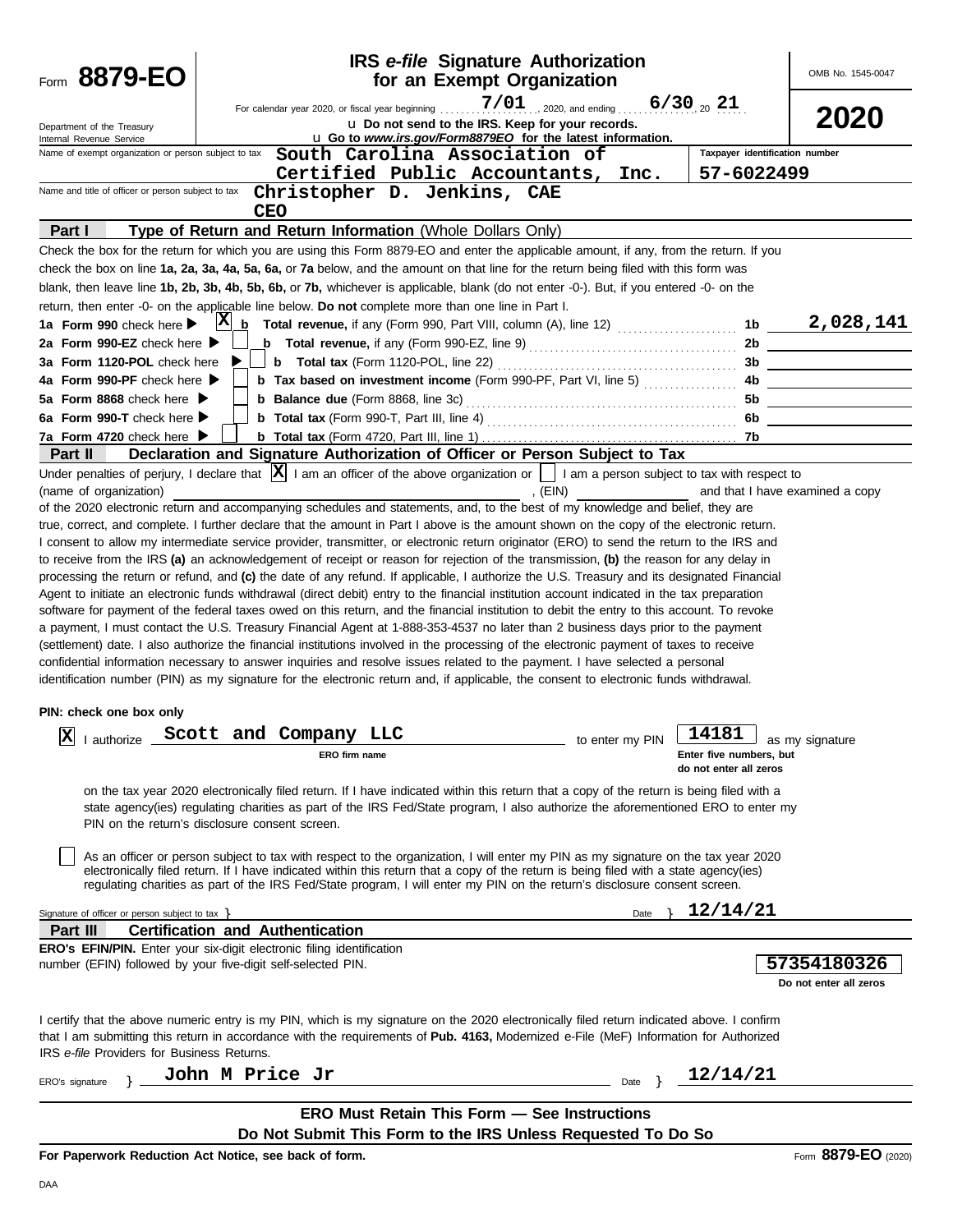|                                |                |                                                     |                                                                                                                                                                            |                        |                                                                                      |            |                                               |                          | OMB No. 1545-0047                        |
|--------------------------------|----------------|-----------------------------------------------------|----------------------------------------------------------------------------------------------------------------------------------------------------------------------------|------------------------|--------------------------------------------------------------------------------------|------------|-----------------------------------------------|--------------------------|------------------------------------------|
| Form                           |                | 990                                                 | Return of Organization Exempt From Income Tax<br>Under section 501(c), 527, or 4947(a)(1) of the Internal Revenue Code (except private foundations)                        |                        |                                                                                      |            |                                               |                          | <b>2020</b>                              |
|                                |                | Department of the Treasury                          |                                                                                                                                                                            |                        | <b>u</b> Do not enter social security numbers on this form as it may be made public. |            |                                               |                          | Open to Public                           |
|                                |                | Internal Revenue Service                            |                                                                                                                                                                            |                        | <b>u</b> Go to www.irs.gov/Form990 for instructions and the latest information.      |            |                                               |                          | Inspection                               |
|                                |                |                                                     | For the 2020 calendar year, or tax year beginning $07/01/20$ , and ending $06/30/21$                                                                                       |                        |                                                                                      |            |                                               |                          |                                          |
|                                |                | <b>B</b> Check if applicable:                       | C Name of organization                                                                                                                                                     |                        | South Carolina Association of                                                        |            |                                               |                          | D Employer identification number         |
|                                | Address change |                                                     |                                                                                                                                                                            |                        | Certified Public Accountants, Inc.                                                   |            |                                               |                          |                                          |
|                                | Name change    |                                                     | Doing business as<br>Number and street (or P.O. box if mail is not delivered to street address)                                                                            |                        |                                                                                      |            | Room/suite                                    | E Telephone number       | 57-6022499                               |
|                                | Initial return |                                                     | 1300 12th Street Suite D                                                                                                                                                   |                        |                                                                                      |            |                                               |                          | 803-791-4181                             |
|                                | Final return/  |                                                     | City or town, state or province, country, and ZIP or foreign postal code                                                                                                   |                        |                                                                                      |            |                                               |                          |                                          |
|                                | terminated     | Cayce                                               |                                                                                                                                                                            | SC 29033               |                                                                                      |            |                                               | G Gross receipts \$      | 2,028,141                                |
|                                | Amended return |                                                     | F Name and address of principal officer:                                                                                                                                   |                        |                                                                                      |            | H(a) Is this a group return for subordinates? |                          | X<br>Yes<br>No                           |
|                                |                | Application pending                                 | Christopher D. Jenkins, CAE                                                                                                                                                |                        |                                                                                      |            |                                               |                          |                                          |
|                                |                |                                                     | 1300 12th Street, Suite D                                                                                                                                                  |                        |                                                                                      |            | H(b) Are all subordinates included?           |                          | Yes<br>No                                |
|                                |                | Cayce                                               |                                                                                                                                                                            |                        | SC 29033                                                                             |            |                                               |                          | If "No," attach a list. See instructions |
|                                |                | Tax-exempt status:                                  | $\overline{\mathbf{X}}$ 501(c) (<br>501(c)(3)                                                                                                                              | $6$ ) $t$ (insert no.) | 4947(a)(1) or                                                                        | 527        |                                               |                          |                                          |
|                                | Website: U     |                                                     | www.scacpa.org                                                                                                                                                             |                        |                                                                                      |            | H(c) Group exemption number LI                |                          |                                          |
| κ                              |                | $ \mathbf{X} $ Corporation<br>Form of organization: | Trust<br>Association                                                                                                                                                       | Other $\mathbf u$      |                                                                                      |            | L Year of formation: $1915$                   |                          | M State of legal domicile: SC            |
|                                | Part I         | Summary                                             |                                                                                                                                                                            |                        |                                                                                      |            |                                               |                          |                                          |
|                                |                |                                                     |                                                                                                                                                                            |                        |                                                                                      |            |                                               |                          |                                          |
| Governance                     |                | See Schedule O                                      |                                                                                                                                                                            |                        |                                                                                      |            |                                               |                          |                                          |
|                                |                |                                                     |                                                                                                                                                                            |                        |                                                                                      |            |                                               |                          |                                          |
|                                |                |                                                     | 2 Check this box $\mathbf{u}$   if the organization discontinued its operations or disposed of more than 25% of its net assets.                                            |                        |                                                                                      |            |                                               |                          |                                          |
|                                |                |                                                     | 3 Number of voting members of the governing body (Part VI, line 1a)                                                                                                        |                        |                                                                                      |            |                                               | 3                        | 14                                       |
| ×                              |                |                                                     |                                                                                                                                                                            |                        |                                                                                      |            |                                               | $\overline{\mathbf{4}}$  | 14                                       |
|                                |                |                                                     |                                                                                                                                                                            |                        |                                                                                      |            |                                               | 5                        | 10                                       |
| <b>Activities</b>              |                |                                                     | 6 Total number of volunteers (estimate if necessary)                                                                                                                       |                        |                                                                                      |            |                                               | 6                        | 96                                       |
|                                |                |                                                     |                                                                                                                                                                            |                        |                                                                                      |            |                                               | 7a                       | 0                                        |
|                                |                |                                                     |                                                                                                                                                                            |                        |                                                                                      |            |                                               | 7b                       | 0                                        |
|                                |                |                                                     |                                                                                                                                                                            |                        |                                                                                      |            | Prior Year                                    |                          | Current Year                             |
|                                |                |                                                     |                                                                                                                                                                            |                        | 1,166,309                                                                            | 1,236,184  |                                               |                          |                                          |
| Revenue                        |                |                                                     | 9 Program service revenue (Part VIII, line 2g)                                                                                                                             |                        |                                                                                      |            |                                               | 751,486                  | 668,784                                  |
|                                |                |                                                     | 10 Investment income (Part VIII, column (A), lines 3, 4, and 7d)                                                                                                           |                        |                                                                                      |            |                                               | 15,856                   | 12,919                                   |
|                                |                |                                                     | 11 Other revenue (Part VIII, column (A), lines 5, 6d, 8c, 9c, 10c, and 11e)                                                                                                |                        |                                                                                      |            |                                               | 137,213                  | 110,254                                  |
|                                |                |                                                     | 12 Total revenue - add lines 8 through 11 (must equal Part VIII, column (A), line 12)                                                                                      |                        |                                                                                      |            |                                               | 2,070,864                | 2,028,141                                |
|                                |                |                                                     | 13 Grants and similar amounts paid (Part IX, column (A), lines 1-3)                                                                                                        |                        |                                                                                      |            |                                               |                          | $\mathbf 0$                              |
|                                |                |                                                     | 14 Benefits paid to or for members (Part IX, column (A), line 4)                                                                                                           |                        |                                                                                      |            |                                               |                          | $\Omega$                                 |
|                                |                |                                                     | 15 Salaries, other compensation, employee benefits (Part IX, column (A), lines 5-10)                                                                                       |                        |                                                                                      |            |                                               |                          | 768,999                                  |
| Expenses                       |                |                                                     |                                                                                                                                                                            |                        |                                                                                      |            |                                               |                          |                                          |
|                                |                |                                                     | <b>b</b> Total fundraising expenses (Part IX, column (D), line 25) <b>u</b>                                                                                                |                        |                                                                                      |            |                                               |                          |                                          |
|                                |                |                                                     | 17 Other expenses (Part IX, column (A), lines 11a-11d, 11f-24e)                                                                                                            |                        |                                                                                      |            |                                               | 1,837,339                | 1,026,159                                |
|                                |                |                                                     | 18 Total expenses. Add lines 13-17 (must equal Part IX, column (A), line 25)                                                                                               |                        |                                                                                      |            |                                               | 1,837,339<br>233,525     | 1,795,158                                |
|                                |                |                                                     | 19 Revenue less expenses. Subtract line 18 from line 12                                                                                                                    |                        |                                                                                      |            | Beginning of Current Year                     |                          | 232,983<br>End of Year                   |
| Net Assets or<br>Fund Balances |                |                                                     |                                                                                                                                                                            |                        |                                                                                      |            |                                               | 2,242,928                | 2,812,870                                |
|                                |                |                                                     | 21 Total liabilities (Part X, line 26) [11] The matter contract to the US of Total liabilities (Part X, line 26)                                                           |                        |                                                                                      |            |                                               | 1,186,556                | 1,370,186                                |
|                                |                |                                                     |                                                                                                                                                                            |                        |                                                                                      |            |                                               | 1,056,372                | 1,442,684                                |
|                                | Part II        | <b>Signature Block</b>                              |                                                                                                                                                                            |                        |                                                                                      |            |                                               |                          |                                          |
|                                |                |                                                     | Under penalties of perjury, I declare that I have examined this return, including accompanying schedules and statements, and to the best of my knowledge and belief, it is |                        |                                                                                      |            |                                               |                          |                                          |
|                                |                |                                                     | true, correct, and complete. Declaration of preparer (other than officer) is based on all information of which preparer has any knowledge.                                 |                        |                                                                                      |            |                                               |                          |                                          |
|                                |                |                                                     |                                                                                                                                                                            |                        |                                                                                      |            |                                               |                          |                                          |
| Sign                           |                | Signature of officer                                |                                                                                                                                                                            |                        |                                                                                      |            |                                               | Date                     |                                          |
| Here                           |                |                                                     | Christopher D. Jenkins, CAE                                                                                                                                                |                        |                                                                                      | <b>CEO</b> |                                               |                          |                                          |
|                                |                |                                                     | Type or print name and title                                                                                                                                               |                        |                                                                                      |            |                                               |                          |                                          |
|                                |                | Print/Type preparer's name                          |                                                                                                                                                                            | Preparer's signature   |                                                                                      |            | Date                                          | Check                    | <b>PTIN</b>                              |
| Paid                           |                | John M Price Jr                                     |                                                                                                                                                                            | John M Price Jr        |                                                                                      |            |                                               | $12/14/21$ self-employed | P00100665                                |
|                                | Preparer       | Firm's name                                         | Scott and Company LLC                                                                                                                                                      |                        |                                                                                      |            |                                               | Firm's $EIN$ }           | 57-1021392                               |
|                                | Use Only       |                                                     | P.O. Box 8388                                                                                                                                                              |                        |                                                                                      |            |                                               |                          |                                          |
|                                |                | Firm's address                                      | Columbia, SC                                                                                                                                                               | 29202                  |                                                                                      |            |                                               | Phone no.                | 803-256-6021                             |
|                                |                |                                                     | May the IRS discuss this return with the preparer shown above? See instructions                                                                                            |                        |                                                                                      |            |                                               |                          | Yes<br>No                                |

| Sign     |                 | Signature of officer       |                              |               |                             |       |                                                                                 |     |      |                | Date                     |              |            |     |      |
|----------|-----------------|----------------------------|------------------------------|---------------|-----------------------------|-------|---------------------------------------------------------------------------------|-----|------|----------------|--------------------------|--------------|------------|-----|------|
| Here     |                 |                            | Type or print name and title |               | Christopher D. Jenkins, CAE |       |                                                                                 | CEO |      |                |                          |              |            |     |      |
|          |                 | Print/Type preparer's name |                              |               |                             |       | Preparer's signature                                                            |     | Date |                | Check                    |              | PTIN       |     |      |
| Paid     | John M Price Jr |                            |                              |               |                             |       | John M Price Jr                                                                 |     |      |                | $12/14/21$ self-employed |              | P00100665  |     |      |
| Preparer | Firm's name     |                            |                              |               | Scott and Company           |       | LLC                                                                             |     |      | Firm's $EIN$ } |                          |              | 57-1021392 |     |      |
| Use Only |                 |                            |                              | P.O. Box 8388 |                             |       |                                                                                 |     |      |                |                          |              |            |     |      |
|          | Firm's address  |                            |                              | Columbia, SC  |                             | 29202 |                                                                                 |     |      | Phone no.      |                          | 803-256-6021 |            |     |      |
|          |                 |                            |                              |               |                             |       | May the IRS discuss this return with the preparer shown above? See instructions |     |      |                |                          |              |            | Yes | l No |
|          |                 |                            |                              |               |                             |       |                                                                                 |     |      |                |                          |              |            | --- |      |

**For Paperwork Reduction Act Notice, see the separate instructions.**<br>DAA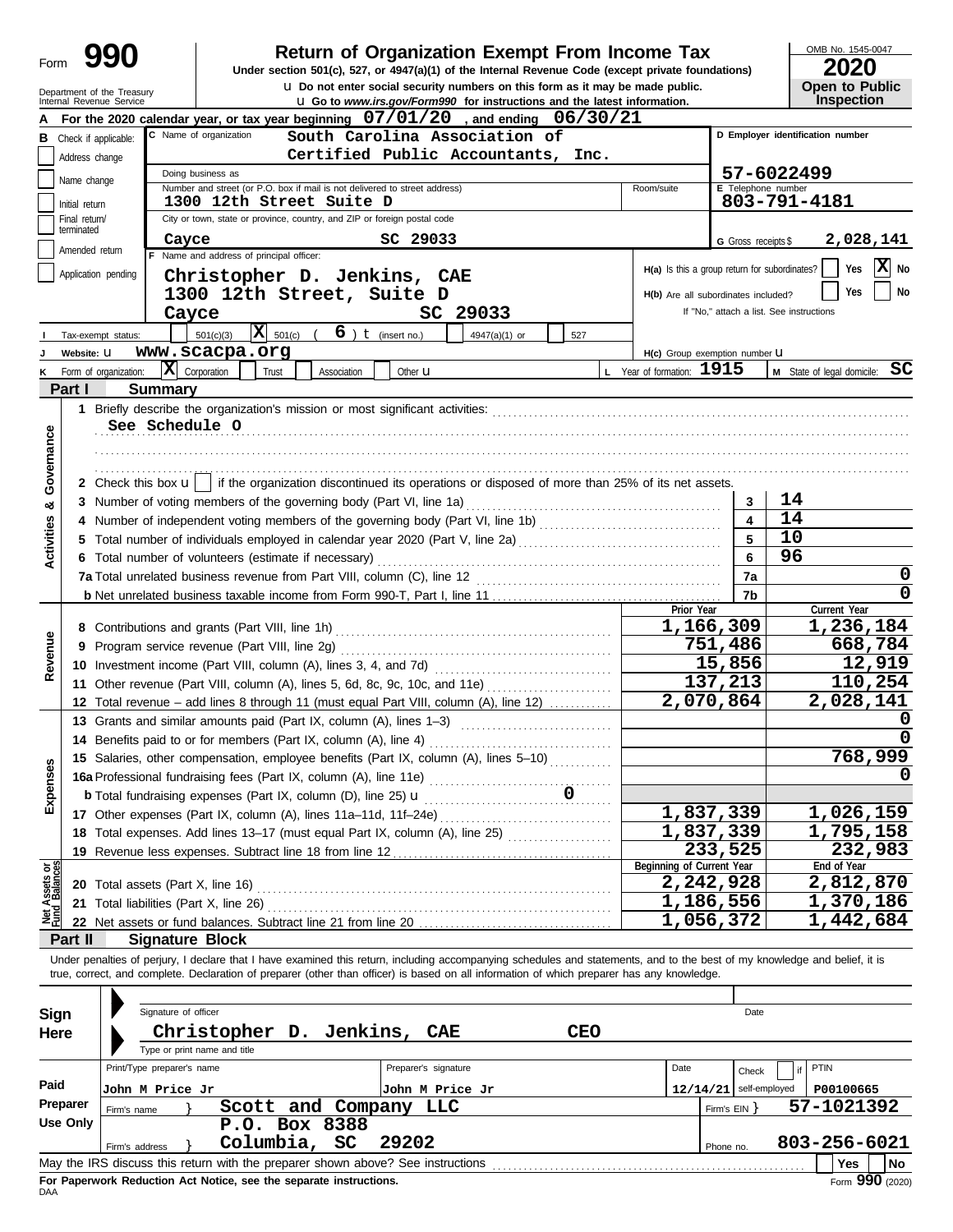| Form 990 (2020) South Carolina Association of                                                                                  |                                      | 57-6022499                | Page 2                       |
|--------------------------------------------------------------------------------------------------------------------------------|--------------------------------------|---------------------------|------------------------------|
| <b>Statement of Program Service Accomplishments</b><br>Part III                                                                |                                      |                           |                              |
|                                                                                                                                |                                      |                           | X                            |
| 1 Briefly describe the organization's mission:<br>See Schedule O                                                               |                                      |                           |                              |
|                                                                                                                                |                                      |                           |                              |
|                                                                                                                                |                                      |                           |                              |
|                                                                                                                                |                                      |                           |                              |
| Did the organization undertake any significant program services during the year which were not listed on the<br>$\mathbf{2}$   |                                      |                           |                              |
| prior Form 990 or 990-EZ?                                                                                                      |                                      |                           | Yes $\overline{X}$ No        |
| If "Yes," describe these new services on Schedule O.                                                                           |                                      |                           |                              |
| Did the organization cease conducting, or make significant changes in how it conducts, any program<br>3                        |                                      |                           |                              |
| services?                                                                                                                      |                                      |                           | $\Box$ Yes $\overline{X}$ No |
| If "Yes," describe these changes on Schedule O.                                                                                |                                      |                           |                              |
| Describe the organization's program service accomplishments for each of its three largest program services, as measured by     |                                      |                           |                              |
| expenses. Section 501(c)(3) and 501(c)(4) organizations are required to report the amount of grants and allocations to others, |                                      |                           |                              |
| the total expenses, and revenue, if any, for each program service reported.                                                    |                                      |                           |                              |
|                                                                                                                                |                                      |                           |                              |
| $\ldots$ ) (Expenses \$ $1,645,032$ including grants of \$ $\ldots$<br>4a (Code:                                               |                                      | ) (Revenue $\sqrt[6]{\ }$ | $763, 149$ )                 |
| To promote the accounting profession in South Carolina, provide support for                                                    |                                      |                           |                              |
| CPAs, promote high ethical standards within the profession, and offer                                                          |                                      |                           |                              |
| quality continuing education programs necessary for lifelong learning.                                                         |                                      |                           |                              |
|                                                                                                                                |                                      |                           |                              |
|                                                                                                                                |                                      |                           |                              |
|                                                                                                                                |                                      |                           |                              |
|                                                                                                                                |                                      |                           |                              |
|                                                                                                                                |                                      |                           |                              |
|                                                                                                                                |                                      |                           |                              |
|                                                                                                                                |                                      |                           |                              |
|                                                                                                                                |                                      |                           |                              |
| 4b (Code:                                                                                                                      |                                      |                           |                              |
| N/A                                                                                                                            |                                      |                           |                              |
|                                                                                                                                |                                      |                           |                              |
|                                                                                                                                |                                      |                           |                              |
|                                                                                                                                |                                      |                           |                              |
|                                                                                                                                |                                      |                           |                              |
|                                                                                                                                |                                      |                           |                              |
|                                                                                                                                |                                      |                           |                              |
|                                                                                                                                |                                      |                           |                              |
|                                                                                                                                |                                      |                           |                              |
|                                                                                                                                |                                      |                           |                              |
|                                                                                                                                |                                      |                           |                              |
|                                                                                                                                |                                      |                           |                              |
| 4c (Code:<br>) (Expenses \$                                                                                                    | including grants of \$               | ) (Revenue \$             |                              |
| N/A                                                                                                                            |                                      |                           |                              |
|                                                                                                                                |                                      |                           |                              |
|                                                                                                                                |                                      |                           |                              |
|                                                                                                                                |                                      |                           |                              |
|                                                                                                                                |                                      |                           |                              |
|                                                                                                                                |                                      |                           |                              |
|                                                                                                                                |                                      |                           |                              |
|                                                                                                                                |                                      |                           |                              |
|                                                                                                                                |                                      |                           |                              |
|                                                                                                                                |                                      |                           |                              |
|                                                                                                                                |                                      |                           |                              |
| 4d Other program services (Describe on Schedule O.)                                                                            |                                      |                           |                              |
| (Expenses \$                                                                                                                   |                                      | (Revenue \$               |                              |
| 4e Total program service expenses u                                                                                            | including grants of $$$<br>1,645,032 |                           |                              |
|                                                                                                                                |                                      |                           |                              |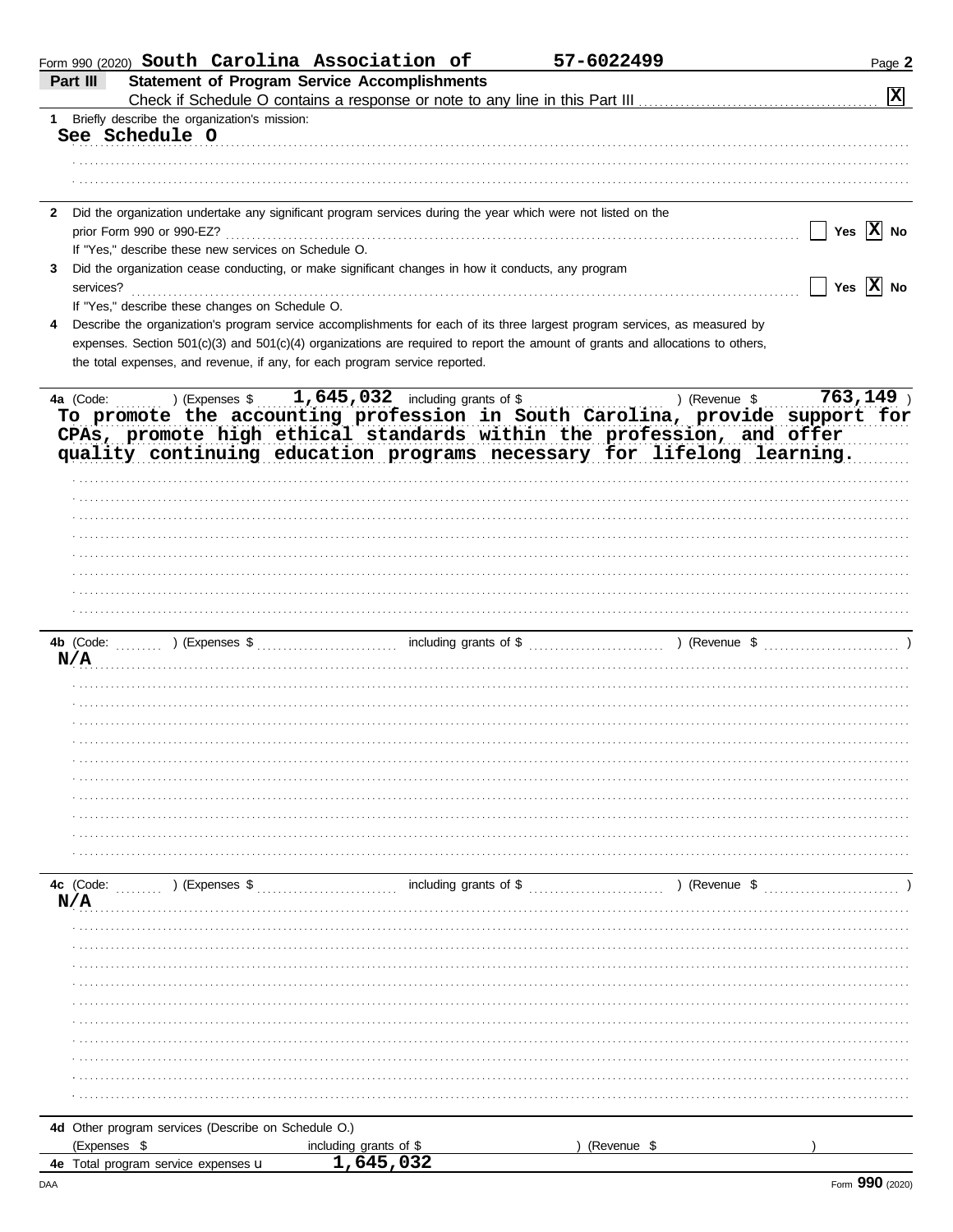**Part IV Checklist of Required Schedules** Form 990 (2020) Page **3 South Carolina Association of 57-6022499**

| Is the organization described in section $501(c)(3)$ or $4947(a)(1)$ (other than a private foundation)? If "Yes,"<br>1<br>X<br>complete Schedule A<br>1<br>$\mathbf{2}$<br>2<br>Did the organization engage in direct or indirect political campaign activities on behalf of or in opposition to<br>3<br>X<br>3<br>Section 501(c)(3) organizations. Did the organization engage in lobbying activities, or have a section 501(h)<br>4<br>4<br>Is the organization a section $501(c)(4)$ , $501(c)(5)$ , or $501(c)(6)$ organization that receives membership dues,<br>5<br>X<br>5<br>assessments, or similar amounts as defined in Revenue Procedure 98-19? If "Yes," complete Schedule C, Part III<br>Did the organization maintain any donor advised funds or any similar funds or accounts for which donors<br>6<br>have the right to provide advice on the distribution or investment of amounts in such funds or accounts? If<br>X<br>"Yes," complete Schedule D, Part I<br>6<br>Did the organization receive or hold a conservation easement, including easements to preserve open space,<br>7<br>x<br>the environment, historic land areas, or historic structures? If "Yes," complete Schedule D, Part II<br>7<br>Did the organization maintain collections of works of art, historical treasures, or other similar assets? If "Yes,"<br>8<br>x<br>complete Schedule D, Part III<br>8<br>Did the organization report an amount in Part X, line 21, for escrow or custodial account liability, serve as a<br>9<br>custodian for amounts not listed in Part X; or provide credit counseling, debt management, credit repair, or<br>x<br>9<br>Did the organization, directly or through a related organization, hold assets in donor-restricted endowments<br>10<br>X<br>or in quasi endowments? If "Yes," complete Schedule D, Part V<br>10<br>If the organization's answer to any of the following questions is "Yes," then complete Schedule D, Parts VI,<br>11<br>VII, VIII, IX, or X as applicable.<br>Did the organization report an amount for land, buildings, and equipment in Part X, line 10? If "Yes,"<br>a<br>X<br>complete Schedule D, Part VI<br>11a<br>Did the organization report an amount for investments—other securities in Part X, line 12, that is 5% or more<br>b<br>11 b<br>Did the organization report an amount for investments—program related in Part X, line 13, that is 5% or more<br>c<br>11c<br>Did the organization report an amount for other assets in Part X, line 15, that is 5% or more of its total assets<br>d<br>reported in Part X, line 16? If "Yes," complete Schedule D, Part IX<br>11d<br>X<br>Did the organization report an amount for other liabilities in Part X, line 25? If "Yes," complete Schedule D, Part X<br>11e<br>Did the organization's separate or consolidated financial statements for the tax year include a footnote that addresses<br>f<br>X<br>11f<br>the organization's liability for uncertain tax positions under FIN 48 (ASC 740)? If "Yes," complete Schedule D, Part X<br>Did the organization obtain separate, independent audited financial statements for the tax year? If "Yes," complete<br>12a<br>12a<br>Was the organization included in consolidated, independent audited financial statements for the tax year? If<br>b<br>X<br>"Yes," and if the organization answered "No" to line 12a, then completing Schedule D, Parts XI and XII is optional<br>12 <sub>b</sub><br>X<br>13<br>13<br>$\mathbf x$<br>14a<br>14a<br>Did the organization have aggregate revenues or expenses of more than \$10,000 from grantmaking,<br>b<br>fundraising, business, investment, and program service activities outside the United States, or aggregate<br>X<br>foreign investments valued at \$100,000 or more? If "Yes," complete Schedule F, Parts I and IV [[[[[[[[[[[[[[[<br>14b<br>15<br>Did the organization report on Part IX, column (A), line 3, more than \$5,000 of grants or other assistance to or<br>X<br>for any foreign organization? If "Yes," complete Schedule F, Parts II and IV<br>15<br>Did the organization report on Part IX, column (A), line 3, more than \$5,000 of aggregate grants or other<br>16<br>X<br>assistance to or for foreign individuals? If "Yes," complete Schedule F, Parts III and IV [[[[[[[[[[[[[[[[[[[<br>16<br>Did the organization report a total of more than \$15,000 of expenses for professional fundraising services on<br>17<br>X<br>17<br>Did the organization report more than \$15,000 total of fundraising event gross income and contributions on<br>18<br>X<br>Part VIII, lines 1c and 8a? If "Yes," complete Schedule G, Part II<br>18<br>19<br>Did the organization report more than \$15,000 of gross income from gaming activities on Part VIII, line 9a?<br>X<br>19<br>X<br>20a<br><b>20a</b><br>20b<br>b<br>Did the organization report more than \$5,000 of grants or other assistance to any domestic organization or<br>21<br>21 |  | <b>Yes</b> | No          |
|----------------------------------------------------------------------------------------------------------------------------------------------------------------------------------------------------------------------------------------------------------------------------------------------------------------------------------------------------------------------------------------------------------------------------------------------------------------------------------------------------------------------------------------------------------------------------------------------------------------------------------------------------------------------------------------------------------------------------------------------------------------------------------------------------------------------------------------------------------------------------------------------------------------------------------------------------------------------------------------------------------------------------------------------------------------------------------------------------------------------------------------------------------------------------------------------------------------------------------------------------------------------------------------------------------------------------------------------------------------------------------------------------------------------------------------------------------------------------------------------------------------------------------------------------------------------------------------------------------------------------------------------------------------------------------------------------------------------------------------------------------------------------------------------------------------------------------------------------------------------------------------------------------------------------------------------------------------------------------------------------------------------------------------------------------------------------------------------------------------------------------------------------------------------------------------------------------------------------------------------------------------------------------------------------------------------------------------------------------------------------------------------------------------------------------------------------------------------------------------------------------------------------------------------------------------------------------------------------------------------------------------------------------------------------------------------------------------------------------------------------------------------------------------------------------------------------------------------------------------------------------------------------------------------------------------------------------------------------------------------------------------------------------------------------------------------------------------------------------------------------------------------------------------------------------------------------------------------------------------------------------------------------------------------------------------------------------------------------------------------------------------------------------------------------------------------------------------------------------------------------------------------------------------------------------------------------------------------------------------------------------------------------------------------------------------------------------------------------------------------------------------------------------------------------------------------------------------------------------------------------------------------------------------------------------------------------------------------------------------------------------------------------------------------------------------------------------------------------------------------------------------------------------------------------------------------------------------------------------------------------------------------------------------------------------------------------------------------------------------------------------------------------------------------------------------------------------------------------------------------------------------------------------------------------------------------------------------------------------------------------------------------------------------------------------------------------------------------------------------------------------------------------------------------------------------------------------------------------------------------------------------------------------------------------------------------------------------------------------|--|------------|-------------|
|                                                                                                                                                                                                                                                                                                                                                                                                                                                                                                                                                                                                                                                                                                                                                                                                                                                                                                                                                                                                                                                                                                                                                                                                                                                                                                                                                                                                                                                                                                                                                                                                                                                                                                                                                                                                                                                                                                                                                                                                                                                                                                                                                                                                                                                                                                                                                                                                                                                                                                                                                                                                                                                                                                                                                                                                                                                                                                                                                                                                                                                                                                                                                                                                                                                                                                                                                                                                                                                                                                                                                                                                                                                                                                                                                                                                                                                                                                                                                                                                                                                                                                                                                                                                                                                                                                                                                                                                                                                                                                                                                                                                                                                                                                                                                                                                                                                                                                                                                                                  |  |            |             |
|                                                                                                                                                                                                                                                                                                                                                                                                                                                                                                                                                                                                                                                                                                                                                                                                                                                                                                                                                                                                                                                                                                                                                                                                                                                                                                                                                                                                                                                                                                                                                                                                                                                                                                                                                                                                                                                                                                                                                                                                                                                                                                                                                                                                                                                                                                                                                                                                                                                                                                                                                                                                                                                                                                                                                                                                                                                                                                                                                                                                                                                                                                                                                                                                                                                                                                                                                                                                                                                                                                                                                                                                                                                                                                                                                                                                                                                                                                                                                                                                                                                                                                                                                                                                                                                                                                                                                                                                                                                                                                                                                                                                                                                                                                                                                                                                                                                                                                                                                                                  |  |            |             |
|                                                                                                                                                                                                                                                                                                                                                                                                                                                                                                                                                                                                                                                                                                                                                                                                                                                                                                                                                                                                                                                                                                                                                                                                                                                                                                                                                                                                                                                                                                                                                                                                                                                                                                                                                                                                                                                                                                                                                                                                                                                                                                                                                                                                                                                                                                                                                                                                                                                                                                                                                                                                                                                                                                                                                                                                                                                                                                                                                                                                                                                                                                                                                                                                                                                                                                                                                                                                                                                                                                                                                                                                                                                                                                                                                                                                                                                                                                                                                                                                                                                                                                                                                                                                                                                                                                                                                                                                                                                                                                                                                                                                                                                                                                                                                                                                                                                                                                                                                                                  |  |            | $\mathbf x$ |
|                                                                                                                                                                                                                                                                                                                                                                                                                                                                                                                                                                                                                                                                                                                                                                                                                                                                                                                                                                                                                                                                                                                                                                                                                                                                                                                                                                                                                                                                                                                                                                                                                                                                                                                                                                                                                                                                                                                                                                                                                                                                                                                                                                                                                                                                                                                                                                                                                                                                                                                                                                                                                                                                                                                                                                                                                                                                                                                                                                                                                                                                                                                                                                                                                                                                                                                                                                                                                                                                                                                                                                                                                                                                                                                                                                                                                                                                                                                                                                                                                                                                                                                                                                                                                                                                                                                                                                                                                                                                                                                                                                                                                                                                                                                                                                                                                                                                                                                                                                                  |  |            |             |
|                                                                                                                                                                                                                                                                                                                                                                                                                                                                                                                                                                                                                                                                                                                                                                                                                                                                                                                                                                                                                                                                                                                                                                                                                                                                                                                                                                                                                                                                                                                                                                                                                                                                                                                                                                                                                                                                                                                                                                                                                                                                                                                                                                                                                                                                                                                                                                                                                                                                                                                                                                                                                                                                                                                                                                                                                                                                                                                                                                                                                                                                                                                                                                                                                                                                                                                                                                                                                                                                                                                                                                                                                                                                                                                                                                                                                                                                                                                                                                                                                                                                                                                                                                                                                                                                                                                                                                                                                                                                                                                                                                                                                                                                                                                                                                                                                                                                                                                                                                                  |  |            |             |
|                                                                                                                                                                                                                                                                                                                                                                                                                                                                                                                                                                                                                                                                                                                                                                                                                                                                                                                                                                                                                                                                                                                                                                                                                                                                                                                                                                                                                                                                                                                                                                                                                                                                                                                                                                                                                                                                                                                                                                                                                                                                                                                                                                                                                                                                                                                                                                                                                                                                                                                                                                                                                                                                                                                                                                                                                                                                                                                                                                                                                                                                                                                                                                                                                                                                                                                                                                                                                                                                                                                                                                                                                                                                                                                                                                                                                                                                                                                                                                                                                                                                                                                                                                                                                                                                                                                                                                                                                                                                                                                                                                                                                                                                                                                                                                                                                                                                                                                                                                                  |  |            |             |
|                                                                                                                                                                                                                                                                                                                                                                                                                                                                                                                                                                                                                                                                                                                                                                                                                                                                                                                                                                                                                                                                                                                                                                                                                                                                                                                                                                                                                                                                                                                                                                                                                                                                                                                                                                                                                                                                                                                                                                                                                                                                                                                                                                                                                                                                                                                                                                                                                                                                                                                                                                                                                                                                                                                                                                                                                                                                                                                                                                                                                                                                                                                                                                                                                                                                                                                                                                                                                                                                                                                                                                                                                                                                                                                                                                                                                                                                                                                                                                                                                                                                                                                                                                                                                                                                                                                                                                                                                                                                                                                                                                                                                                                                                                                                                                                                                                                                                                                                                                                  |  |            |             |
|                                                                                                                                                                                                                                                                                                                                                                                                                                                                                                                                                                                                                                                                                                                                                                                                                                                                                                                                                                                                                                                                                                                                                                                                                                                                                                                                                                                                                                                                                                                                                                                                                                                                                                                                                                                                                                                                                                                                                                                                                                                                                                                                                                                                                                                                                                                                                                                                                                                                                                                                                                                                                                                                                                                                                                                                                                                                                                                                                                                                                                                                                                                                                                                                                                                                                                                                                                                                                                                                                                                                                                                                                                                                                                                                                                                                                                                                                                                                                                                                                                                                                                                                                                                                                                                                                                                                                                                                                                                                                                                                                                                                                                                                                                                                                                                                                                                                                                                                                                                  |  |            |             |
|                                                                                                                                                                                                                                                                                                                                                                                                                                                                                                                                                                                                                                                                                                                                                                                                                                                                                                                                                                                                                                                                                                                                                                                                                                                                                                                                                                                                                                                                                                                                                                                                                                                                                                                                                                                                                                                                                                                                                                                                                                                                                                                                                                                                                                                                                                                                                                                                                                                                                                                                                                                                                                                                                                                                                                                                                                                                                                                                                                                                                                                                                                                                                                                                                                                                                                                                                                                                                                                                                                                                                                                                                                                                                                                                                                                                                                                                                                                                                                                                                                                                                                                                                                                                                                                                                                                                                                                                                                                                                                                                                                                                                                                                                                                                                                                                                                                                                                                                                                                  |  |            |             |
|                                                                                                                                                                                                                                                                                                                                                                                                                                                                                                                                                                                                                                                                                                                                                                                                                                                                                                                                                                                                                                                                                                                                                                                                                                                                                                                                                                                                                                                                                                                                                                                                                                                                                                                                                                                                                                                                                                                                                                                                                                                                                                                                                                                                                                                                                                                                                                                                                                                                                                                                                                                                                                                                                                                                                                                                                                                                                                                                                                                                                                                                                                                                                                                                                                                                                                                                                                                                                                                                                                                                                                                                                                                                                                                                                                                                                                                                                                                                                                                                                                                                                                                                                                                                                                                                                                                                                                                                                                                                                                                                                                                                                                                                                                                                                                                                                                                                                                                                                                                  |  |            |             |
|                                                                                                                                                                                                                                                                                                                                                                                                                                                                                                                                                                                                                                                                                                                                                                                                                                                                                                                                                                                                                                                                                                                                                                                                                                                                                                                                                                                                                                                                                                                                                                                                                                                                                                                                                                                                                                                                                                                                                                                                                                                                                                                                                                                                                                                                                                                                                                                                                                                                                                                                                                                                                                                                                                                                                                                                                                                                                                                                                                                                                                                                                                                                                                                                                                                                                                                                                                                                                                                                                                                                                                                                                                                                                                                                                                                                                                                                                                                                                                                                                                                                                                                                                                                                                                                                                                                                                                                                                                                                                                                                                                                                                                                                                                                                                                                                                                                                                                                                                                                  |  |            |             |
|                                                                                                                                                                                                                                                                                                                                                                                                                                                                                                                                                                                                                                                                                                                                                                                                                                                                                                                                                                                                                                                                                                                                                                                                                                                                                                                                                                                                                                                                                                                                                                                                                                                                                                                                                                                                                                                                                                                                                                                                                                                                                                                                                                                                                                                                                                                                                                                                                                                                                                                                                                                                                                                                                                                                                                                                                                                                                                                                                                                                                                                                                                                                                                                                                                                                                                                                                                                                                                                                                                                                                                                                                                                                                                                                                                                                                                                                                                                                                                                                                                                                                                                                                                                                                                                                                                                                                                                                                                                                                                                                                                                                                                                                                                                                                                                                                                                                                                                                                                                  |  |            |             |
|                                                                                                                                                                                                                                                                                                                                                                                                                                                                                                                                                                                                                                                                                                                                                                                                                                                                                                                                                                                                                                                                                                                                                                                                                                                                                                                                                                                                                                                                                                                                                                                                                                                                                                                                                                                                                                                                                                                                                                                                                                                                                                                                                                                                                                                                                                                                                                                                                                                                                                                                                                                                                                                                                                                                                                                                                                                                                                                                                                                                                                                                                                                                                                                                                                                                                                                                                                                                                                                                                                                                                                                                                                                                                                                                                                                                                                                                                                                                                                                                                                                                                                                                                                                                                                                                                                                                                                                                                                                                                                                                                                                                                                                                                                                                                                                                                                                                                                                                                                                  |  |            |             |
|                                                                                                                                                                                                                                                                                                                                                                                                                                                                                                                                                                                                                                                                                                                                                                                                                                                                                                                                                                                                                                                                                                                                                                                                                                                                                                                                                                                                                                                                                                                                                                                                                                                                                                                                                                                                                                                                                                                                                                                                                                                                                                                                                                                                                                                                                                                                                                                                                                                                                                                                                                                                                                                                                                                                                                                                                                                                                                                                                                                                                                                                                                                                                                                                                                                                                                                                                                                                                                                                                                                                                                                                                                                                                                                                                                                                                                                                                                                                                                                                                                                                                                                                                                                                                                                                                                                                                                                                                                                                                                                                                                                                                                                                                                                                                                                                                                                                                                                                                                                  |  |            |             |
|                                                                                                                                                                                                                                                                                                                                                                                                                                                                                                                                                                                                                                                                                                                                                                                                                                                                                                                                                                                                                                                                                                                                                                                                                                                                                                                                                                                                                                                                                                                                                                                                                                                                                                                                                                                                                                                                                                                                                                                                                                                                                                                                                                                                                                                                                                                                                                                                                                                                                                                                                                                                                                                                                                                                                                                                                                                                                                                                                                                                                                                                                                                                                                                                                                                                                                                                                                                                                                                                                                                                                                                                                                                                                                                                                                                                                                                                                                                                                                                                                                                                                                                                                                                                                                                                                                                                                                                                                                                                                                                                                                                                                                                                                                                                                                                                                                                                                                                                                                                  |  |            |             |
|                                                                                                                                                                                                                                                                                                                                                                                                                                                                                                                                                                                                                                                                                                                                                                                                                                                                                                                                                                                                                                                                                                                                                                                                                                                                                                                                                                                                                                                                                                                                                                                                                                                                                                                                                                                                                                                                                                                                                                                                                                                                                                                                                                                                                                                                                                                                                                                                                                                                                                                                                                                                                                                                                                                                                                                                                                                                                                                                                                                                                                                                                                                                                                                                                                                                                                                                                                                                                                                                                                                                                                                                                                                                                                                                                                                                                                                                                                                                                                                                                                                                                                                                                                                                                                                                                                                                                                                                                                                                                                                                                                                                                                                                                                                                                                                                                                                                                                                                                                                  |  |            |             |
|                                                                                                                                                                                                                                                                                                                                                                                                                                                                                                                                                                                                                                                                                                                                                                                                                                                                                                                                                                                                                                                                                                                                                                                                                                                                                                                                                                                                                                                                                                                                                                                                                                                                                                                                                                                                                                                                                                                                                                                                                                                                                                                                                                                                                                                                                                                                                                                                                                                                                                                                                                                                                                                                                                                                                                                                                                                                                                                                                                                                                                                                                                                                                                                                                                                                                                                                                                                                                                                                                                                                                                                                                                                                                                                                                                                                                                                                                                                                                                                                                                                                                                                                                                                                                                                                                                                                                                                                                                                                                                                                                                                                                                                                                                                                                                                                                                                                                                                                                                                  |  |            |             |
|                                                                                                                                                                                                                                                                                                                                                                                                                                                                                                                                                                                                                                                                                                                                                                                                                                                                                                                                                                                                                                                                                                                                                                                                                                                                                                                                                                                                                                                                                                                                                                                                                                                                                                                                                                                                                                                                                                                                                                                                                                                                                                                                                                                                                                                                                                                                                                                                                                                                                                                                                                                                                                                                                                                                                                                                                                                                                                                                                                                                                                                                                                                                                                                                                                                                                                                                                                                                                                                                                                                                                                                                                                                                                                                                                                                                                                                                                                                                                                                                                                                                                                                                                                                                                                                                                                                                                                                                                                                                                                                                                                                                                                                                                                                                                                                                                                                                                                                                                                                  |  |            |             |
|                                                                                                                                                                                                                                                                                                                                                                                                                                                                                                                                                                                                                                                                                                                                                                                                                                                                                                                                                                                                                                                                                                                                                                                                                                                                                                                                                                                                                                                                                                                                                                                                                                                                                                                                                                                                                                                                                                                                                                                                                                                                                                                                                                                                                                                                                                                                                                                                                                                                                                                                                                                                                                                                                                                                                                                                                                                                                                                                                                                                                                                                                                                                                                                                                                                                                                                                                                                                                                                                                                                                                                                                                                                                                                                                                                                                                                                                                                                                                                                                                                                                                                                                                                                                                                                                                                                                                                                                                                                                                                                                                                                                                                                                                                                                                                                                                                                                                                                                                                                  |  |            |             |
|                                                                                                                                                                                                                                                                                                                                                                                                                                                                                                                                                                                                                                                                                                                                                                                                                                                                                                                                                                                                                                                                                                                                                                                                                                                                                                                                                                                                                                                                                                                                                                                                                                                                                                                                                                                                                                                                                                                                                                                                                                                                                                                                                                                                                                                                                                                                                                                                                                                                                                                                                                                                                                                                                                                                                                                                                                                                                                                                                                                                                                                                                                                                                                                                                                                                                                                                                                                                                                                                                                                                                                                                                                                                                                                                                                                                                                                                                                                                                                                                                                                                                                                                                                                                                                                                                                                                                                                                                                                                                                                                                                                                                                                                                                                                                                                                                                                                                                                                                                                  |  |            |             |
|                                                                                                                                                                                                                                                                                                                                                                                                                                                                                                                                                                                                                                                                                                                                                                                                                                                                                                                                                                                                                                                                                                                                                                                                                                                                                                                                                                                                                                                                                                                                                                                                                                                                                                                                                                                                                                                                                                                                                                                                                                                                                                                                                                                                                                                                                                                                                                                                                                                                                                                                                                                                                                                                                                                                                                                                                                                                                                                                                                                                                                                                                                                                                                                                                                                                                                                                                                                                                                                                                                                                                                                                                                                                                                                                                                                                                                                                                                                                                                                                                                                                                                                                                                                                                                                                                                                                                                                                                                                                                                                                                                                                                                                                                                                                                                                                                                                                                                                                                                                  |  |            |             |
|                                                                                                                                                                                                                                                                                                                                                                                                                                                                                                                                                                                                                                                                                                                                                                                                                                                                                                                                                                                                                                                                                                                                                                                                                                                                                                                                                                                                                                                                                                                                                                                                                                                                                                                                                                                                                                                                                                                                                                                                                                                                                                                                                                                                                                                                                                                                                                                                                                                                                                                                                                                                                                                                                                                                                                                                                                                                                                                                                                                                                                                                                                                                                                                                                                                                                                                                                                                                                                                                                                                                                                                                                                                                                                                                                                                                                                                                                                                                                                                                                                                                                                                                                                                                                                                                                                                                                                                                                                                                                                                                                                                                                                                                                                                                                                                                                                                                                                                                                                                  |  |            |             |
|                                                                                                                                                                                                                                                                                                                                                                                                                                                                                                                                                                                                                                                                                                                                                                                                                                                                                                                                                                                                                                                                                                                                                                                                                                                                                                                                                                                                                                                                                                                                                                                                                                                                                                                                                                                                                                                                                                                                                                                                                                                                                                                                                                                                                                                                                                                                                                                                                                                                                                                                                                                                                                                                                                                                                                                                                                                                                                                                                                                                                                                                                                                                                                                                                                                                                                                                                                                                                                                                                                                                                                                                                                                                                                                                                                                                                                                                                                                                                                                                                                                                                                                                                                                                                                                                                                                                                                                                                                                                                                                                                                                                                                                                                                                                                                                                                                                                                                                                                                                  |  |            |             |
|                                                                                                                                                                                                                                                                                                                                                                                                                                                                                                                                                                                                                                                                                                                                                                                                                                                                                                                                                                                                                                                                                                                                                                                                                                                                                                                                                                                                                                                                                                                                                                                                                                                                                                                                                                                                                                                                                                                                                                                                                                                                                                                                                                                                                                                                                                                                                                                                                                                                                                                                                                                                                                                                                                                                                                                                                                                                                                                                                                                                                                                                                                                                                                                                                                                                                                                                                                                                                                                                                                                                                                                                                                                                                                                                                                                                                                                                                                                                                                                                                                                                                                                                                                                                                                                                                                                                                                                                                                                                                                                                                                                                                                                                                                                                                                                                                                                                                                                                                                                  |  |            |             |
|                                                                                                                                                                                                                                                                                                                                                                                                                                                                                                                                                                                                                                                                                                                                                                                                                                                                                                                                                                                                                                                                                                                                                                                                                                                                                                                                                                                                                                                                                                                                                                                                                                                                                                                                                                                                                                                                                                                                                                                                                                                                                                                                                                                                                                                                                                                                                                                                                                                                                                                                                                                                                                                                                                                                                                                                                                                                                                                                                                                                                                                                                                                                                                                                                                                                                                                                                                                                                                                                                                                                                                                                                                                                                                                                                                                                                                                                                                                                                                                                                                                                                                                                                                                                                                                                                                                                                                                                                                                                                                                                                                                                                                                                                                                                                                                                                                                                                                                                                                                  |  |            |             |
|                                                                                                                                                                                                                                                                                                                                                                                                                                                                                                                                                                                                                                                                                                                                                                                                                                                                                                                                                                                                                                                                                                                                                                                                                                                                                                                                                                                                                                                                                                                                                                                                                                                                                                                                                                                                                                                                                                                                                                                                                                                                                                                                                                                                                                                                                                                                                                                                                                                                                                                                                                                                                                                                                                                                                                                                                                                                                                                                                                                                                                                                                                                                                                                                                                                                                                                                                                                                                                                                                                                                                                                                                                                                                                                                                                                                                                                                                                                                                                                                                                                                                                                                                                                                                                                                                                                                                                                                                                                                                                                                                                                                                                                                                                                                                                                                                                                                                                                                                                                  |  |            | x           |
|                                                                                                                                                                                                                                                                                                                                                                                                                                                                                                                                                                                                                                                                                                                                                                                                                                                                                                                                                                                                                                                                                                                                                                                                                                                                                                                                                                                                                                                                                                                                                                                                                                                                                                                                                                                                                                                                                                                                                                                                                                                                                                                                                                                                                                                                                                                                                                                                                                                                                                                                                                                                                                                                                                                                                                                                                                                                                                                                                                                                                                                                                                                                                                                                                                                                                                                                                                                                                                                                                                                                                                                                                                                                                                                                                                                                                                                                                                                                                                                                                                                                                                                                                                                                                                                                                                                                                                                                                                                                                                                                                                                                                                                                                                                                                                                                                                                                                                                                                                                  |  |            |             |
|                                                                                                                                                                                                                                                                                                                                                                                                                                                                                                                                                                                                                                                                                                                                                                                                                                                                                                                                                                                                                                                                                                                                                                                                                                                                                                                                                                                                                                                                                                                                                                                                                                                                                                                                                                                                                                                                                                                                                                                                                                                                                                                                                                                                                                                                                                                                                                                                                                                                                                                                                                                                                                                                                                                                                                                                                                                                                                                                                                                                                                                                                                                                                                                                                                                                                                                                                                                                                                                                                                                                                                                                                                                                                                                                                                                                                                                                                                                                                                                                                                                                                                                                                                                                                                                                                                                                                                                                                                                                                                                                                                                                                                                                                                                                                                                                                                                                                                                                                                                  |  |            | x           |
|                                                                                                                                                                                                                                                                                                                                                                                                                                                                                                                                                                                                                                                                                                                                                                                                                                                                                                                                                                                                                                                                                                                                                                                                                                                                                                                                                                                                                                                                                                                                                                                                                                                                                                                                                                                                                                                                                                                                                                                                                                                                                                                                                                                                                                                                                                                                                                                                                                                                                                                                                                                                                                                                                                                                                                                                                                                                                                                                                                                                                                                                                                                                                                                                                                                                                                                                                                                                                                                                                                                                                                                                                                                                                                                                                                                                                                                                                                                                                                                                                                                                                                                                                                                                                                                                                                                                                                                                                                                                                                                                                                                                                                                                                                                                                                                                                                                                                                                                                                                  |  |            |             |
|                                                                                                                                                                                                                                                                                                                                                                                                                                                                                                                                                                                                                                                                                                                                                                                                                                                                                                                                                                                                                                                                                                                                                                                                                                                                                                                                                                                                                                                                                                                                                                                                                                                                                                                                                                                                                                                                                                                                                                                                                                                                                                                                                                                                                                                                                                                                                                                                                                                                                                                                                                                                                                                                                                                                                                                                                                                                                                                                                                                                                                                                                                                                                                                                                                                                                                                                                                                                                                                                                                                                                                                                                                                                                                                                                                                                                                                                                                                                                                                                                                                                                                                                                                                                                                                                                                                                                                                                                                                                                                                                                                                                                                                                                                                                                                                                                                                                                                                                                                                  |  |            | X           |
|                                                                                                                                                                                                                                                                                                                                                                                                                                                                                                                                                                                                                                                                                                                                                                                                                                                                                                                                                                                                                                                                                                                                                                                                                                                                                                                                                                                                                                                                                                                                                                                                                                                                                                                                                                                                                                                                                                                                                                                                                                                                                                                                                                                                                                                                                                                                                                                                                                                                                                                                                                                                                                                                                                                                                                                                                                                                                                                                                                                                                                                                                                                                                                                                                                                                                                                                                                                                                                                                                                                                                                                                                                                                                                                                                                                                                                                                                                                                                                                                                                                                                                                                                                                                                                                                                                                                                                                                                                                                                                                                                                                                                                                                                                                                                                                                                                                                                                                                                                                  |  |            |             |
|                                                                                                                                                                                                                                                                                                                                                                                                                                                                                                                                                                                                                                                                                                                                                                                                                                                                                                                                                                                                                                                                                                                                                                                                                                                                                                                                                                                                                                                                                                                                                                                                                                                                                                                                                                                                                                                                                                                                                                                                                                                                                                                                                                                                                                                                                                                                                                                                                                                                                                                                                                                                                                                                                                                                                                                                                                                                                                                                                                                                                                                                                                                                                                                                                                                                                                                                                                                                                                                                                                                                                                                                                                                                                                                                                                                                                                                                                                                                                                                                                                                                                                                                                                                                                                                                                                                                                                                                                                                                                                                                                                                                                                                                                                                                                                                                                                                                                                                                                                                  |  |            |             |
|                                                                                                                                                                                                                                                                                                                                                                                                                                                                                                                                                                                                                                                                                                                                                                                                                                                                                                                                                                                                                                                                                                                                                                                                                                                                                                                                                                                                                                                                                                                                                                                                                                                                                                                                                                                                                                                                                                                                                                                                                                                                                                                                                                                                                                                                                                                                                                                                                                                                                                                                                                                                                                                                                                                                                                                                                                                                                                                                                                                                                                                                                                                                                                                                                                                                                                                                                                                                                                                                                                                                                                                                                                                                                                                                                                                                                                                                                                                                                                                                                                                                                                                                                                                                                                                                                                                                                                                                                                                                                                                                                                                                                                                                                                                                                                                                                                                                                                                                                                                  |  |            |             |
|                                                                                                                                                                                                                                                                                                                                                                                                                                                                                                                                                                                                                                                                                                                                                                                                                                                                                                                                                                                                                                                                                                                                                                                                                                                                                                                                                                                                                                                                                                                                                                                                                                                                                                                                                                                                                                                                                                                                                                                                                                                                                                                                                                                                                                                                                                                                                                                                                                                                                                                                                                                                                                                                                                                                                                                                                                                                                                                                                                                                                                                                                                                                                                                                                                                                                                                                                                                                                                                                                                                                                                                                                                                                                                                                                                                                                                                                                                                                                                                                                                                                                                                                                                                                                                                                                                                                                                                                                                                                                                                                                                                                                                                                                                                                                                                                                                                                                                                                                                                  |  |            |             |
|                                                                                                                                                                                                                                                                                                                                                                                                                                                                                                                                                                                                                                                                                                                                                                                                                                                                                                                                                                                                                                                                                                                                                                                                                                                                                                                                                                                                                                                                                                                                                                                                                                                                                                                                                                                                                                                                                                                                                                                                                                                                                                                                                                                                                                                                                                                                                                                                                                                                                                                                                                                                                                                                                                                                                                                                                                                                                                                                                                                                                                                                                                                                                                                                                                                                                                                                                                                                                                                                                                                                                                                                                                                                                                                                                                                                                                                                                                                                                                                                                                                                                                                                                                                                                                                                                                                                                                                                                                                                                                                                                                                                                                                                                                                                                                                                                                                                                                                                                                                  |  |            | X           |
|                                                                                                                                                                                                                                                                                                                                                                                                                                                                                                                                                                                                                                                                                                                                                                                                                                                                                                                                                                                                                                                                                                                                                                                                                                                                                                                                                                                                                                                                                                                                                                                                                                                                                                                                                                                                                                                                                                                                                                                                                                                                                                                                                                                                                                                                                                                                                                                                                                                                                                                                                                                                                                                                                                                                                                                                                                                                                                                                                                                                                                                                                                                                                                                                                                                                                                                                                                                                                                                                                                                                                                                                                                                                                                                                                                                                                                                                                                                                                                                                                                                                                                                                                                                                                                                                                                                                                                                                                                                                                                                                                                                                                                                                                                                                                                                                                                                                                                                                                                                  |  |            |             |
|                                                                                                                                                                                                                                                                                                                                                                                                                                                                                                                                                                                                                                                                                                                                                                                                                                                                                                                                                                                                                                                                                                                                                                                                                                                                                                                                                                                                                                                                                                                                                                                                                                                                                                                                                                                                                                                                                                                                                                                                                                                                                                                                                                                                                                                                                                                                                                                                                                                                                                                                                                                                                                                                                                                                                                                                                                                                                                                                                                                                                                                                                                                                                                                                                                                                                                                                                                                                                                                                                                                                                                                                                                                                                                                                                                                                                                                                                                                                                                                                                                                                                                                                                                                                                                                                                                                                                                                                                                                                                                                                                                                                                                                                                                                                                                                                                                                                                                                                                                                  |  |            |             |
|                                                                                                                                                                                                                                                                                                                                                                                                                                                                                                                                                                                                                                                                                                                                                                                                                                                                                                                                                                                                                                                                                                                                                                                                                                                                                                                                                                                                                                                                                                                                                                                                                                                                                                                                                                                                                                                                                                                                                                                                                                                                                                                                                                                                                                                                                                                                                                                                                                                                                                                                                                                                                                                                                                                                                                                                                                                                                                                                                                                                                                                                                                                                                                                                                                                                                                                                                                                                                                                                                                                                                                                                                                                                                                                                                                                                                                                                                                                                                                                                                                                                                                                                                                                                                                                                                                                                                                                                                                                                                                                                                                                                                                                                                                                                                                                                                                                                                                                                                                                  |  |            |             |
|                                                                                                                                                                                                                                                                                                                                                                                                                                                                                                                                                                                                                                                                                                                                                                                                                                                                                                                                                                                                                                                                                                                                                                                                                                                                                                                                                                                                                                                                                                                                                                                                                                                                                                                                                                                                                                                                                                                                                                                                                                                                                                                                                                                                                                                                                                                                                                                                                                                                                                                                                                                                                                                                                                                                                                                                                                                                                                                                                                                                                                                                                                                                                                                                                                                                                                                                                                                                                                                                                                                                                                                                                                                                                                                                                                                                                                                                                                                                                                                                                                                                                                                                                                                                                                                                                                                                                                                                                                                                                                                                                                                                                                                                                                                                                                                                                                                                                                                                                                                  |  |            |             |
|                                                                                                                                                                                                                                                                                                                                                                                                                                                                                                                                                                                                                                                                                                                                                                                                                                                                                                                                                                                                                                                                                                                                                                                                                                                                                                                                                                                                                                                                                                                                                                                                                                                                                                                                                                                                                                                                                                                                                                                                                                                                                                                                                                                                                                                                                                                                                                                                                                                                                                                                                                                                                                                                                                                                                                                                                                                                                                                                                                                                                                                                                                                                                                                                                                                                                                                                                                                                                                                                                                                                                                                                                                                                                                                                                                                                                                                                                                                                                                                                                                                                                                                                                                                                                                                                                                                                                                                                                                                                                                                                                                                                                                                                                                                                                                                                                                                                                                                                                                                  |  |            |             |
|                                                                                                                                                                                                                                                                                                                                                                                                                                                                                                                                                                                                                                                                                                                                                                                                                                                                                                                                                                                                                                                                                                                                                                                                                                                                                                                                                                                                                                                                                                                                                                                                                                                                                                                                                                                                                                                                                                                                                                                                                                                                                                                                                                                                                                                                                                                                                                                                                                                                                                                                                                                                                                                                                                                                                                                                                                                                                                                                                                                                                                                                                                                                                                                                                                                                                                                                                                                                                                                                                                                                                                                                                                                                                                                                                                                                                                                                                                                                                                                                                                                                                                                                                                                                                                                                                                                                                                                                                                                                                                                                                                                                                                                                                                                                                                                                                                                                                                                                                                                  |  |            |             |
|                                                                                                                                                                                                                                                                                                                                                                                                                                                                                                                                                                                                                                                                                                                                                                                                                                                                                                                                                                                                                                                                                                                                                                                                                                                                                                                                                                                                                                                                                                                                                                                                                                                                                                                                                                                                                                                                                                                                                                                                                                                                                                                                                                                                                                                                                                                                                                                                                                                                                                                                                                                                                                                                                                                                                                                                                                                                                                                                                                                                                                                                                                                                                                                                                                                                                                                                                                                                                                                                                                                                                                                                                                                                                                                                                                                                                                                                                                                                                                                                                                                                                                                                                                                                                                                                                                                                                                                                                                                                                                                                                                                                                                                                                                                                                                                                                                                                                                                                                                                  |  |            |             |
|                                                                                                                                                                                                                                                                                                                                                                                                                                                                                                                                                                                                                                                                                                                                                                                                                                                                                                                                                                                                                                                                                                                                                                                                                                                                                                                                                                                                                                                                                                                                                                                                                                                                                                                                                                                                                                                                                                                                                                                                                                                                                                                                                                                                                                                                                                                                                                                                                                                                                                                                                                                                                                                                                                                                                                                                                                                                                                                                                                                                                                                                                                                                                                                                                                                                                                                                                                                                                                                                                                                                                                                                                                                                                                                                                                                                                                                                                                                                                                                                                                                                                                                                                                                                                                                                                                                                                                                                                                                                                                                                                                                                                                                                                                                                                                                                                                                                                                                                                                                  |  |            |             |
|                                                                                                                                                                                                                                                                                                                                                                                                                                                                                                                                                                                                                                                                                                                                                                                                                                                                                                                                                                                                                                                                                                                                                                                                                                                                                                                                                                                                                                                                                                                                                                                                                                                                                                                                                                                                                                                                                                                                                                                                                                                                                                                                                                                                                                                                                                                                                                                                                                                                                                                                                                                                                                                                                                                                                                                                                                                                                                                                                                                                                                                                                                                                                                                                                                                                                                                                                                                                                                                                                                                                                                                                                                                                                                                                                                                                                                                                                                                                                                                                                                                                                                                                                                                                                                                                                                                                                                                                                                                                                                                                                                                                                                                                                                                                                                                                                                                                                                                                                                                  |  |            |             |
|                                                                                                                                                                                                                                                                                                                                                                                                                                                                                                                                                                                                                                                                                                                                                                                                                                                                                                                                                                                                                                                                                                                                                                                                                                                                                                                                                                                                                                                                                                                                                                                                                                                                                                                                                                                                                                                                                                                                                                                                                                                                                                                                                                                                                                                                                                                                                                                                                                                                                                                                                                                                                                                                                                                                                                                                                                                                                                                                                                                                                                                                                                                                                                                                                                                                                                                                                                                                                                                                                                                                                                                                                                                                                                                                                                                                                                                                                                                                                                                                                                                                                                                                                                                                                                                                                                                                                                                                                                                                                                                                                                                                                                                                                                                                                                                                                                                                                                                                                                                  |  |            |             |
|                                                                                                                                                                                                                                                                                                                                                                                                                                                                                                                                                                                                                                                                                                                                                                                                                                                                                                                                                                                                                                                                                                                                                                                                                                                                                                                                                                                                                                                                                                                                                                                                                                                                                                                                                                                                                                                                                                                                                                                                                                                                                                                                                                                                                                                                                                                                                                                                                                                                                                                                                                                                                                                                                                                                                                                                                                                                                                                                                                                                                                                                                                                                                                                                                                                                                                                                                                                                                                                                                                                                                                                                                                                                                                                                                                                                                                                                                                                                                                                                                                                                                                                                                                                                                                                                                                                                                                                                                                                                                                                                                                                                                                                                                                                                                                                                                                                                                                                                                                                  |  |            |             |
|                                                                                                                                                                                                                                                                                                                                                                                                                                                                                                                                                                                                                                                                                                                                                                                                                                                                                                                                                                                                                                                                                                                                                                                                                                                                                                                                                                                                                                                                                                                                                                                                                                                                                                                                                                                                                                                                                                                                                                                                                                                                                                                                                                                                                                                                                                                                                                                                                                                                                                                                                                                                                                                                                                                                                                                                                                                                                                                                                                                                                                                                                                                                                                                                                                                                                                                                                                                                                                                                                                                                                                                                                                                                                                                                                                                                                                                                                                                                                                                                                                                                                                                                                                                                                                                                                                                                                                                                                                                                                                                                                                                                                                                                                                                                                                                                                                                                                                                                                                                  |  |            |             |
|                                                                                                                                                                                                                                                                                                                                                                                                                                                                                                                                                                                                                                                                                                                                                                                                                                                                                                                                                                                                                                                                                                                                                                                                                                                                                                                                                                                                                                                                                                                                                                                                                                                                                                                                                                                                                                                                                                                                                                                                                                                                                                                                                                                                                                                                                                                                                                                                                                                                                                                                                                                                                                                                                                                                                                                                                                                                                                                                                                                                                                                                                                                                                                                                                                                                                                                                                                                                                                                                                                                                                                                                                                                                                                                                                                                                                                                                                                                                                                                                                                                                                                                                                                                                                                                                                                                                                                                                                                                                                                                                                                                                                                                                                                                                                                                                                                                                                                                                                                                  |  |            |             |
|                                                                                                                                                                                                                                                                                                                                                                                                                                                                                                                                                                                                                                                                                                                                                                                                                                                                                                                                                                                                                                                                                                                                                                                                                                                                                                                                                                                                                                                                                                                                                                                                                                                                                                                                                                                                                                                                                                                                                                                                                                                                                                                                                                                                                                                                                                                                                                                                                                                                                                                                                                                                                                                                                                                                                                                                                                                                                                                                                                                                                                                                                                                                                                                                                                                                                                                                                                                                                                                                                                                                                                                                                                                                                                                                                                                                                                                                                                                                                                                                                                                                                                                                                                                                                                                                                                                                                                                                                                                                                                                                                                                                                                                                                                                                                                                                                                                                                                                                                                                  |  |            |             |
|                                                                                                                                                                                                                                                                                                                                                                                                                                                                                                                                                                                                                                                                                                                                                                                                                                                                                                                                                                                                                                                                                                                                                                                                                                                                                                                                                                                                                                                                                                                                                                                                                                                                                                                                                                                                                                                                                                                                                                                                                                                                                                                                                                                                                                                                                                                                                                                                                                                                                                                                                                                                                                                                                                                                                                                                                                                                                                                                                                                                                                                                                                                                                                                                                                                                                                                                                                                                                                                                                                                                                                                                                                                                                                                                                                                                                                                                                                                                                                                                                                                                                                                                                                                                                                                                                                                                                                                                                                                                                                                                                                                                                                                                                                                                                                                                                                                                                                                                                                                  |  |            |             |
|                                                                                                                                                                                                                                                                                                                                                                                                                                                                                                                                                                                                                                                                                                                                                                                                                                                                                                                                                                                                                                                                                                                                                                                                                                                                                                                                                                                                                                                                                                                                                                                                                                                                                                                                                                                                                                                                                                                                                                                                                                                                                                                                                                                                                                                                                                                                                                                                                                                                                                                                                                                                                                                                                                                                                                                                                                                                                                                                                                                                                                                                                                                                                                                                                                                                                                                                                                                                                                                                                                                                                                                                                                                                                                                                                                                                                                                                                                                                                                                                                                                                                                                                                                                                                                                                                                                                                                                                                                                                                                                                                                                                                                                                                                                                                                                                                                                                                                                                                                                  |  |            |             |
|                                                                                                                                                                                                                                                                                                                                                                                                                                                                                                                                                                                                                                                                                                                                                                                                                                                                                                                                                                                                                                                                                                                                                                                                                                                                                                                                                                                                                                                                                                                                                                                                                                                                                                                                                                                                                                                                                                                                                                                                                                                                                                                                                                                                                                                                                                                                                                                                                                                                                                                                                                                                                                                                                                                                                                                                                                                                                                                                                                                                                                                                                                                                                                                                                                                                                                                                                                                                                                                                                                                                                                                                                                                                                                                                                                                                                                                                                                                                                                                                                                                                                                                                                                                                                                                                                                                                                                                                                                                                                                                                                                                                                                                                                                                                                                                                                                                                                                                                                                                  |  |            |             |
|                                                                                                                                                                                                                                                                                                                                                                                                                                                                                                                                                                                                                                                                                                                                                                                                                                                                                                                                                                                                                                                                                                                                                                                                                                                                                                                                                                                                                                                                                                                                                                                                                                                                                                                                                                                                                                                                                                                                                                                                                                                                                                                                                                                                                                                                                                                                                                                                                                                                                                                                                                                                                                                                                                                                                                                                                                                                                                                                                                                                                                                                                                                                                                                                                                                                                                                                                                                                                                                                                                                                                                                                                                                                                                                                                                                                                                                                                                                                                                                                                                                                                                                                                                                                                                                                                                                                                                                                                                                                                                                                                                                                                                                                                                                                                                                                                                                                                                                                                                                  |  |            |             |
|                                                                                                                                                                                                                                                                                                                                                                                                                                                                                                                                                                                                                                                                                                                                                                                                                                                                                                                                                                                                                                                                                                                                                                                                                                                                                                                                                                                                                                                                                                                                                                                                                                                                                                                                                                                                                                                                                                                                                                                                                                                                                                                                                                                                                                                                                                                                                                                                                                                                                                                                                                                                                                                                                                                                                                                                                                                                                                                                                                                                                                                                                                                                                                                                                                                                                                                                                                                                                                                                                                                                                                                                                                                                                                                                                                                                                                                                                                                                                                                                                                                                                                                                                                                                                                                                                                                                                                                                                                                                                                                                                                                                                                                                                                                                                                                                                                                                                                                                                                                  |  |            |             |
|                                                                                                                                                                                                                                                                                                                                                                                                                                                                                                                                                                                                                                                                                                                                                                                                                                                                                                                                                                                                                                                                                                                                                                                                                                                                                                                                                                                                                                                                                                                                                                                                                                                                                                                                                                                                                                                                                                                                                                                                                                                                                                                                                                                                                                                                                                                                                                                                                                                                                                                                                                                                                                                                                                                                                                                                                                                                                                                                                                                                                                                                                                                                                                                                                                                                                                                                                                                                                                                                                                                                                                                                                                                                                                                                                                                                                                                                                                                                                                                                                                                                                                                                                                                                                                                                                                                                                                                                                                                                                                                                                                                                                                                                                                                                                                                                                                                                                                                                                                                  |  |            | X           |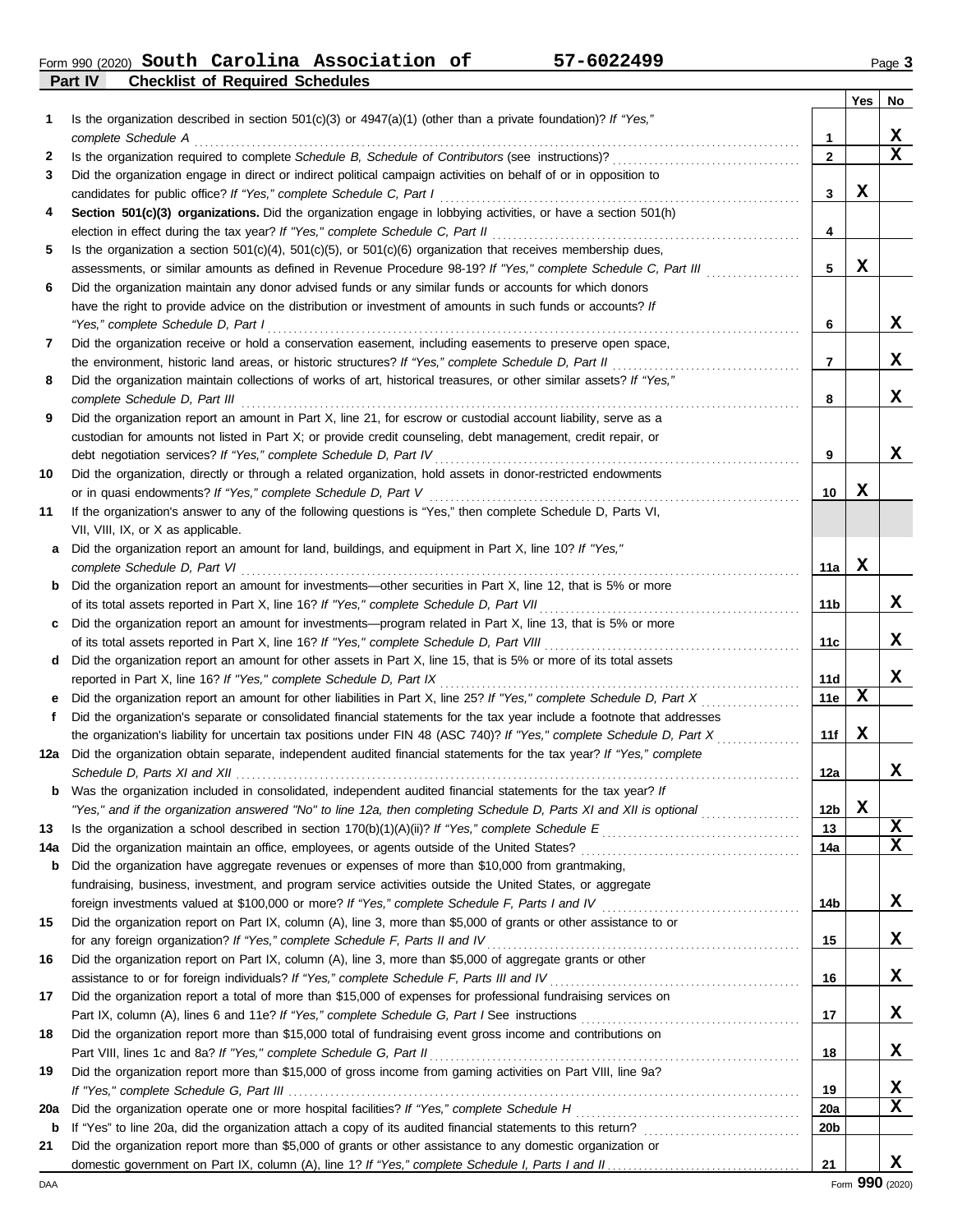Form 990 (2020) Page **4 South Carolina Association of 57-6022499 Part IV Checklist of Required Schedules** *(continued)*

|        |                                                                                                                                                                                                |                 | Yes | No               |
|--------|------------------------------------------------------------------------------------------------------------------------------------------------------------------------------------------------|-----------------|-----|------------------|
| 22     | Did the organization report more than \$5,000 of grants or other assistance to or for domestic individuals on                                                                                  |                 |     |                  |
|        |                                                                                                                                                                                                | 22              |     | x                |
| 23     | Did the organization answer "Yes" to Part VII, Section A, line 3, 4, or 5 about compensation of the                                                                                            |                 |     |                  |
|        | organization's current and former officers, directors, trustees, key employees, and highest compensated                                                                                        |                 |     |                  |
|        | employees? If "Yes," complete Schedule J                                                                                                                                                       | 23              | X   |                  |
| 24a    | Did the organization have a tax-exempt bond issue with an outstanding principal amount of more than                                                                                            |                 |     |                  |
|        | \$100,000 as of the last day of the year, that was issued after December 31, 2002? If "Yes," answer lines 24b                                                                                  |                 |     |                  |
|        | through 24d and complete Schedule K. If "No," go to line 25a                                                                                                                                   | 24a             |     | X                |
| b      | Did the organization invest any proceeds of tax-exempt bonds beyond a temporary period exception?                                                                                              | 24b             |     |                  |
| c      | Did the organization maintain an escrow account other than a refunding escrow at any time during the year                                                                                      |                 |     |                  |
|        | to defease any tax-exempt bonds?                                                                                                                                                               | 24c             |     |                  |
| d      | Did the organization act as an "on behalf of" issuer for bonds outstanding at any time during the year?                                                                                        | <b>24d</b>      |     |                  |
| 25a    | Section 501(c)(3), 501(c)(4), and 501(c)(29) organizations. Did the organization engage in an excess benefit                                                                                   |                 |     |                  |
|        | transaction with a disqualified person during the year? If "Yes," complete Schedule L, Part I                                                                                                  | 25a             |     |                  |
| b      | Is the organization aware that it engaged in an excess benefit transaction with a disqualified person in a prior                                                                               |                 |     |                  |
|        | year, and that the transaction has not been reported on any of the organization's prior Forms 990 or 990-EZ?                                                                                   |                 |     |                  |
|        | If "Yes," complete Schedule L, Part I                                                                                                                                                          | 25 <sub>b</sub> |     |                  |
| 26     | Did the organization report any amount on Part X, line 5 or 22, for receivables from or payables to any current                                                                                |                 |     |                  |
|        | or former officer, director, trustee, key employee, creator or founder, substantial contributor, or 35%                                                                                        |                 |     |                  |
|        | controlled entity or family member of any of these persons? If "Yes," complete Schedule L, Part II                                                                                             | 26              |     | x                |
| 27     | Did the organization provide a grant or other assistance to any current or former officer, director, trustee, key                                                                              |                 |     |                  |
|        | employee, creator or founder, substantial contributor or employee thereof, a grant selection committee                                                                                         |                 |     |                  |
|        | member, or to a 35% controlled entity (including an employee thereof) or family member of any of these                                                                                         |                 |     |                  |
|        | persons? If "Yes," complete Schedule L, Part III                                                                                                                                               | 27              |     | x                |
| 28     | Was the organization a party to a business transaction with one of the following parties (see Schedule L, Part                                                                                 |                 |     |                  |
|        | IV instructions, for applicable filing thresholds, conditions, and exceptions):                                                                                                                |                 |     |                  |
| a      | A current or former officer, director, trustee, key employee, creator or founder, or substantial contributor? If                                                                               |                 |     |                  |
|        | "Yes," complete Schedule L, Part IV                                                                                                                                                            | 28a             |     | X                |
| b      |                                                                                                                                                                                                | 28b             |     | $\mathbf x$      |
| c      | A 35% controlled entity of one or more individuals and/or organizations described in lines 28a or 28b? If                                                                                      |                 |     |                  |
|        |                                                                                                                                                                                                | 28c             |     | х<br>$\mathbf x$ |
| 29     |                                                                                                                                                                                                | 29              |     |                  |
| 30     | Did the organization receive contributions of art, historical treasures, or other similar assets, or qualified                                                                                 |                 |     |                  |
|        | conservation contributions? If "Yes," complete Schedule M                                                                                                                                      | 30              |     | х                |
| 31     | Did the organization liquidate, terminate, or dissolve and cease operations? If "Yes," complete Schedule N, Part I                                                                             | 31              |     | $\mathbf x$      |
| 32     | Did the organization sell, exchange, dispose of, or transfer more than 25% of its net assets? If "Yes,"                                                                                        |                 |     |                  |
|        | complete Schedule N, Part II                                                                                                                                                                   | 32              |     | x                |
| 33     | Did the organization own 100% of an entity disregarded as separate from the organization under Regulations                                                                                     |                 |     |                  |
|        | sections 301.7701-2 and 301.7701-3? If "Yes," complete Schedule R, Part I                                                                                                                      | 33              |     | X                |
| 34     | Was the organization related to any tax-exempt or taxable entity? If "Yes," complete Schedule R, Part II, III,                                                                                 |                 | X   |                  |
|        | or IV, and Part V, line 1                                                                                                                                                                      | 34              |     | x                |
| 35a    |                                                                                                                                                                                                | 35a             |     |                  |
| b      | If "Yes" to line 35a, did the organization receive any payment from or engage in any transaction with a                                                                                        |                 |     |                  |
|        |                                                                                                                                                                                                | 35b             |     |                  |
| 36     | Section 501(c)(3) organizations. Did the organization make any transfers to an exempt non-charitable<br>related organization? If "Yes," complete Schedule R, Part V, line 2                    |                 |     |                  |
|        |                                                                                                                                                                                                | 36              |     |                  |
| 37     | Did the organization conduct more than 5% of its activities through an entity that is not a related organization                                                                               |                 |     | X                |
| 38     | Did the organization complete Schedule O and provide explanations in Schedule O for Part VI, lines 11b and                                                                                     | 37              |     |                  |
|        |                                                                                                                                                                                                |                 | X   |                  |
|        | 19? Note: All Form 990 filers are required to complete Schedule O.<br>Part V                                                                                                                   | 38              |     |                  |
|        | Statements Regarding Other IRS Filings and Tax Compliance                                                                                                                                      |                 |     |                  |
|        |                                                                                                                                                                                                |                 |     |                  |
|        | 32                                                                                                                                                                                             |                 | Yes | No               |
| 1a     | Enter the number reported in Box 3 of Form 1096. Enter -0- if not applicable [<br>1a<br>0<br>1 <sub>b</sub><br>Enter the number of Forms W-2G included in line 1a. Enter -0- if not applicable |                 |     |                  |
| b<br>c | Did the organization comply with backup withholding rules for reportable payments to vendors and                                                                                               |                 |     |                  |
|        |                                                                                                                                                                                                | 1c              | X   |                  |
|        |                                                                                                                                                                                                |                 |     |                  |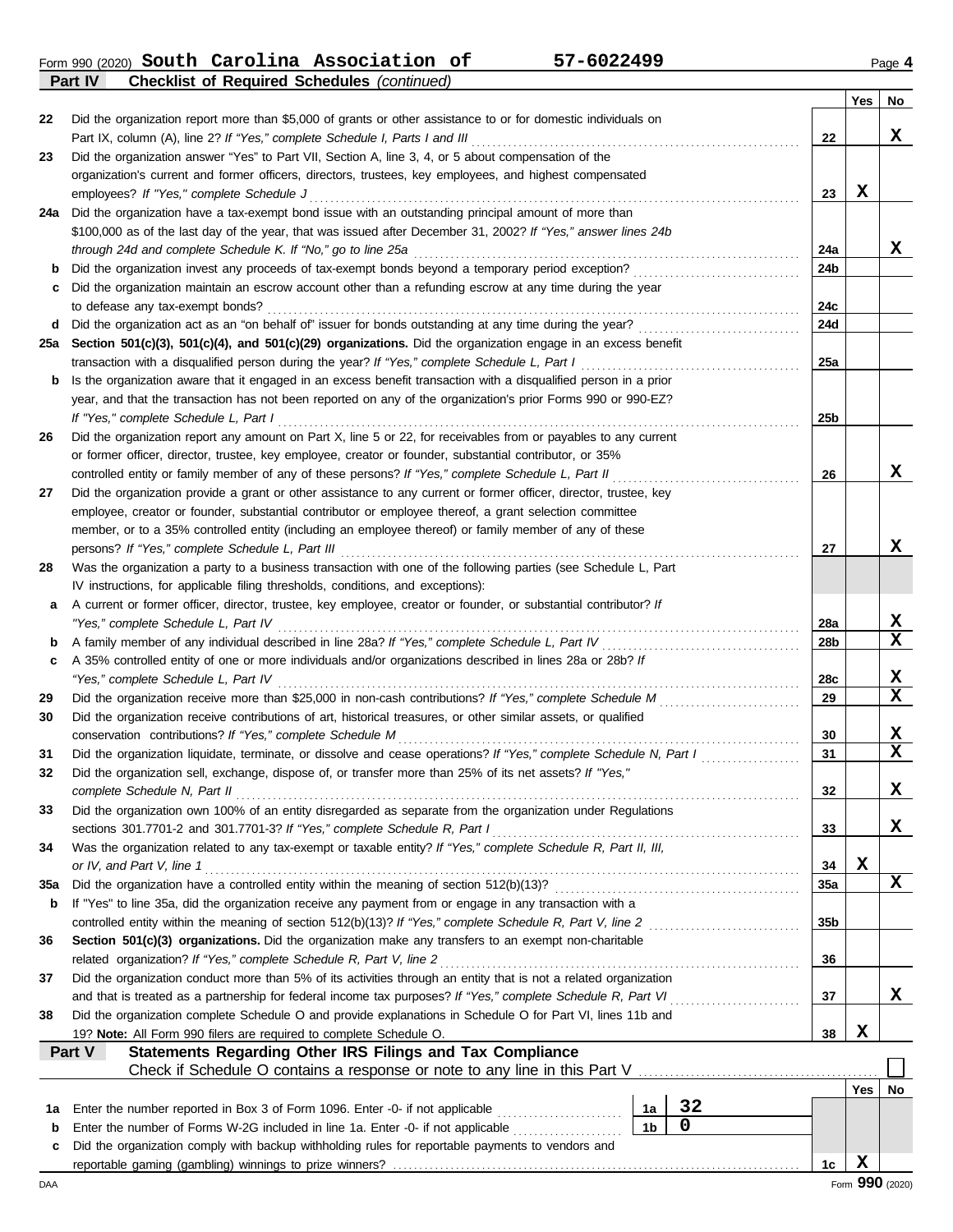DAA

|     | Form 990 (2020) South Carolina Association of<br>57-6022499<br>Statements Regarding Other IRS Filings and Tax Compliance (continued)<br>Part V |                 |    |                |             | Page 5 |
|-----|------------------------------------------------------------------------------------------------------------------------------------------------|-----------------|----|----------------|-------------|--------|
|     |                                                                                                                                                |                 |    |                | Yes         | No     |
|     | 2a Enter the number of employees reported on Form W-3, Transmittal of Wage and Tax                                                             |                 |    |                |             |        |
|     | Statements, filed for the calendar year ending with or within the year covered by this return                                                  | 2a              | 10 |                |             |        |
| b   |                                                                                                                                                |                 |    | 2 <sub>b</sub> | $\mathbf x$ |        |
|     | Note: If the sum of lines 1a and 2a is greater than 250, you may be required to e-file (see instructions)                                      |                 |    |                |             |        |
| За  |                                                                                                                                                |                 |    | 3a             |             | x      |
| b   | If "Yes," has it filed a Form 990-T for this year? If "No" to line 3b, provide an explanation on Schedule O                                    |                 |    | 3 <sub>b</sub> |             |        |
| 4a  | At any time during the calendar year, did the organization have an interest in, or a signature or other authority over,                        |                 |    |                |             |        |
|     | a financial account in a foreign country (such as a bank account, securities account, or other financial account)?                             |                 |    | 4a             |             | X      |
| b   |                                                                                                                                                |                 |    |                |             |        |
|     | See instructions for filing requirements for FinCEN Form 114, Report of Foreign Bank and Financial Accounts (FBAR).                            |                 |    |                |             |        |
| 5a  |                                                                                                                                                |                 |    | 5a             |             | X      |
| b   |                                                                                                                                                |                 |    | 5 <sub>b</sub> |             | X      |
| c   |                                                                                                                                                |                 |    | 5c             |             |        |
| 6а  | Does the organization have annual gross receipts that are normally greater than \$100,000, and did the                                         |                 |    |                |             |        |
|     |                                                                                                                                                |                 |    | 6a             |             | X      |
| b   | If "Yes," did the organization include with every solicitation an express statement that such contributions or                                 |                 |    |                |             |        |
|     | gifts were not tax deductible?                                                                                                                 |                 |    | 6b             |             |        |
| 7   | Organizations that may receive deductible contributions under section 170(c).                                                                  |                 |    |                |             |        |
| a   | Did the organization receive a payment in excess of \$75 made partly as a contribution and partly for goods                                    |                 |    |                |             |        |
| b   |                                                                                                                                                |                 |    | 7a<br>7b       |             |        |
| c   | Did the organization sell, exchange, or otherwise dispose of tangible personal property for which it was                                       |                 |    |                |             |        |
|     |                                                                                                                                                |                 |    | 7c             |             |        |
| d   |                                                                                                                                                | 7d              |    |                |             |        |
| е   |                                                                                                                                                |                 |    | 7e             |             |        |
| f   |                                                                                                                                                |                 |    | 7f             |             |        |
| g   | If the organization received a contribution of qualified intellectual property, did the organization file Form 8899 as required?               |                 |    | 7g             |             |        |
| h   | If the organization received a contribution of cars, boats, airplanes, or other vehicles, did the organization file a Form 1098-C?             |                 |    | 7h             |             |        |
| 8   | Sponsoring organizations maintaining donor advised funds. Did a donor advised fund maintained by the                                           |                 |    |                |             |        |
|     |                                                                                                                                                |                 |    | 8              |             |        |
| 9   | Sponsoring organizations maintaining donor advised funds.                                                                                      |                 |    |                |             |        |
| а   | Did the sponsoring organization make any taxable distributions under section 4966?                                                             |                 |    | 9a             |             |        |
| b   |                                                                                                                                                |                 |    | 9b             |             |        |
| 10  | Section 501(c)(7) organizations. Enter:                                                                                                        |                 |    |                |             |        |
| а   |                                                                                                                                                | 10a             |    |                |             |        |
| b   | Gross receipts, included on Form 990, Part VIII, line 12, for public use of club facilities                                                    | 10 <sub>b</sub> |    |                |             |        |
| 11  | Section 501(c)(12) organizations. Enter:                                                                                                       |                 |    |                |             |        |
| a   |                                                                                                                                                | 11a             |    |                |             |        |
| b   | Gross income from other sources (Do not net amounts due or paid to other sources                                                               |                 |    |                |             |        |
|     | against amounts due or received from them.)                                                                                                    | 11 <sub>b</sub> |    |                |             |        |
| 12a | Section 4947(a)(1) non-exempt charitable trusts. Is the organization filing Form 990 in lieu of Form 1041?                                     |                 |    | 12a            |             |        |
| b   |                                                                                                                                                |                 |    |                |             |        |
| 13  | Section 501(c)(29) qualified nonprofit health insurance issuers.                                                                               |                 |    |                |             |        |
| а   | Is the organization licensed to issue qualified health plans in more than one state?                                                           |                 |    | 13a            |             |        |
|     | Note: See the instructions for additional information the organization must report on Schedule O.                                              |                 |    |                |             |        |
| b   | Enter the amount of reserves the organization is required to maintain by the states in which                                                   |                 |    |                |             |        |
|     | the organization is licensed to issue qualified health plans [10] [138]                                                                        |                 |    |                |             |        |
| c   | Enter the amount of reserves on hand                                                                                                           | 13 <sub>c</sub> |    |                |             |        |
| 14a |                                                                                                                                                |                 |    | 14a            |             | x      |
| b   |                                                                                                                                                |                 |    | 14b            |             |        |
| 15  | Is the organization subject to the section 4960 tax on payment(s) of more than \$1,000,000 in remuneration or                                  |                 |    |                |             |        |
|     |                                                                                                                                                |                 |    | 15             |             | X      |

**16** Is the organization an educational institution subject to the section 4968 excise tax on net investment income?

If "Yes," see instructions and file Form 4720, Schedule N.

If "Yes," complete Form 4720, Schedule O.

**X**

**16**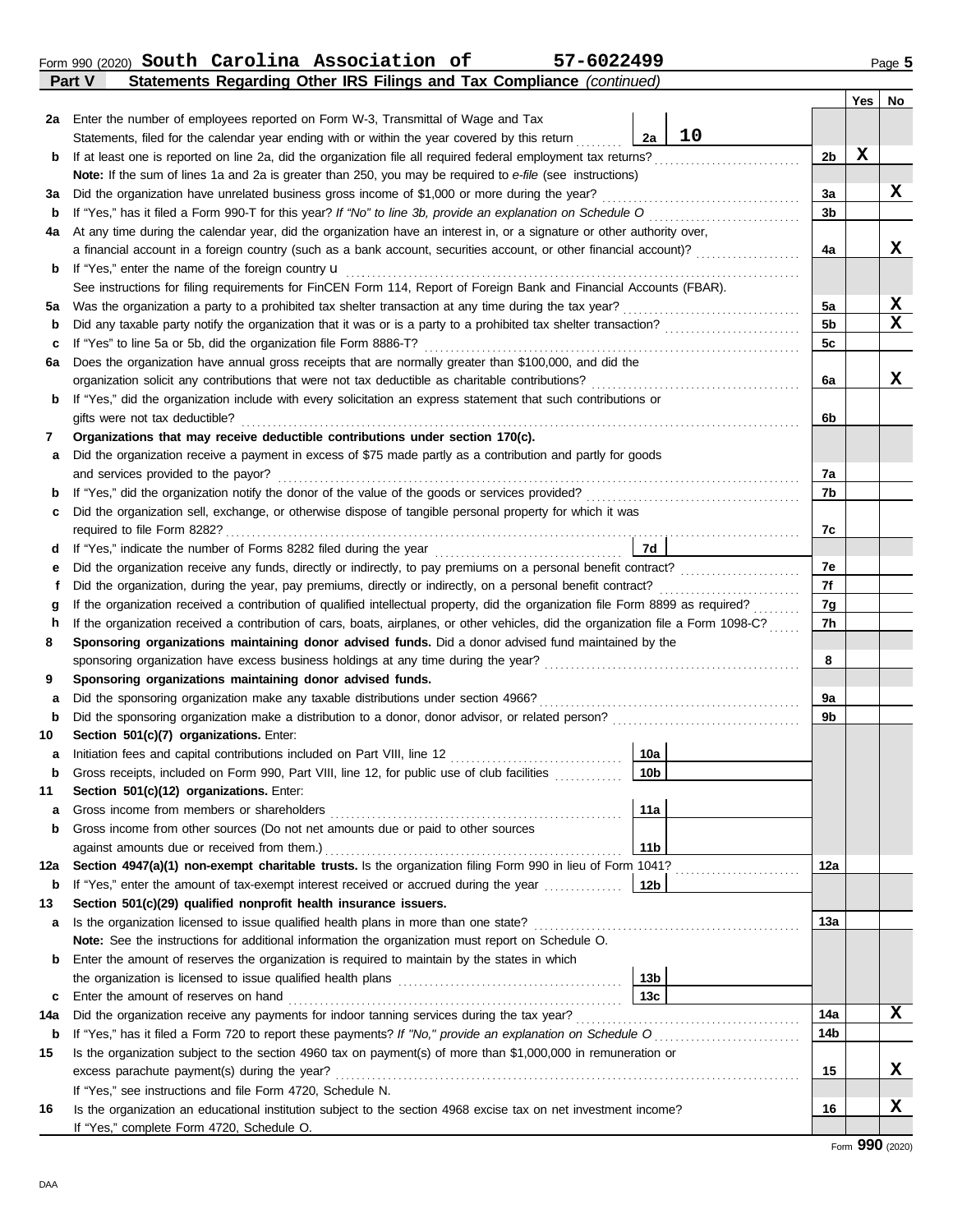|    | South Carolina Association of<br>57-6022499<br>Form 990 (2020)                                                            |    |      |       | Page 6    |
|----|---------------------------------------------------------------------------------------------------------------------------|----|------|-------|-----------|
|    | Part VI<br>Governance, Management, and Disclosure For each "Yes" response to lines 2 through 7b below, and for a "No"     |    |      |       |           |
|    | response to line 8a, 8b, or 10b below, describe the circumstances, processes, or changes on Schedule O. See instructions. |    |      |       |           |
|    |                                                                                                                           |    |      |       |           |
|    | Section A. Governing Body and Management                                                                                  |    |      |       |           |
|    |                                                                                                                           |    |      | Yes l | <b>No</b> |
| 1a | Enter the number of voting members of the governing body at the end of the tax year                                       | 1a | 14   |       |           |
|    | If there are material differences in voting rights among members of the governing body, or                                |    |      |       |           |
|    | if the governing body delegated broad authority to an executive committee or similar                                      |    |      |       |           |
|    | committee, explain on Schedule O.                                                                                         |    |      |       |           |
| b  | Enter the number of voting members included on line 1a, above, who are independent                                        | 1b | l 4. |       |           |
| 2  | Did any officer, director, trustee, or key employee have a family relationship or a business relationship with            |    |      |       |           |
|    | any other officer, director, trustee, or key employee?                                                                    |    |      |       |           |
| 3  | Did the organization delegate control over management duties customarily performed by or under the direct                 |    |      |       |           |

|      | supervision of officers, directors, trustees, or key employees to a management company or other person?                           |    |   | х |
|------|-----------------------------------------------------------------------------------------------------------------------------------|----|---|---|
| 4    | Did the organization make any significant changes to its governing documents since the prior Form 990 was filed?                  | 4  |   | х |
| 5    | Did the organization become aware during the year of a significant diversion of the organization's assets?                        | 5  |   | х |
| 6    | Did the organization have members or stockholders?                                                                                |    | х |   |
| 7a l | Did the organization have members, stockholders, or other persons who had the power to elect or appoint                           |    |   |   |
|      | one or more members of the governing body?                                                                                        | 7a | х |   |
|      | <b>b</b> Are any governance decisions of the organization reserved to (or subject to approval by) members,                        |    |   |   |
|      | stockholders, or persons other than the governing body?                                                                           | 7b |   | х |
| 8    | Did the organization contemporaneously document the meetings held or written actions undertaken during the year by the following: |    |   |   |
|      | <b>a</b> The governing body?                                                                                                      | 8а | х |   |
|      | <b>b</b> Each committee with authority to act on behalf of the governing body?                                                    | 8b | х |   |
| 9    | Is there any officer, director, trustee, or key employee listed in Part VII, Section A, who cannot be reached at                  |    |   |   |
|      |                                                                                                                                   | 9  |   | x |

the organization's mailing address? If "Yes," provide the names and addresses on Schedule O **Section B. Policies** *(This Section B requests information about policies not required by the Internal Revenue Code.)*

|     |                                                                                                                                     |                 | Yes | No          |
|-----|-------------------------------------------------------------------------------------------------------------------------------------|-----------------|-----|-------------|
| 10a | Did the organization have local chapters, branches, or affiliates?                                                                  | 10a             | x   |             |
| b   | If "Yes," did the organization have written policies and procedures governing the activities of such chapters,                      |                 |     |             |
|     | affiliates, and branches to ensure their operations are consistent with the organization's exempt purposes?                         | 10 <sub>b</sub> | х   |             |
| 11a | Has the organization provided a complete copy of this Form 990 to all members of its governing body before filing the form?         | 11a             | X   |             |
| b   | Describe in Schedule O the process, if any, used by the organization to review this Form 990.                                       |                 |     |             |
| 12a | Did the organization have a written conflict of interest policy? If "No," go to line 13                                             | 12a             | X   |             |
| b   | Were officers, directors, or trustees, and key employees required to disclose annually interests that could give rise to conflicts? | 12 <sub>b</sub> | X   |             |
| c   | Did the organization regularly and consistently monitor and enforce compliance with the policy? If "Yes,"                           |                 |     |             |
|     | describe in Schedule O how this was done                                                                                            | 12c             | X   |             |
| 13  | Did the organization have a written whistleblower policy?                                                                           | 13              | X   |             |
| 14  | Did the organization have a written document retention and destruction policy?                                                      | 14              | X   |             |
| 15  | Did the process for determining compensation of the following persons include a review and approval by                              |                 |     |             |
|     | independent persons, comparability data, and contemporaneous substantiation of the deliberation and decision?                       |                 |     |             |
| a   | The organization's CEO, Executive Director, or top management official                                                              | 15a             | x   |             |
| b   | Other officers or key employees of the organization                                                                                 | 15 <sub>b</sub> |     | $\mathbf x$ |
|     | If "Yes" to line 15a or 15b, describe the process in Schedule O (see instructions).                                                 |                 |     |             |
| 16a | Did the organization invest in, contribute assets to, or participate in a joint venture or similar arrangement                      |                 |     |             |
|     | with a taxable entity during the year?                                                                                              | 16a             |     | x           |
| b   | If "Yes," did the organization follow a written policy or procedure requiring the organization to evaluate its                      |                 |     |             |
|     | participation in joint venture arrangements under applicable federal tax law, and take steps to safeguard the                       |                 |     |             |
|     |                                                                                                                                     | 16 <sub>b</sub> |     |             |
|     | <b>Section C. Disclosure</b>                                                                                                        |                 |     |             |
| 17  | List the states with which a copy of this Form 990 is required to be filed $\mathbf{u}$ SC                                          |                 |     |             |
| 18  | Section 6104 requires an organization to make its Forms 1023 (1024 or 1024-A, if applicable), 990, and 990-T (Section 501(c)        |                 |     |             |

Section 6104 requires an organization to make its Forms 1023 (1024 or 1024-A, if applicable), 990, and 990-T (Section 501(c)

(3)s only) available for public inspection. Indicate how you made these available. Check all that apply.

 $\overline{X}$  Own website  $\begin{bmatrix} \overline{X} & \overline{X} \end{bmatrix}$  Upon request  $\begin{bmatrix} \overline{X} & \overline{X} \end{bmatrix}$  Other *(explain on Schedule O)* 

**19** Describe on Schedule O whether (and if so, how) the organization made its governing documents, conflict of interest policy, and financial statements available to the public during the tax year.

**20** State the name, address, and telephone number of the person who possesses the organization's books and records u

### **Jacquelyn M. Curtin, CPA 1300 12th Street, Suite D Cayce SC 29033 803-791-4181**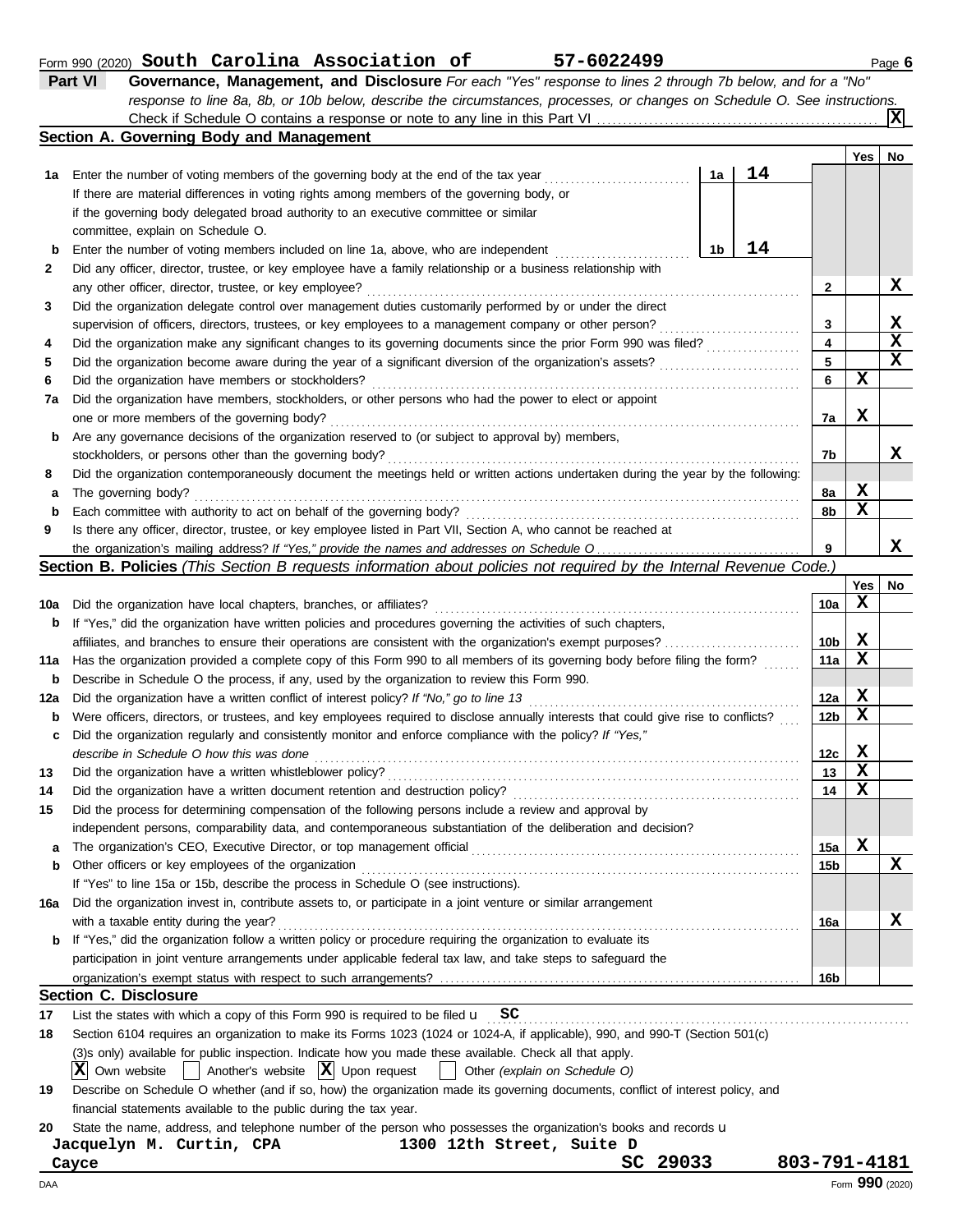| Part VII Compensation of Officers, Directors, Trustees, Key Employees, Highest Compensated Employees, and |  |
|-----------------------------------------------------------------------------------------------------------|--|
| Independent Contractors                                                                                   |  |
|                                                                                                           |  |

## Check if Schedule O contains a response or note to any line in this Part VII.

**Section A. Officers, Directors, Trustees, Key Employees, and Highest Compensated Employees**

**1a** Complete this table for all persons required to be listed. Report compensation for the calendar year ending with or within the organization's tax year.

■ List all of the organization's **current** officers, directors, trustees (whether individuals or organizations), regardless of amount of the companies of amount of compensation. Enter -0- in columns (D), (E), and (F) if no compensation was paid.

● List all of the organization's **current** key employees, if any. See instructions for definition of "key employee."

■ List the organization's five **current** highest compensated employees (other than an officer, director, trustee, or key employee)<br> **•** Preceived reportable compensation (Box 5 of Form W.2 and/or Box 7 of Form 1000 MISC)

who received reportable compensation (Box 5 of Form W-2 and/or Box 7 of Form 1099-MISC) of more than \$100,000 from the organization and any related organizations.

■ List all of the organization's **former** officers, key employees, and highest compensated employees who received more than<br> **•** 00,000 of reportable compensation from the ergonization and any related ergonizations \$100,000 of reportable compensation from the organization and any related organizations.

■ List all of the organization's **former directors or trustees** that received, in the capacity as a former director or trustee of the<br>paization, more than \$10,000 of reportable compensation from the organization and any r organization, more than \$10,000 of reportable compensation from the organization and any related organizations. See instructions for the order in which to list the persons above.

Check this box if neither the organization nor any related organization compensated any current officer, director, or trustee.

| (A)<br>Name and title                          | (B)<br>Average<br>hours<br>per week<br>(list any<br>hours for |                                      | (C)<br>Position<br>(do not check more than one<br>box, unless person is both an<br>officer and a director/trustee) |             |                 |                                 |        | (D)<br>Reportable<br>compensation<br>from the<br>organization<br>(W-2/1099-MISC) | (E)<br>Reportable<br>compensation<br>from related<br>organizations<br>(W-2/1099-MISC) | (F)<br>Estimated amount<br>of other<br>compensation<br>from the<br>organization and |  |
|------------------------------------------------|---------------------------------------------------------------|--------------------------------------|--------------------------------------------------------------------------------------------------------------------|-------------|-----------------|---------------------------------|--------|----------------------------------------------------------------------------------|---------------------------------------------------------------------------------------|-------------------------------------------------------------------------------------|--|
|                                                | related<br>organizations<br>below<br>dotted line)             | Individual<br>or director<br>trustee | Institutional<br>trustee                                                                                           | Officer     | Ķey<br>employee | Highest compensated<br>employee | Former |                                                                                  |                                                                                       | related organizations                                                               |  |
| $(1)$ Christopher D. Jenkins,                  |                                                               |                                      | <b>CAE</b>                                                                                                         |             |                 |                                 |        |                                                                                  |                                                                                       |                                                                                     |  |
| CEO                                            | 40.00<br>0.00                                                 | $\mathbf x$                          |                                                                                                                    | $\mathbf x$ |                 |                                 |        | 190,000                                                                          | 0                                                                                     | 29,137                                                                              |  |
| (2) Jacquelyn M. Curtin, CPA                   |                                                               |                                      |                                                                                                                    |             |                 |                                 |        |                                                                                  |                                                                                       |                                                                                     |  |
|                                                | 40.00                                                         |                                      |                                                                                                                    |             |                 |                                 |        |                                                                                  |                                                                                       |                                                                                     |  |
| COO/CFO<br>(3) Allen A. Hodges,                | 0.00<br><b>CPA</b>                                            |                                      |                                                                                                                    |             |                 | $\mathbf x$                     |        | 137,591                                                                          | 0                                                                                     | 19,880                                                                              |  |
| Board Member                                   | 1.00<br>0.00                                                  | X                                    |                                                                                                                    |             |                 |                                 |        | 0                                                                                | 0                                                                                     | 0                                                                                   |  |
| (4) Brad Ledford, $CPA$                        |                                                               |                                      |                                                                                                                    |             |                 |                                 |        |                                                                                  |                                                                                       |                                                                                     |  |
|                                                | 1.00                                                          |                                      |                                                                                                                    |             |                 |                                 |        |                                                                                  |                                                                                       |                                                                                     |  |
| Treasurer                                      | 0.00                                                          | $\mathbf x$                          |                                                                                                                    | x           |                 |                                 |        | 0                                                                                | 0                                                                                     | $\mathbf 0$                                                                         |  |
| (5) David M. Knoble,                           | <b>CPA</b>                                                    |                                      |                                                                                                                    |             |                 |                                 |        |                                                                                  |                                                                                       |                                                                                     |  |
| Board Member                                   | 1.00<br>0.00                                                  | $\mathbf x$                          |                                                                                                                    |             |                 |                                 |        | 0                                                                                | 0                                                                                     | 0                                                                                   |  |
| (6) Douglas A. Synder,                         | <b>CPA</b>                                                    |                                      |                                                                                                                    |             |                 |                                 |        |                                                                                  |                                                                                       |                                                                                     |  |
|                                                | 1.00                                                          |                                      |                                                                                                                    |             |                 |                                 |        |                                                                                  |                                                                                       |                                                                                     |  |
| Board Member                                   | 0.00                                                          | X                                    |                                                                                                                    |             |                 |                                 |        | 0                                                                                | 0                                                                                     | $\mathbf 0$                                                                         |  |
| (7) Graham A. Gage,                            | <b>CPA</b>                                                    |                                      |                                                                                                                    |             |                 |                                 |        |                                                                                  |                                                                                       |                                                                                     |  |
| Board Member                                   | 1.00<br>0.00                                                  | $\mathbf x$                          |                                                                                                                    |             |                 |                                 |        | 0                                                                                | 0                                                                                     | 0                                                                                   |  |
| $(8)$ Harris Darver,                           | <b>CPA</b>                                                    |                                      |                                                                                                                    |             |                 |                                 |        |                                                                                  |                                                                                       |                                                                                     |  |
|                                                | 1.00                                                          |                                      |                                                                                                                    |             |                 |                                 |        |                                                                                  |                                                                                       |                                                                                     |  |
| Board Member                                   | 0.00                                                          | $\mathbf x$                          |                                                                                                                    |             |                 |                                 |        | 0                                                                                | 0                                                                                     | $\mathbf 0$                                                                         |  |
| (9) Kenneth L. Newhouse, CPA                   |                                                               |                                      |                                                                                                                    |             |                 |                                 |        |                                                                                  |                                                                                       |                                                                                     |  |
|                                                | 1.00                                                          |                                      |                                                                                                                    |             |                 |                                 |        |                                                                                  |                                                                                       |                                                                                     |  |
| Chair                                          | 0.00                                                          | X                                    |                                                                                                                    | X           |                 |                                 |        | 0                                                                                | 0                                                                                     | $\mathbf 0$                                                                         |  |
| (10) Lesley H. Kelly,                          | <b>CPA</b>                                                    |                                      |                                                                                                                    |             |                 |                                 |        |                                                                                  |                                                                                       |                                                                                     |  |
|                                                | 1.00<br>0.00                                                  | $\mathbf x$                          |                                                                                                                    | $\mathbf x$ |                 |                                 |        | 0                                                                                |                                                                                       | $\mathbf 0$                                                                         |  |
| Chair Elect<br>$(11)$ Leslie A. Johnson-Quick, |                                                               |                                      | <b>CPA</b>                                                                                                         |             |                 |                                 |        |                                                                                  | 0                                                                                     |                                                                                     |  |
|                                                | 1.00                                                          |                                      |                                                                                                                    |             |                 |                                 |        |                                                                                  |                                                                                       |                                                                                     |  |
| Board Member                                   | 0.00                                                          | $\mathbf x$                          |                                                                                                                    |             |                 |                                 |        | 0                                                                                | 0                                                                                     | $\mathbf 0$                                                                         |  |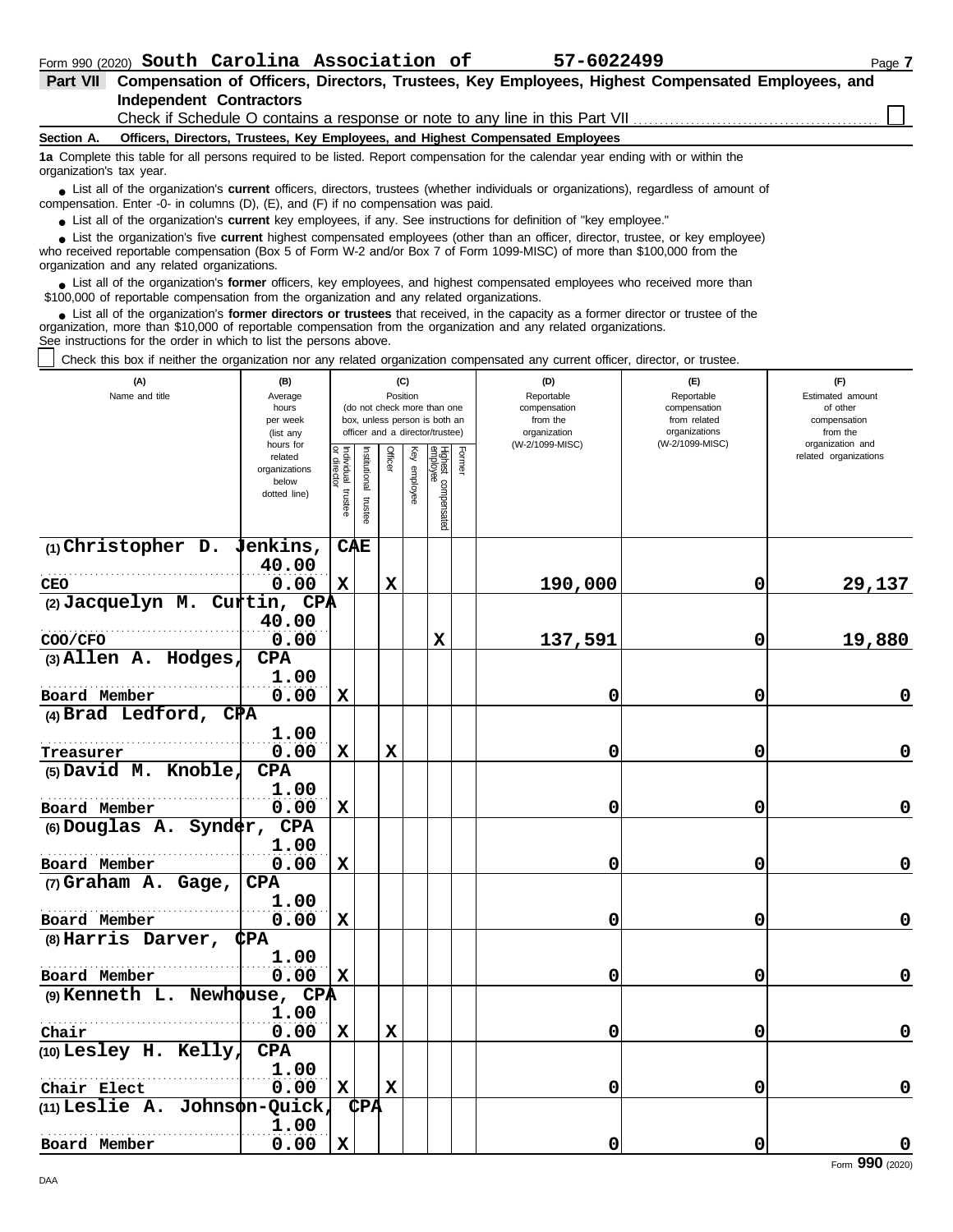| (C)<br>(A)<br>(D)<br>(E)<br>(F)<br>(B)<br>Position<br>Name and title<br>Average<br>Reportable<br>Reportable<br>Estimated amount<br>(do not check more than one<br>compensation<br>of other<br>hours<br>compensation<br>box, unless person is both an<br>from the<br>from related<br>per week<br>compensation<br>officer and a director/trustee)<br>organizations<br>organization<br>(list any<br>from the<br>(W-2/1099-MISC)<br>organization and<br>hours for<br>(W-2/1099-MISC)<br>Individual trustee<br>or director<br>Officer<br>Key employee<br>Highest compensated<br>employee<br>Former<br>Institutional trustee<br>related organizations<br>related<br>organizations<br>below<br>dotted line)<br>Michelle S.<br>C⊉A<br>(12)<br>Gneisig,<br>1.00<br>0.00<br>$\mathbf x$<br>0<br>Board Member<br>0<br>0<br>Timothy L. Baker, CPA<br>(13)<br>1.00<br>0.00<br>$\mathbf x$<br>0<br>AICPA Council Member<br>0<br>0<br>Tyler K. Gibbons, CPA<br>(14)<br>1.00<br>0.00<br>$\mathbf x$<br>0<br>Board Member<br>0<br>0<br>C⊉A<br>Valerie E.<br>Rumbough,<br>(15)<br>1.00<br>0.00<br>0<br>Board Member<br>X<br>0<br>0<br>Zoe M. Davis,<br><b>CPA</b><br>(16)<br>1.00<br>0.00<br>0<br>X<br>X<br>0<br>0<br>Immediate Past Chair<br>49,017<br>327,591<br>Subtotal<br>1b.<br>u<br>c Total from continuation sheets to Part VII, Section A<br>u<br>327,591<br>49,017<br>d Total (add lines 1b and 1c)<br>$\mathbf{u}$<br>Total number of individuals (including but not limited to those listed above) who received more than \$100,000 of<br>$\mathbf{2}$<br>reportable compensation from the organization $\mathbf{u}$ 2<br>Yes<br>No<br>Did the organization list any former officer, director, trustee, key employee, or highest compensated<br>3<br>X<br>3<br>For any individual listed on line 1a, is the sum of reportable compensation and other compensation from the<br>4<br>organization and related organizations greater than \$150,000? If "Yes," complete Schedule J for such<br>X<br>4<br>individual with a construction of the construction of the construction of the construction of the construction of the construction of the construction of the construction of the construction of the construction of the cons<br>Did any person listed on line 1a receive or accrue compensation from any unrelated organization or individual<br>5<br>X<br>5<br><b>Section B. Independent Contractors</b><br>Complete this table for your five highest compensated independent contractors that received more than \$100,000 of<br>1<br>compensation from the organization. Report compensation for the calendar year ending with or within the organization's tax year.<br>(C)<br>Compensation<br>(B)<br>Description of services<br>(A)<br>Name and business address<br>Total number of independent contractors (including but not limited to those listed above) who<br>2<br>received more than \$100,000 of compensation from the organization $\mathbf u$ | Form 990 (2020) South Carolina Association of<br>Part VII |  |  |  | 57-6022499<br>Section A. Officers, Directors, Trustees, Key Employees, and Highest Compensated Employees (continued) |  |  | Page 8 |
|-----------------------------------------------------------------------------------------------------------------------------------------------------------------------------------------------------------------------------------------------------------------------------------------------------------------------------------------------------------------------------------------------------------------------------------------------------------------------------------------------------------------------------------------------------------------------------------------------------------------------------------------------------------------------------------------------------------------------------------------------------------------------------------------------------------------------------------------------------------------------------------------------------------------------------------------------------------------------------------------------------------------------------------------------------------------------------------------------------------------------------------------------------------------------------------------------------------------------------------------------------------------------------------------------------------------------------------------------------------------------------------------------------------------------------------------------------------------------------------------------------------------------------------------------------------------------------------------------------------------------------------------------------------------------------------------------------------------------------------------------------------------------------------------------------------------------------------------------------------------------------------------------------------------------------------------------------------------------------------------------------------------------------------------------------------------------------------------------------------------------------------------------------------------------------------------------------------------------------------------------------------------------------------------------------------------------------------------------------------------------------------------------------------------------------------------------------------------------------------------------------------------------------------------------------------------------------------------------------------------------------------------------------------------------------------------------------------------------------------------------------------------------------------------------------------------------------------------------------------------------------------------------------------------------------------------------------------------|-----------------------------------------------------------|--|--|--|----------------------------------------------------------------------------------------------------------------------|--|--|--------|
|                                                                                                                                                                                                                                                                                                                                                                                                                                                                                                                                                                                                                                                                                                                                                                                                                                                                                                                                                                                                                                                                                                                                                                                                                                                                                                                                                                                                                                                                                                                                                                                                                                                                                                                                                                                                                                                                                                                                                                                                                                                                                                                                                                                                                                                                                                                                                                                                                                                                                                                                                                                                                                                                                                                                                                                                                                                                                                                                                                 |                                                           |  |  |  |                                                                                                                      |  |  |        |
|                                                                                                                                                                                                                                                                                                                                                                                                                                                                                                                                                                                                                                                                                                                                                                                                                                                                                                                                                                                                                                                                                                                                                                                                                                                                                                                                                                                                                                                                                                                                                                                                                                                                                                                                                                                                                                                                                                                                                                                                                                                                                                                                                                                                                                                                                                                                                                                                                                                                                                                                                                                                                                                                                                                                                                                                                                                                                                                                                                 |                                                           |  |  |  |                                                                                                                      |  |  |        |
|                                                                                                                                                                                                                                                                                                                                                                                                                                                                                                                                                                                                                                                                                                                                                                                                                                                                                                                                                                                                                                                                                                                                                                                                                                                                                                                                                                                                                                                                                                                                                                                                                                                                                                                                                                                                                                                                                                                                                                                                                                                                                                                                                                                                                                                                                                                                                                                                                                                                                                                                                                                                                                                                                                                                                                                                                                                                                                                                                                 |                                                           |  |  |  |                                                                                                                      |  |  |        |
|                                                                                                                                                                                                                                                                                                                                                                                                                                                                                                                                                                                                                                                                                                                                                                                                                                                                                                                                                                                                                                                                                                                                                                                                                                                                                                                                                                                                                                                                                                                                                                                                                                                                                                                                                                                                                                                                                                                                                                                                                                                                                                                                                                                                                                                                                                                                                                                                                                                                                                                                                                                                                                                                                                                                                                                                                                                                                                                                                                 |                                                           |  |  |  |                                                                                                                      |  |  |        |
|                                                                                                                                                                                                                                                                                                                                                                                                                                                                                                                                                                                                                                                                                                                                                                                                                                                                                                                                                                                                                                                                                                                                                                                                                                                                                                                                                                                                                                                                                                                                                                                                                                                                                                                                                                                                                                                                                                                                                                                                                                                                                                                                                                                                                                                                                                                                                                                                                                                                                                                                                                                                                                                                                                                                                                                                                                                                                                                                                                 |                                                           |  |  |  |                                                                                                                      |  |  |        |
|                                                                                                                                                                                                                                                                                                                                                                                                                                                                                                                                                                                                                                                                                                                                                                                                                                                                                                                                                                                                                                                                                                                                                                                                                                                                                                                                                                                                                                                                                                                                                                                                                                                                                                                                                                                                                                                                                                                                                                                                                                                                                                                                                                                                                                                                                                                                                                                                                                                                                                                                                                                                                                                                                                                                                                                                                                                                                                                                                                 |                                                           |  |  |  |                                                                                                                      |  |  |        |
|                                                                                                                                                                                                                                                                                                                                                                                                                                                                                                                                                                                                                                                                                                                                                                                                                                                                                                                                                                                                                                                                                                                                                                                                                                                                                                                                                                                                                                                                                                                                                                                                                                                                                                                                                                                                                                                                                                                                                                                                                                                                                                                                                                                                                                                                                                                                                                                                                                                                                                                                                                                                                                                                                                                                                                                                                                                                                                                                                                 |                                                           |  |  |  |                                                                                                                      |  |  |        |
|                                                                                                                                                                                                                                                                                                                                                                                                                                                                                                                                                                                                                                                                                                                                                                                                                                                                                                                                                                                                                                                                                                                                                                                                                                                                                                                                                                                                                                                                                                                                                                                                                                                                                                                                                                                                                                                                                                                                                                                                                                                                                                                                                                                                                                                                                                                                                                                                                                                                                                                                                                                                                                                                                                                                                                                                                                                                                                                                                                 |                                                           |  |  |  |                                                                                                                      |  |  |        |
|                                                                                                                                                                                                                                                                                                                                                                                                                                                                                                                                                                                                                                                                                                                                                                                                                                                                                                                                                                                                                                                                                                                                                                                                                                                                                                                                                                                                                                                                                                                                                                                                                                                                                                                                                                                                                                                                                                                                                                                                                                                                                                                                                                                                                                                                                                                                                                                                                                                                                                                                                                                                                                                                                                                                                                                                                                                                                                                                                                 |                                                           |  |  |  |                                                                                                                      |  |  |        |
|                                                                                                                                                                                                                                                                                                                                                                                                                                                                                                                                                                                                                                                                                                                                                                                                                                                                                                                                                                                                                                                                                                                                                                                                                                                                                                                                                                                                                                                                                                                                                                                                                                                                                                                                                                                                                                                                                                                                                                                                                                                                                                                                                                                                                                                                                                                                                                                                                                                                                                                                                                                                                                                                                                                                                                                                                                                                                                                                                                 |                                                           |  |  |  |                                                                                                                      |  |  |        |
|                                                                                                                                                                                                                                                                                                                                                                                                                                                                                                                                                                                                                                                                                                                                                                                                                                                                                                                                                                                                                                                                                                                                                                                                                                                                                                                                                                                                                                                                                                                                                                                                                                                                                                                                                                                                                                                                                                                                                                                                                                                                                                                                                                                                                                                                                                                                                                                                                                                                                                                                                                                                                                                                                                                                                                                                                                                                                                                                                                 |                                                           |  |  |  |                                                                                                                      |  |  |        |
|                                                                                                                                                                                                                                                                                                                                                                                                                                                                                                                                                                                                                                                                                                                                                                                                                                                                                                                                                                                                                                                                                                                                                                                                                                                                                                                                                                                                                                                                                                                                                                                                                                                                                                                                                                                                                                                                                                                                                                                                                                                                                                                                                                                                                                                                                                                                                                                                                                                                                                                                                                                                                                                                                                                                                                                                                                                                                                                                                                 |                                                           |  |  |  |                                                                                                                      |  |  |        |
|                                                                                                                                                                                                                                                                                                                                                                                                                                                                                                                                                                                                                                                                                                                                                                                                                                                                                                                                                                                                                                                                                                                                                                                                                                                                                                                                                                                                                                                                                                                                                                                                                                                                                                                                                                                                                                                                                                                                                                                                                                                                                                                                                                                                                                                                                                                                                                                                                                                                                                                                                                                                                                                                                                                                                                                                                                                                                                                                                                 |                                                           |  |  |  |                                                                                                                      |  |  |        |
|                                                                                                                                                                                                                                                                                                                                                                                                                                                                                                                                                                                                                                                                                                                                                                                                                                                                                                                                                                                                                                                                                                                                                                                                                                                                                                                                                                                                                                                                                                                                                                                                                                                                                                                                                                                                                                                                                                                                                                                                                                                                                                                                                                                                                                                                                                                                                                                                                                                                                                                                                                                                                                                                                                                                                                                                                                                                                                                                                                 |                                                           |  |  |  |                                                                                                                      |  |  |        |
|                                                                                                                                                                                                                                                                                                                                                                                                                                                                                                                                                                                                                                                                                                                                                                                                                                                                                                                                                                                                                                                                                                                                                                                                                                                                                                                                                                                                                                                                                                                                                                                                                                                                                                                                                                                                                                                                                                                                                                                                                                                                                                                                                                                                                                                                                                                                                                                                                                                                                                                                                                                                                                                                                                                                                                                                                                                                                                                                                                 |                                                           |  |  |  |                                                                                                                      |  |  |        |
|                                                                                                                                                                                                                                                                                                                                                                                                                                                                                                                                                                                                                                                                                                                                                                                                                                                                                                                                                                                                                                                                                                                                                                                                                                                                                                                                                                                                                                                                                                                                                                                                                                                                                                                                                                                                                                                                                                                                                                                                                                                                                                                                                                                                                                                                                                                                                                                                                                                                                                                                                                                                                                                                                                                                                                                                                                                                                                                                                                 |                                                           |  |  |  |                                                                                                                      |  |  |        |
|                                                                                                                                                                                                                                                                                                                                                                                                                                                                                                                                                                                                                                                                                                                                                                                                                                                                                                                                                                                                                                                                                                                                                                                                                                                                                                                                                                                                                                                                                                                                                                                                                                                                                                                                                                                                                                                                                                                                                                                                                                                                                                                                                                                                                                                                                                                                                                                                                                                                                                                                                                                                                                                                                                                                                                                                                                                                                                                                                                 |                                                           |  |  |  |                                                                                                                      |  |  |        |
|                                                                                                                                                                                                                                                                                                                                                                                                                                                                                                                                                                                                                                                                                                                                                                                                                                                                                                                                                                                                                                                                                                                                                                                                                                                                                                                                                                                                                                                                                                                                                                                                                                                                                                                                                                                                                                                                                                                                                                                                                                                                                                                                                                                                                                                                                                                                                                                                                                                                                                                                                                                                                                                                                                                                                                                                                                                                                                                                                                 |                                                           |  |  |  |                                                                                                                      |  |  |        |
|                                                                                                                                                                                                                                                                                                                                                                                                                                                                                                                                                                                                                                                                                                                                                                                                                                                                                                                                                                                                                                                                                                                                                                                                                                                                                                                                                                                                                                                                                                                                                                                                                                                                                                                                                                                                                                                                                                                                                                                                                                                                                                                                                                                                                                                                                                                                                                                                                                                                                                                                                                                                                                                                                                                                                                                                                                                                                                                                                                 |                                                           |  |  |  |                                                                                                                      |  |  |        |
|                                                                                                                                                                                                                                                                                                                                                                                                                                                                                                                                                                                                                                                                                                                                                                                                                                                                                                                                                                                                                                                                                                                                                                                                                                                                                                                                                                                                                                                                                                                                                                                                                                                                                                                                                                                                                                                                                                                                                                                                                                                                                                                                                                                                                                                                                                                                                                                                                                                                                                                                                                                                                                                                                                                                                                                                                                                                                                                                                                 |                                                           |  |  |  |                                                                                                                      |  |  |        |
|                                                                                                                                                                                                                                                                                                                                                                                                                                                                                                                                                                                                                                                                                                                                                                                                                                                                                                                                                                                                                                                                                                                                                                                                                                                                                                                                                                                                                                                                                                                                                                                                                                                                                                                                                                                                                                                                                                                                                                                                                                                                                                                                                                                                                                                                                                                                                                                                                                                                                                                                                                                                                                                                                                                                                                                                                                                                                                                                                                 |                                                           |  |  |  |                                                                                                                      |  |  |        |
|                                                                                                                                                                                                                                                                                                                                                                                                                                                                                                                                                                                                                                                                                                                                                                                                                                                                                                                                                                                                                                                                                                                                                                                                                                                                                                                                                                                                                                                                                                                                                                                                                                                                                                                                                                                                                                                                                                                                                                                                                                                                                                                                                                                                                                                                                                                                                                                                                                                                                                                                                                                                                                                                                                                                                                                                                                                                                                                                                                 |                                                           |  |  |  |                                                                                                                      |  |  |        |
|                                                                                                                                                                                                                                                                                                                                                                                                                                                                                                                                                                                                                                                                                                                                                                                                                                                                                                                                                                                                                                                                                                                                                                                                                                                                                                                                                                                                                                                                                                                                                                                                                                                                                                                                                                                                                                                                                                                                                                                                                                                                                                                                                                                                                                                                                                                                                                                                                                                                                                                                                                                                                                                                                                                                                                                                                                                                                                                                                                 |                                                           |  |  |  |                                                                                                                      |  |  |        |
|                                                                                                                                                                                                                                                                                                                                                                                                                                                                                                                                                                                                                                                                                                                                                                                                                                                                                                                                                                                                                                                                                                                                                                                                                                                                                                                                                                                                                                                                                                                                                                                                                                                                                                                                                                                                                                                                                                                                                                                                                                                                                                                                                                                                                                                                                                                                                                                                                                                                                                                                                                                                                                                                                                                                                                                                                                                                                                                                                                 |                                                           |  |  |  |                                                                                                                      |  |  |        |
|                                                                                                                                                                                                                                                                                                                                                                                                                                                                                                                                                                                                                                                                                                                                                                                                                                                                                                                                                                                                                                                                                                                                                                                                                                                                                                                                                                                                                                                                                                                                                                                                                                                                                                                                                                                                                                                                                                                                                                                                                                                                                                                                                                                                                                                                                                                                                                                                                                                                                                                                                                                                                                                                                                                                                                                                                                                                                                                                                                 |                                                           |  |  |  |                                                                                                                      |  |  |        |
|                                                                                                                                                                                                                                                                                                                                                                                                                                                                                                                                                                                                                                                                                                                                                                                                                                                                                                                                                                                                                                                                                                                                                                                                                                                                                                                                                                                                                                                                                                                                                                                                                                                                                                                                                                                                                                                                                                                                                                                                                                                                                                                                                                                                                                                                                                                                                                                                                                                                                                                                                                                                                                                                                                                                                                                                                                                                                                                                                                 |                                                           |  |  |  |                                                                                                                      |  |  |        |
|                                                                                                                                                                                                                                                                                                                                                                                                                                                                                                                                                                                                                                                                                                                                                                                                                                                                                                                                                                                                                                                                                                                                                                                                                                                                                                                                                                                                                                                                                                                                                                                                                                                                                                                                                                                                                                                                                                                                                                                                                                                                                                                                                                                                                                                                                                                                                                                                                                                                                                                                                                                                                                                                                                                                                                                                                                                                                                                                                                 |                                                           |  |  |  |                                                                                                                      |  |  |        |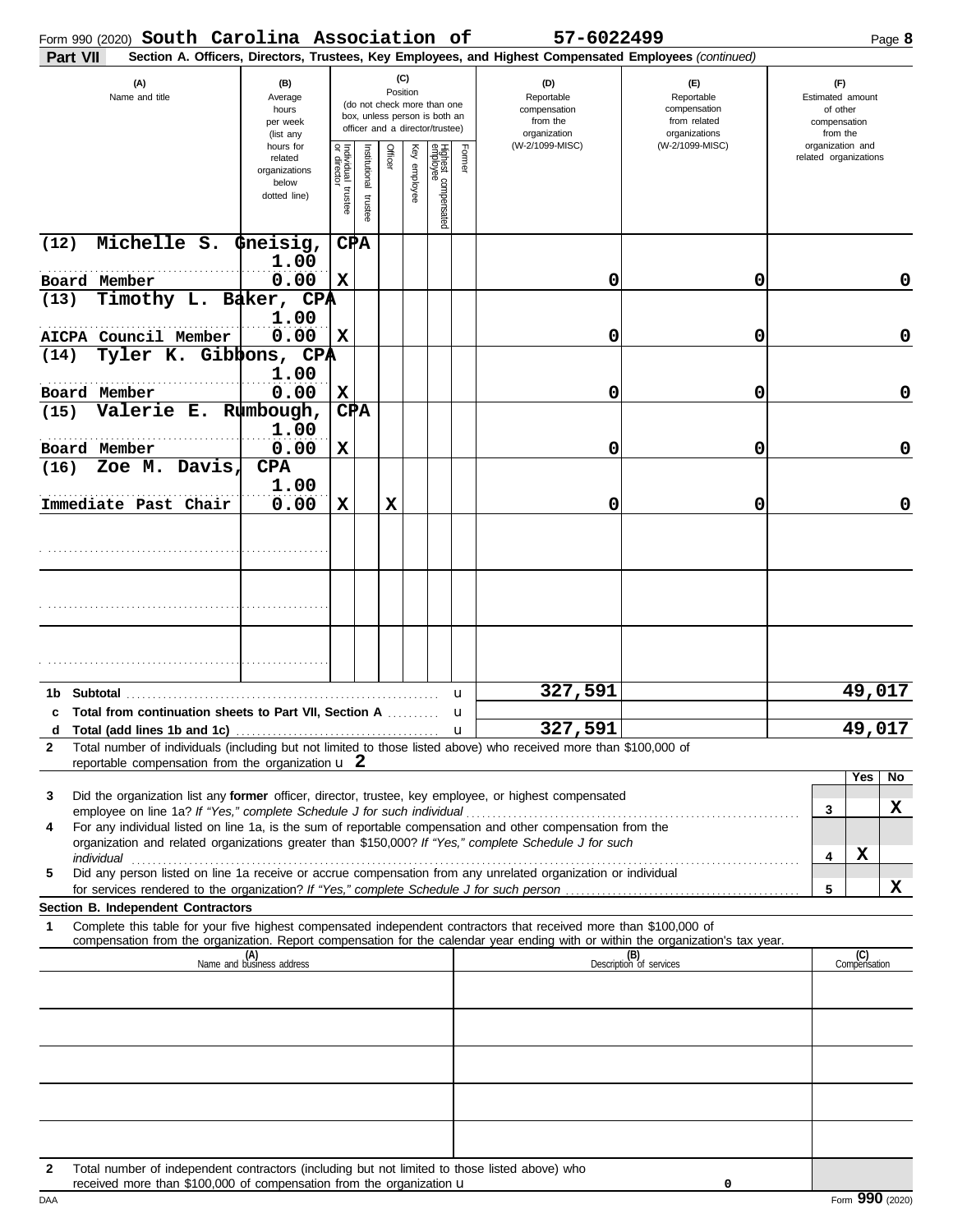|                                                           |                                  | 1a Federated campaigns                                                                                              |                | 1a              |  |                         |           |         |   |                 |
|-----------------------------------------------------------|----------------------------------|---------------------------------------------------------------------------------------------------------------------|----------------|-----------------|--|-------------------------|-----------|---------|---|-----------------|
|                                                           |                                  | <b>b</b> Membership dues <i>manufacturers</i> and <i>Membership</i> dues                                            |                | 1 <sub>b</sub>  |  | 1,157,288               |           |         |   |                 |
|                                                           |                                  | c Fundraising events                                                                                                |                | 1 <sub>c</sub>  |  |                         |           |         |   |                 |
|                                                           |                                  | d Related organizations                                                                                             |                | 1 <sub>d</sub>  |  |                         |           |         |   |                 |
|                                                           |                                  | e Government grants (contributions)                                                                                 |                | 1e              |  | 78,896                  |           |         |   |                 |
| Contributions, Gifts, Grants<br>and Other Similar Amounts |                                  | f All other contributions, gifts, grants,<br>and similar amounts not included above                                 |                |                 |  |                         |           |         |   |                 |
|                                                           |                                  |                                                                                                                     |                | 1f              |  |                         |           |         |   |                 |
|                                                           |                                  | <b>g</b> Noncash contributions included in lines 1a-1f                                                              |                | 1g $\sqrt{3}$   |  |                         | 1,236,184 |         |   |                 |
|                                                           |                                  |                                                                                                                     |                |                 |  |                         |           |         |   |                 |
|                                                           | Registration & Conferences<br>2a |                                                                                                                     |                |                 |  | Business Code<br>611430 | 668,784   |         |   | 668,784         |
|                                                           |                                  |                                                                                                                     |                |                 |  |                         |           |         |   |                 |
|                                                           | b                                | and the contract of the contract of the contract of the contract of the contract of the contract of the contract of |                |                 |  |                         |           |         |   |                 |
| Program Service<br>Revenue                                | с                                |                                                                                                                     |                |                 |  |                         |           |         |   |                 |
|                                                           | a                                |                                                                                                                     |                |                 |  |                         |           |         |   |                 |
|                                                           |                                  | f All other program service revenue                                                                                 |                |                 |  |                         |           |         |   |                 |
|                                                           |                                  |                                                                                                                     |                |                 |  | u                       | 668,784   |         |   |                 |
|                                                           |                                  | 3 Investment income (including dividends, interest, and                                                             |                |                 |  |                         |           |         |   |                 |
|                                                           |                                  |                                                                                                                     |                |                 |  | u                       | 12,919    |         |   | 12,919          |
|                                                           | 4                                | Income from investment of tax-exempt bond proceeds                                                                  |                |                 |  | u                       |           |         |   |                 |
|                                                           | 5                                |                                                                                                                     |                |                 |  | u                       |           |         |   |                 |
|                                                           |                                  |                                                                                                                     | (i) Real       |                 |  | (ii) Personal           |           |         |   |                 |
|                                                           |                                  | 6a Gross rents<br>6а                                                                                                |                |                 |  |                         |           |         |   |                 |
|                                                           |                                  | <b>b</b> Less: rental expenses<br>6b                                                                                |                |                 |  |                         |           |         |   |                 |
|                                                           |                                  | <b>c</b> Rental inc. or (loss)<br>6с                                                                                |                |                 |  |                         |           |         |   |                 |
|                                                           |                                  |                                                                                                                     |                |                 |  |                         |           |         |   |                 |
|                                                           |                                  | <b>7a</b> Gross amount from                                                                                         | (i) Securities |                 |  | (ii) Other              |           |         |   |                 |
|                                                           |                                  | sales of assets<br>7a<br>other than inventory                                                                       |                |                 |  |                         |           |         |   |                 |
|                                                           |                                  | <b>b</b> Less: cost or other                                                                                        |                |                 |  |                         |           |         |   |                 |
| Revenue                                                   |                                  | basis and sales exps.<br>7b                                                                                         |                |                 |  |                         |           |         |   |                 |
|                                                           |                                  | c Gain or (loss)<br>7c                                                                                              |                |                 |  |                         |           |         |   |                 |
|                                                           |                                  |                                                                                                                     |                |                 |  |                         |           |         |   |                 |
| <b>Other</b>                                              |                                  | 8a Gross income from fundraising events                                                                             |                |                 |  |                         |           |         |   |                 |
|                                                           |                                  |                                                                                                                     |                |                 |  |                         |           |         |   |                 |
|                                                           |                                  | of contributions reported on line 1c).                                                                              |                |                 |  |                         |           |         |   |                 |
|                                                           |                                  | See Part IV, line 18 $\ldots$                                                                                       |                | 8а              |  |                         |           |         |   |                 |
|                                                           |                                  | <b>b</b> Less: direct expenses                                                                                      |                | 8b              |  |                         |           |         |   |                 |
|                                                           |                                  |                                                                                                                     |                |                 |  |                         |           |         |   |                 |
|                                                           |                                  | 9a Gross income from gaming activities.                                                                             |                |                 |  |                         |           |         |   |                 |
|                                                           |                                  | See Part IV, line 19 $\ldots$                                                                                       |                | 9а              |  |                         |           |         |   |                 |
|                                                           |                                  | <b>b</b> Less: direct expenses <i>minimum</i>                                                                       |                | 9 <sub>b</sub>  |  |                         |           |         |   |                 |
|                                                           |                                  |                                                                                                                     |                |                 |  |                         |           |         |   |                 |
|                                                           |                                  | 10a Gross sales of inventory, less                                                                                  |                |                 |  |                         |           |         |   |                 |
|                                                           |                                  | returns and allowances                                                                                              |                | 10a             |  |                         |           |         |   |                 |
|                                                           |                                  | <b>b</b> Less: cost of goods sold                                                                                   |                | 10 <sub>b</sub> |  |                         |           |         |   |                 |
|                                                           |                                  |                                                                                                                     |                |                 |  | $\mathbf u$             |           |         |   |                 |
|                                                           |                                  |                                                                                                                     |                |                 |  | <b>Business Code</b>    |           |         |   |                 |
|                                                           | 11a                              | Affinity Program Revenue                                                                                            |                |                 |  | 900099                  | 35,693    | 35,693  |   |                 |
|                                                           | b                                | Product Sales                                                                                                       |                |                 |  | 900099                  | 26,360    | 26,360  |   |                 |
| Miscellaneous<br>Revenue                                  | c                                | Miscellaneous                                                                                                       |                |                 |  | 900099                  | 15,889    | 15,889  |   |                 |
|                                                           |                                  |                                                                                                                     |                |                 |  | 900099                  | 32,312    | 32,312  |   |                 |
|                                                           |                                  |                                                                                                                     |                |                 |  |                         | 110,254   |         |   |                 |
|                                                           |                                  |                                                                                                                     |                |                 |  | $\mathbf{u}$            | 2,028,141 | 110,254 | 0 | 681,703         |
| DAA                                                       |                                  |                                                                                                                     |                |                 |  |                         |           |         |   | Form 990 (2020) |

### Form 990 (2020) Page **9 South Carolina Association of 57-6022499 Part VIII Statement of Revenue**

Check if Schedule O contains a response or note to any line in this Part VIII . . . . . . . . . . . . . . . . . . . . . . . . . . . . . . . . . . . . . . . . . . . .

**(A) (B) (C) (D)** Total revenue Related or exempt Unrelated Revenue excluded

function revenue<br>function revenue<br>business revenue

THE CONSERVANCE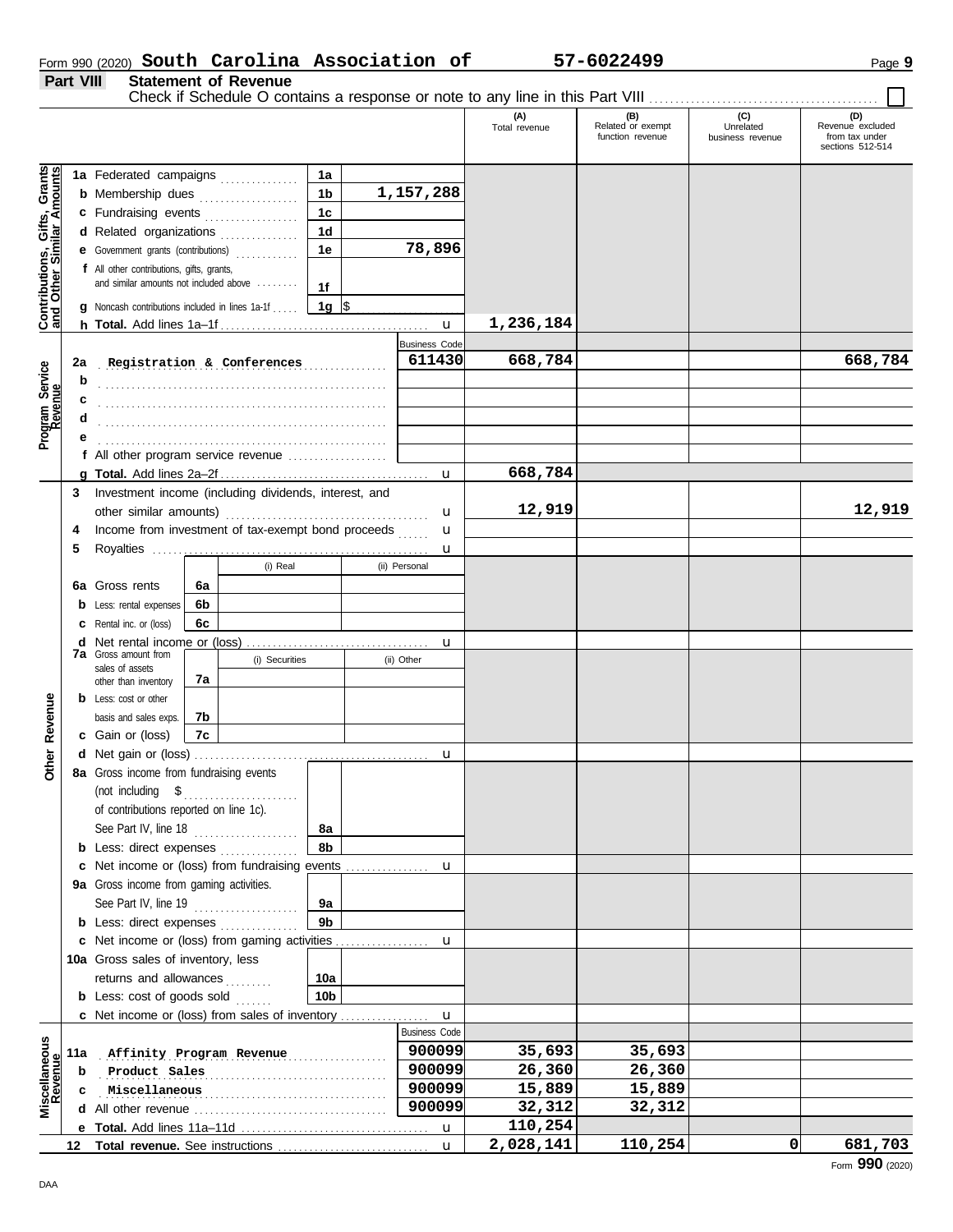|              | South Carolina Association of<br>Form 990 (2020)                                                                                                                                                                                                                                                                                                                                                                                                                                                                          |                       | 57-6022499                         |                                           | Page 10                        |
|--------------|---------------------------------------------------------------------------------------------------------------------------------------------------------------------------------------------------------------------------------------------------------------------------------------------------------------------------------------------------------------------------------------------------------------------------------------------------------------------------------------------------------------------------|-----------------------|------------------------------------|-------------------------------------------|--------------------------------|
|              | Part IX<br><b>Statement of Functional Expenses</b>                                                                                                                                                                                                                                                                                                                                                                                                                                                                        |                       |                                    |                                           |                                |
|              | Section 501(c)(3) and 501(c)(4) organizations must complete all columns. All other organizations must complete column (A).<br>Check if Schedule O contains a response or note to any line in this Part IX                                                                                                                                                                                                                                                                                                                 |                       |                                    |                                           | $\overline{\mathbf{x}}$        |
|              | Do not include amounts reported on lines 6b,<br>7b, 8b, 9b, and 10b of Part VIII.                                                                                                                                                                                                                                                                                                                                                                                                                                         | (A)<br>Total expenses | (B)<br>Program service<br>expenses | (C)<br>Management and<br>general expenses | (D)<br>Fundraising<br>expenses |
| 1.           | Grants and other assistance to domestic organizations                                                                                                                                                                                                                                                                                                                                                                                                                                                                     |                       |                                    |                                           |                                |
|              | and domestic governments. See Part IV, line 21                                                                                                                                                                                                                                                                                                                                                                                                                                                                            |                       |                                    |                                           |                                |
| $\mathbf{2}$ | Grants and other assistance to domestic                                                                                                                                                                                                                                                                                                                                                                                                                                                                                   |                       |                                    |                                           |                                |
|              | individuals. See Part IV, line 22                                                                                                                                                                                                                                                                                                                                                                                                                                                                                         |                       |                                    |                                           |                                |
| 3            | Grants and other assistance to foreign                                                                                                                                                                                                                                                                                                                                                                                                                                                                                    |                       |                                    |                                           |                                |
|              | organizations, foreign governments, and foreign                                                                                                                                                                                                                                                                                                                                                                                                                                                                           |                       |                                    |                                           |                                |
|              | individuals. See Part IV, lines 15 and 16                                                                                                                                                                                                                                                                                                                                                                                                                                                                                 |                       |                                    |                                           |                                |
| 4            | Benefits paid to or for members                                                                                                                                                                                                                                                                                                                                                                                                                                                                                           |                       |                                    |                                           |                                |
| 5            | Compensation of current officers, directors,                                                                                                                                                                                                                                                                                                                                                                                                                                                                              |                       |                                    |                                           |                                |
|              | trustees, and key employees                                                                                                                                                                                                                                                                                                                                                                                                                                                                                               | 219,137               | 198,450                            | 20,687                                    |                                |
| 6            | Compensation not included above to disqualified                                                                                                                                                                                                                                                                                                                                                                                                                                                                           |                       |                                    |                                           |                                |
|              | persons (as defined under section 4958(f)(1)) and                                                                                                                                                                                                                                                                                                                                                                                                                                                                         |                       |                                    |                                           |                                |
|              | persons described in section 4958(c)(3)(B)                                                                                                                                                                                                                                                                                                                                                                                                                                                                                |                       |                                    |                                           |                                |
| 7            | Other salaries and wages                                                                                                                                                                                                                                                                                                                                                                                                                                                                                                  | 415,160               | 377,841                            | 37,319                                    |                                |
| 8            | Pension plan accruals and contributions (include                                                                                                                                                                                                                                                                                                                                                                                                                                                                          |                       |                                    |                                           |                                |
|              | section 401(k) and 403(b) employer contributions)                                                                                                                                                                                                                                                                                                                                                                                                                                                                         | 18,120                | 16,454                             | 1,666                                     |                                |
| 9            | Other employee benefits                                                                                                                                                                                                                                                                                                                                                                                                                                                                                                   | 77,441                | 69,253                             | 8,188                                     |                                |
| 10           | Payroll taxes                                                                                                                                                                                                                                                                                                                                                                                                                                                                                                             | 39,141                | 35,591                             | 3,550                                     |                                |
| 11           | Fees for services (nonemployees):                                                                                                                                                                                                                                                                                                                                                                                                                                                                                         |                       |                                    |                                           |                                |
| a            |                                                                                                                                                                                                                                                                                                                                                                                                                                                                                                                           |                       |                                    |                                           |                                |
| b            | Legal                                                                                                                                                                                                                                                                                                                                                                                                                                                                                                                     |                       |                                    |                                           |                                |
| c            |                                                                                                                                                                                                                                                                                                                                                                                                                                                                                                                           |                       |                                    |                                           |                                |
| d            | Lobbying<br>Professional fundraising services. See Part IV, line 17                                                                                                                                                                                                                                                                                                                                                                                                                                                       |                       |                                    |                                           |                                |
| f            | Investment management fees                                                                                                                                                                                                                                                                                                                                                                                                                                                                                                |                       |                                    |                                           |                                |
| a            | Other. (If line 11g amount exceeds 10% of line 25, column                                                                                                                                                                                                                                                                                                                                                                                                                                                                 |                       |                                    |                                           |                                |
|              | (A) amount, list line 11g expenses on Schedule O.)                                                                                                                                                                                                                                                                                                                                                                                                                                                                        | 207,054               | 179,182                            | 27,872                                    |                                |
|              | 12 Advertising and promotion [1] [1] Advertising and promotion                                                                                                                                                                                                                                                                                                                                                                                                                                                            |                       |                                    |                                           |                                |
|              |                                                                                                                                                                                                                                                                                                                                                                                                                                                                                                                           | 213,622               | 197,165                            | 16,457                                    |                                |
| 14           | Information technology                                                                                                                                                                                                                                                                                                                                                                                                                                                                                                    | 62,348                | 55,384                             | 6,964                                     |                                |
| 15           | Royalties                                                                                                                                                                                                                                                                                                                                                                                                                                                                                                                 |                       |                                    |                                           |                                |
| 16           |                                                                                                                                                                                                                                                                                                                                                                                                                                                                                                                           | 99,708                | 90,439                             | 9,269                                     |                                |
| 17           | Travel                                                                                                                                                                                                                                                                                                                                                                                                                                                                                                                    | $\overline{2,229}$    | 2,036                              | 193                                       |                                |
| 18           | Payments of travel or entertainment expenses                                                                                                                                                                                                                                                                                                                                                                                                                                                                              |                       |                                    |                                           |                                |
|              | for any federal, state, or local public officials                                                                                                                                                                                                                                                                                                                                                                                                                                                                         |                       |                                    |                                           |                                |
| 19           | Conferences, conventions, and meetings                                                                                                                                                                                                                                                                                                                                                                                                                                                                                    | 158,187               | 158,187                            |                                           |                                |
| 20           | Interest                                                                                                                                                                                                                                                                                                                                                                                                                                                                                                                  | 115                   |                                    | 115                                       |                                |
| 21           | Payments to affiliates                                                                                                                                                                                                                                                                                                                                                                                                                                                                                                    |                       |                                    |                                           |                                |
| 22           | Depreciation, depletion, and amortization                                                                                                                                                                                                                                                                                                                                                                                                                                                                                 | 24,262                | 22,030                             | 2,232                                     |                                |
| 23           | $In surface \begin{tabular}{@{}l@{}} \hline \multicolumn{3}{c}{\textbf{Insurance}} \\ \hline \multicolumn{3}{c}{\textbf{Insurance}} \\ \hline \multicolumn{3}{c}{\textbf{Insurance}} \\ \hline \multicolumn{3}{c}{\textbf{Insurance}} \\ \hline \multicolumn{3}{c}{\textbf{Insurce}} \\ \hline \multicolumn{3}{c}{\textbf{Insurce}} \\ \hline \multicolumn{3}{c}{\textbf{Insurce}} \\ \hline \multicolumn{3}{c}{\textbf{Insurce}} \\ \hline \multicolumn{3}{c}{\textbf{Insurce}} \\ \hline \multicolumn{3}{c}{\textbf{In$ | 9,692                 | 8,796                              | 896                                       |                                |
| 24           | Other expenses. Itemize expenses not covered                                                                                                                                                                                                                                                                                                                                                                                                                                                                              |                       |                                    |                                           |                                |
|              | above (List miscellaneous expenses on line 24e. If                                                                                                                                                                                                                                                                                                                                                                                                                                                                        |                       |                                    |                                           |                                |
|              | line 24e amount exceeds 10% of line 25, column                                                                                                                                                                                                                                                                                                                                                                                                                                                                            |                       |                                    |                                           |                                |

**Personnel Expenses-Other 50,516** 45,594 4,922

. . . . . . . . . . . . . . . . . . . . . . . . . . . . . . . . . . . . . . . . . . . . . . . **Bank Fees 45,284 40,819 4,465**

**72,499 67,168 5,331**

**1,795,158 1,645,032 150,126 0**

**18. 129 18. 129 18. 129 18. 129 18. 129 18. 129 18. 129 18. 129 18. 129 18. 129 18. 129 18. 129 18. 129 18. 129 18. 129 18. 129 18. 129 18. 129 18. 129 18. 129 18. 129 18. 129 18. 129 18. 129 18. 129 18. 12. 12. 12. 12. 1** 

. . . . . . . . . . . . . . . . . . . . . . . . . . . . . . . . . . . . . . . . . . . . . . . **Seminars 32,514 32,514**

**a b c d**

**26**

**e** All other expenses . . . . . . . . . . . . . . . . . . . . . . . . . . . **25 Total functional expenses.** Add lines 1 through 24e . . . . .

fundraising solicitation. Check here  $\mathbf{u}$  | if organization reported in column (B) joint costs from a combined educational campaign and

**Joint costs.** Complete this line only if the

following SOP 98-2 (ASC 958-720)

(A) amount, list line 24e expenses on Schedule O.)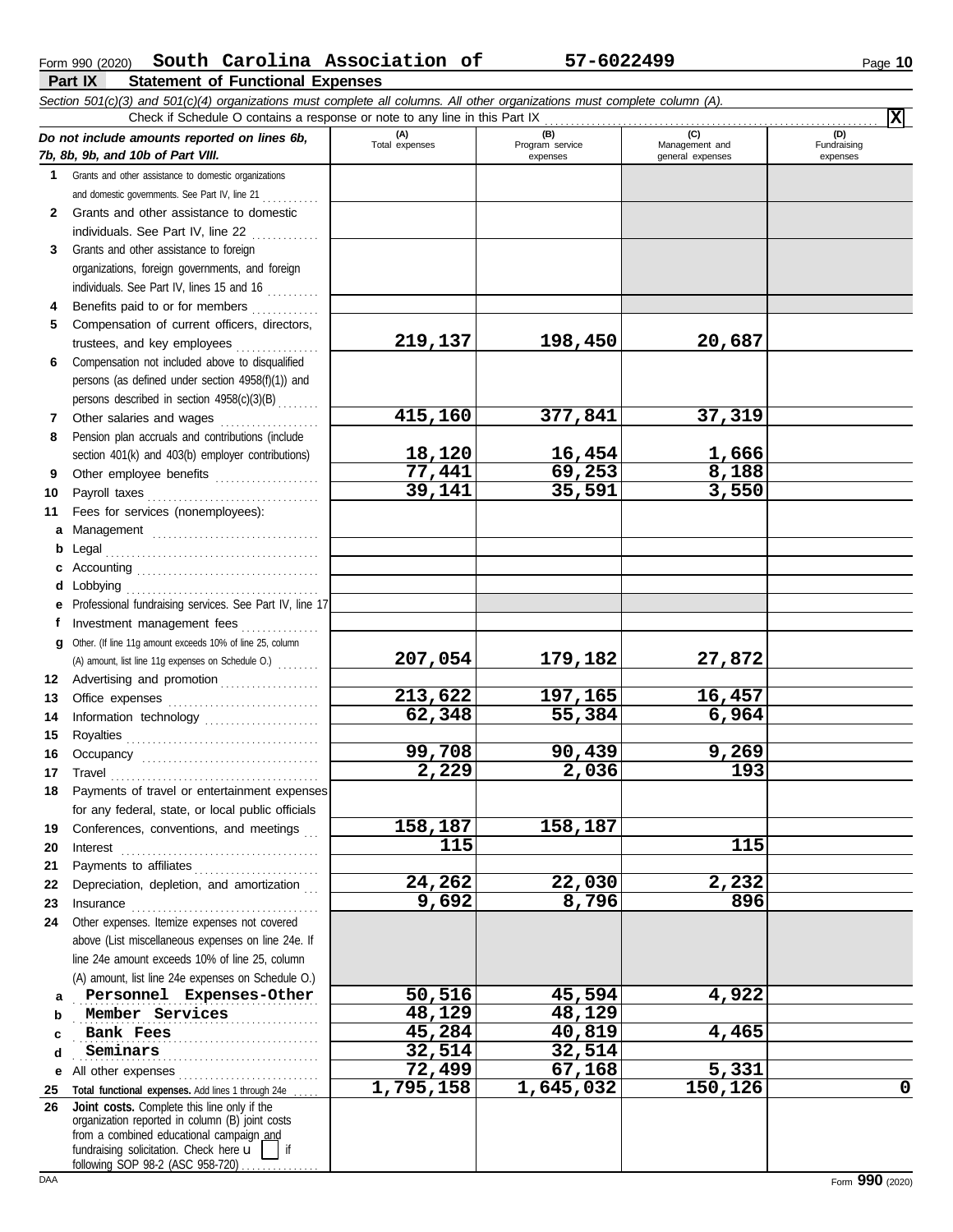| Form 990 (2020) |                      | South Carolina Association of | 57-6022499 | Page |
|-----------------|----------------------|-------------------------------|------------|------|
| Part X          | <b>Balance Sheet</b> |                               |            |      |

|                      |    |                                                                                                                                     |                 |               | (A)                                              |                | (B)                    |
|----------------------|----|-------------------------------------------------------------------------------------------------------------------------------------|-----------------|---------------|--------------------------------------------------|----------------|------------------------|
|                      |    |                                                                                                                                     |                 |               | Beginning of year                                |                | End of year            |
|                      | 1  | Cash-non-interest-bearing                                                                                                           |                 |               | 1,216,582                                        | $\mathbf{1}$   | 536,140                |
|                      | 2  |                                                                                                                                     |                 |               |                                                  | $\overline{2}$ | 1,089,942              |
|                      | 3  |                                                                                                                                     |                 |               |                                                  | 3              |                        |
|                      | 4  | Accounts receivable, net                                                                                                            |                 |               | 23,932                                           | 4              | 13,313                 |
|                      | 5  | Loans and other receivables from any current or former officer, director,                                                           |                 |               |                                                  |                |                        |
|                      |    | trustee, key employee, creator or founder, substantial contributor, or 35%                                                          |                 |               |                                                  |                |                        |
|                      |    | controlled entity or family member of any of these persons                                                                          |                 |               |                                                  | 5              |                        |
|                      | 6  | Loans and other receivables from other disqualified persons (as defined                                                             |                 |               |                                                  |                |                        |
|                      |    | under section 4958(f)(1)), and persons described in section 4958(c)(3)(B)                                                           |                 |               |                                                  | 6              |                        |
| Assets               | 7  | Notes and loans receivable, net                                                                                                     |                 |               |                                                  | 7              |                        |
|                      | 8  | Inventories for sale or use                                                                                                         |                 |               |                                                  | 8              |                        |
|                      | 9  | Prepaid expenses and deferred charges                                                                                               |                 |               | 65,048                                           | 9              | 89,807                 |
|                      |    | 10a Land, buildings, and equipment: cost or other                                                                                   |                 |               |                                                  |                |                        |
|                      |    | basis. Complete Part VI of Schedule D [102]                                                                                         |                 | <u>22,167</u> |                                                  |                |                        |
|                      | b  |                                                                                                                                     | 10 <sub>b</sub> | 22,167        | $\begin{array}{r} 24,262 \\ 911,504 \end{array}$ | 10c            |                        |
|                      | 11 |                                                                                                                                     |                 |               |                                                  | 11             | 1,077,368              |
|                      | 12 |                                                                                                                                     |                 |               |                                                  | 12             |                        |
|                      | 13 |                                                                                                                                     |                 |               |                                                  | 13             |                        |
|                      | 14 | Intangible assets                                                                                                                   |                 |               |                                                  | 14             |                        |
|                      | 15 |                                                                                                                                     |                 | 1,600         | 15                                               | 6,300          |                        |
|                      | 16 |                                                                                                                                     |                 | 2,242,928     | 16                                               | 2,812,870      |                        |
|                      | 17 |                                                                                                                                     |                 |               | 43,523                                           | 17             | 90,725                 |
|                      | 18 |                                                                                                                                     |                 | 18            |                                                  |                |                        |
|                      | 19 | Deferred revenue                                                                                                                    |                 | 1, 115, 128   | 19                                               | 1,222,028      |                        |
|                      | 20 | Tax-exempt bond liabilities                                                                                                         |                 |               |                                                  | 20             |                        |
|                      | 21 | Escrow or custodial account liability. Complete Part IV of Schedule D                                                               |                 |               |                                                  | 21             |                        |
|                      | 22 | Loans and other payables to any current or former officer, director,                                                                |                 |               |                                                  |                |                        |
| Liabilities          |    | trustee, key employee, creator or founder, substantial contributor, or 35%                                                          |                 |               |                                                  |                |                        |
|                      |    | controlled entity or family member of any of these persons                                                                          |                 |               |                                                  | 22             |                        |
|                      | 23 | Secured mortgages and notes payable to unrelated third parties [111] Secured mortgages and notes payable to unrelated third parties |                 |               |                                                  | 23             |                        |
|                      | 24 | Unsecured notes and loans payable to unrelated third parties                                                                        |                 |               |                                                  | 24             |                        |
|                      | 25 | Other liabilities (including federal income tax, payables to related third                                                          |                 |               |                                                  |                |                        |
|                      |    | parties, and other liabilities not included on lines 17-24). Complete Part X                                                        |                 |               |                                                  |                |                        |
|                      |    |                                                                                                                                     |                 |               | $27,905$ 25                                      |                | <u>57,433</u>          |
|                      | 26 |                                                                                                                                     |                 |               | 1,186,556                                        | 26             | $\overline{1,370,186}$ |
|                      |    | Organizations that follow FASB ASC 958, check here $\mathbf{u}[\overline{\mathbf{X}}]$                                              |                 |               |                                                  |                |                        |
|                      |    | and complete lines 27, 28, 32, and 33.                                                                                              |                 |               |                                                  |                |                        |
|                      | 27 | Net assets without donor restrictions                                                                                               |                 |               | 1,056,372                                        | 27             | 1,442,684              |
| <b>Fund Balances</b> | 28 | Net assets with donor restrictions                                                                                                  |                 |               |                                                  | 28             |                        |
|                      |    | Organizations that do not follow FASB ASC 958, check here u                                                                         |                 |               |                                                  |                |                        |
|                      |    | and complete lines 29 through 33.                                                                                                   |                 |               |                                                  |                |                        |
| Assets or            | 29 | Capital stock or trust principal, or current funds                                                                                  |                 |               | 29                                               |                |                        |
|                      | 30 | Paid-in or capital surplus, or land, building, or equipment fund                                                                    |                 |               |                                                  | 30             |                        |
|                      | 31 | Retained earnings, endowment, accumulated income, or other funds                                                                    |                 |               |                                                  | 31             |                        |
| ğ                    | 32 | Total net assets or fund balances                                                                                                   |                 |               | 1,056,372                                        | 32             | 1,442,684              |
|                      | 33 |                                                                                                                                     |                 |               | 2,242,928                                        | 33             | 2,812,870              |

Form **990** (2020)

#### DAA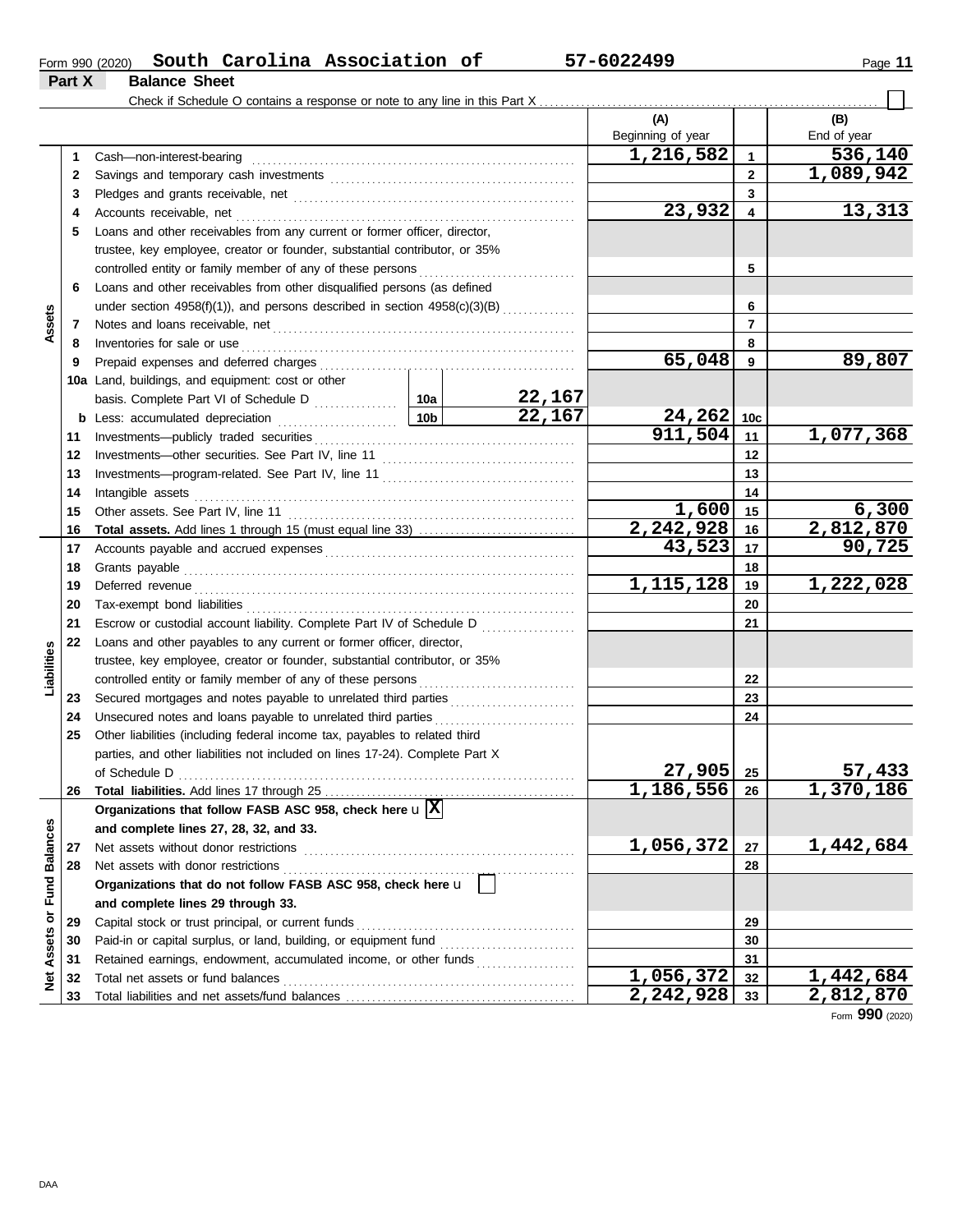|    | 57-6022499<br>Form 990 (2020) South Carolina Association of                                                                    |                |           |     | Page 12   |
|----|--------------------------------------------------------------------------------------------------------------------------------|----------------|-----------|-----|-----------|
|    | <b>Reconciliation of Net Assets</b><br>Part XI                                                                                 |                |           |     |           |
|    |                                                                                                                                |                |           |     |           |
|    | Total revenue (must equal Part VIII, column (A), line 12) [2010] [2010] [2010] [2010] [2010] [2010] [2010] [20                 | $\mathbf{1}$   | 2,028,141 |     |           |
| 2  |                                                                                                                                | $\overline{2}$ | 1,795,158 |     |           |
| 3  |                                                                                                                                | $\overline{3}$ |           |     | 232,983   |
| 4  | Net assets or fund balances at beginning of year (must equal Part X, line 32, column (A)) [[[[[[[[[[[[[[[[[[[                  |                | 1,056,372 |     |           |
| 5  |                                                                                                                                | 5              |           |     | 153,329   |
| 6  | Donated services and use of facilities <b>constructs</b> and the service of facilities <b>constructs</b> and use of facilities | 6              |           |     |           |
| 7  | Investment expenses                                                                                                            | $\overline{7}$ |           |     |           |
| 8  | Prior period adjustments                                                                                                       | 8              |           |     |           |
| 9  | Other changes in net assets or fund balances (explain on Schedule O)                                                           | $\mathbf{q}$   |           |     |           |
| 10 | Net assets or fund balances at end of year. Combine lines 3 through 9 (must equal Part X, line                                 |                |           |     |           |
|    | $32$ , column $(B)$ )                                                                                                          | 10             | 1,442,684 |     |           |
|    | <b>Financial Statements and Reporting</b><br>Part XII                                                                          |                |           |     |           |
|    |                                                                                                                                |                |           |     |           |
|    |                                                                                                                                |                |           | Yes | <b>No</b> |
| 1  | $ \mathbf{X} $ Accrual<br>Accounting method used to prepare the Form 990:<br>Cash<br>Other                                     |                |           |     |           |
|    | If the organization changed its method of accounting from a prior year or checked "Other," explain in                          |                |           |     |           |
|    | Schedule O.                                                                                                                    |                |           |     |           |
|    | 2a Were the organization's financial statements compiled or reviewed by an independent accountant?                             |                | 2a        |     | x         |
|    | If "Yes," check a box below to indicate whether the financial statements for the year were compiled or                         |                |           |     |           |
|    | reviewed on a separate basis, consolidated basis, or both:                                                                     |                |           |     |           |
|    | Separate basis<br>  Consolidated basis<br>  Both consolidated and separate basis                                               |                |           |     |           |
|    | <b>b</b> Were the organization's financial statements audited by an independent accountant?                                    |                | 2b        | x   |           |
|    | If "Yes," check a box below to indicate whether the financial statements for the year were audited on a                        |                |           |     |           |
|    | separate basis, consolidated basis, or both:                                                                                   |                |           |     |           |
|    | $ \mathbf{X} $ Consolidated basis<br>Separate basis<br>  Both consolidated and separate basis                                  |                |           |     |           |
|    | c If "Yes" to line 2a or 2b, does the organization have a committee that assumes responsibility for oversight of               |                |           |     |           |
|    | the audit, review, or compilation of its financial statements and selection of an independent accountant?                      |                | 2c        | X   |           |
|    | If the organization changed either its oversight process or selection process during the tax year, explain on                  |                |           |     |           |
|    | Schedule O.                                                                                                                    |                |           |     |           |
|    | 3a As a result of a federal award, was the organization required to undergo an audit or audits as set forth in the             |                |           |     |           |
|    | Single Audit Act and OMB Circular A-133?                                                                                       |                | 3a        |     | x         |
|    | <b>b</b> If "Yes," did the organization undergo the required audit or audits? If the organization did not undergo the          |                |           |     |           |
|    |                                                                                                                                |                |           |     |           |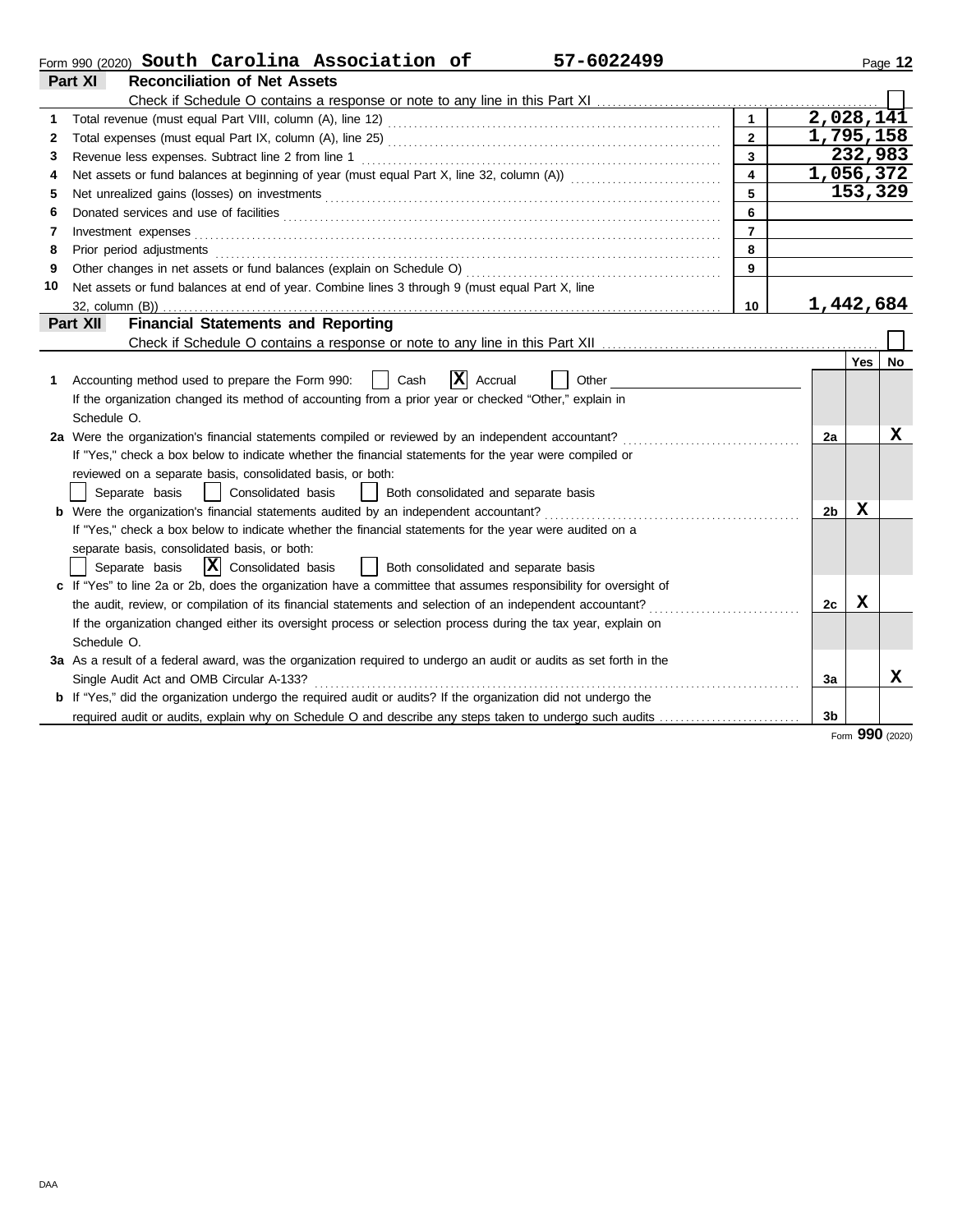| <b>SCHEDULE C</b>                                                  |                                                                                                                                                                                                                                | <b>Political Campaign and Lobbying Activities</b>                               |                                       |                                                     | OMB No. 1545-0047                                   |  |  |  |  |  |  |  |
|--------------------------------------------------------------------|--------------------------------------------------------------------------------------------------------------------------------------------------------------------------------------------------------------------------------|---------------------------------------------------------------------------------|---------------------------------------|-----------------------------------------------------|-----------------------------------------------------|--|--|--|--|--|--|--|
| (Form 990 or 990-EZ)                                               |                                                                                                                                                                                                                                |                                                                                 |                                       |                                                     | 2020                                                |  |  |  |  |  |  |  |
|                                                                    |                                                                                                                                                                                                                                | For Organizations Exempt From Income Tax Under section 501(c) and section 527   |                                       |                                                     |                                                     |  |  |  |  |  |  |  |
| Department of the Treasury                                         | <b>u</b> Complete if the organization is described below.                                                                                                                                                                      |                                                                                 | L1 Attach to Form 990 or Form 990-EZ. |                                                     | <b>Open to Public</b><br><b>Inspection</b>          |  |  |  |  |  |  |  |
| Internal Revenue Service                                           | If the organization answered "Yes," on Form 990, Part IV, line 3, or Form 990-EZ, Part V, line 46 (Political Campaign Activities), then                                                                                        | <b>u</b> Go to www.irs.gov/Form990 for instructions and the latest information. |                                       |                                                     |                                                     |  |  |  |  |  |  |  |
|                                                                    | • Section 501(c)(3) organizations: Complete Parts I-A and B. Do not complete Part I-C.                                                                                                                                         |                                                                                 |                                       |                                                     |                                                     |  |  |  |  |  |  |  |
|                                                                    | • Section 501(c) (other than section 501(c)(3)) organizations: Complete Parts I-A and C below. Do not complete Part I-B.                                                                                                       |                                                                                 |                                       |                                                     |                                                     |  |  |  |  |  |  |  |
| • Section 527 organizations: Complete Part I-A only.               |                                                                                                                                                                                                                                |                                                                                 |                                       |                                                     |                                                     |  |  |  |  |  |  |  |
|                                                                    | If the organization answered "Yes," on Form 990, Part IV, line 4, or Form 990-EZ, Part VI, line 47 (Lobbying Activities), then                                                                                                 |                                                                                 |                                       |                                                     |                                                     |  |  |  |  |  |  |  |
|                                                                    | • Section 501(c)(3) organizations that have filed Form 5768 (election under section 501(h)): Complete Part II-A. Do not complete Part II-B.                                                                                    |                                                                                 |                                       |                                                     |                                                     |  |  |  |  |  |  |  |
|                                                                    | • Section 501(c)(3) organizations that have NOT filed Form 5768 (election under section 501(h)): Complete Part II-B. Do not complete Part II-A.                                                                                |                                                                                 |                                       |                                                     |                                                     |  |  |  |  |  |  |  |
|                                                                    | If the organization answered "Yes," on Form 990, Part IV, line 5 (Proxy Tax) (See separate instructions) or Form 990-EZ, Part V, line 35c (Proxy                                                                               |                                                                                 |                                       |                                                     |                                                     |  |  |  |  |  |  |  |
| Tax) (See separate instructions), then                             |                                                                                                                                                                                                                                |                                                                                 |                                       |                                                     |                                                     |  |  |  |  |  |  |  |
| • Section 501(c)(4), (5), or (6) organizations: Complete Part III. |                                                                                                                                                                                                                                |                                                                                 |                                       |                                                     |                                                     |  |  |  |  |  |  |  |
|                                                                    | Name of organization South Carolina Association of<br>Employer identification number                                                                                                                                           |                                                                                 |                                       |                                                     |                                                     |  |  |  |  |  |  |  |
|                                                                    | Certified Public Accountants, Inc.                                                                                                                                                                                             |                                                                                 |                                       | 57-6022499                                          |                                                     |  |  |  |  |  |  |  |
| Part I-A                                                           | Complete if the organization is exempt under section 501(c) or is a section 527 organization.                                                                                                                                  |                                                                                 |                                       |                                                     |                                                     |  |  |  |  |  |  |  |
| 1.                                                                 | Provide a description of the organization's direct and indirect political campaign activities in Part IV. (See instructions for                                                                                                |                                                                                 |                                       |                                                     |                                                     |  |  |  |  |  |  |  |
| definition of "political campaign activities")                     |                                                                                                                                                                                                                                |                                                                                 |                                       |                                                     |                                                     |  |  |  |  |  |  |  |
| 2                                                                  | Political campaign activity expenditures (See instructions) [11] productions and contain the container activity expenditures (See instructions) [11] productions and container activity expenditures of the container activity |                                                                                 |                                       |                                                     |                                                     |  |  |  |  |  |  |  |
| 3                                                                  |                                                                                                                                                                                                                                |                                                                                 |                                       |                                                     |                                                     |  |  |  |  |  |  |  |
| Part I-B                                                           | Complete if the organization is exempt under section $501(c)(3)$ .                                                                                                                                                             |                                                                                 |                                       |                                                     |                                                     |  |  |  |  |  |  |  |
| 1                                                                  | Enter the amount of any excise tax incurred by the organization under section 4955                                                                                                                                             |                                                                                 |                                       |                                                     |                                                     |  |  |  |  |  |  |  |
| 2                                                                  |                                                                                                                                                                                                                                |                                                                                 |                                       |                                                     | Yes<br>No                                           |  |  |  |  |  |  |  |
| 3<br>4a Was a correction made?                                     |                                                                                                                                                                                                                                |                                                                                 |                                       |                                                     | <b>Yes</b><br>No.                                   |  |  |  |  |  |  |  |
| <b>b</b> If "Yes," describe in Part IV.                            |                                                                                                                                                                                                                                |                                                                                 |                                       |                                                     |                                                     |  |  |  |  |  |  |  |
| Part I-C                                                           | Complete if the organization is exempt under section 501(c), except section 501(c)(3).                                                                                                                                         |                                                                                 |                                       |                                                     |                                                     |  |  |  |  |  |  |  |
| 1.                                                                 | Enter the amount directly expended by the filing organization for section 527 exempt function                                                                                                                                  |                                                                                 |                                       |                                                     |                                                     |  |  |  |  |  |  |  |
| activities                                                         |                                                                                                                                                                                                                                |                                                                                 |                                       |                                                     |                                                     |  |  |  |  |  |  |  |
| 2                                                                  | Enter the amount of the filing organization's funds contributed to other organizations for section                                                                                                                             |                                                                                 |                                       |                                                     |                                                     |  |  |  |  |  |  |  |
| 527 exempt function activities                                     |                                                                                                                                                                                                                                |                                                                                 |                                       |                                                     | $u$ \$ 34,435                                       |  |  |  |  |  |  |  |
| 3                                                                  | Total exempt function expenditures. Add lines 1 and 2. Enter here and on Form 1120-POL,                                                                                                                                        |                                                                                 |                                       |                                                     |                                                     |  |  |  |  |  |  |  |
| line 17b                                                           |                                                                                                                                                                                                                                |                                                                                 |                                       | $\mathbf{u}$ \$                                     | 34,435                                              |  |  |  |  |  |  |  |
|                                                                    |                                                                                                                                                                                                                                |                                                                                 |                                       |                                                     | Yes $\boxed{\mathbf{X}}$ No                         |  |  |  |  |  |  |  |
|                                                                    | Enter the names, addresses and employer identification number (EIN) of all section 527 political organizations to which the filing                                                                                             |                                                                                 |                                       |                                                     |                                                     |  |  |  |  |  |  |  |
|                                                                    | organization made payments. For each organization listed, enter the amount paid from the filing organization's funds. Also enter                                                                                               |                                                                                 |                                       |                                                     |                                                     |  |  |  |  |  |  |  |
|                                                                    | the amount of political contributions received that were promptly and directly delivered to a separate political organization, such                                                                                            |                                                                                 |                                       |                                                     |                                                     |  |  |  |  |  |  |  |
|                                                                    | as a separate segregated fund or a political action committee (PAC). If additional space is needed, provide information in Part IV.                                                                                            |                                                                                 |                                       |                                                     |                                                     |  |  |  |  |  |  |  |
|                                                                    | (a) Name                                                                                                                                                                                                                       | (b) Address                                                                     | $(c)$ EIN                             | (d) Amount paid from                                | (e) Amount of political                             |  |  |  |  |  |  |  |
|                                                                    |                                                                                                                                                                                                                                |                                                                                 |                                       | filing organization's<br>funds. If none, enter -0-. | contributions received and<br>promptly and directly |  |  |  |  |  |  |  |
|                                                                    |                                                                                                                                                                                                                                |                                                                                 |                                       |                                                     | delivered to a separate                             |  |  |  |  |  |  |  |
|                                                                    |                                                                                                                                                                                                                                |                                                                                 |                                       |                                                     | political organization.<br>If none, enter -0-.      |  |  |  |  |  |  |  |
|                                                                    | SCACPA Political Action Committee                                                                                                                                                                                              |                                                                                 |                                       |                                                     |                                                     |  |  |  |  |  |  |  |
| (1)<br>1300 12th Street, Suite D                                   |                                                                                                                                                                                                                                | Cayce<br>SC 29033                                                               | 52-2451218                            | 34,435                                              | 34,435                                              |  |  |  |  |  |  |  |
|                                                                    |                                                                                                                                                                                                                                |                                                                                 |                                       |                                                     |                                                     |  |  |  |  |  |  |  |
| (2)                                                                |                                                                                                                                                                                                                                |                                                                                 |                                       |                                                     |                                                     |  |  |  |  |  |  |  |
| (3)                                                                |                                                                                                                                                                                                                                |                                                                                 |                                       |                                                     |                                                     |  |  |  |  |  |  |  |
|                                                                    |                                                                                                                                                                                                                                |                                                                                 |                                       |                                                     |                                                     |  |  |  |  |  |  |  |
| (4)                                                                |                                                                                                                                                                                                                                |                                                                                 |                                       |                                                     |                                                     |  |  |  |  |  |  |  |
|                                                                    |                                                                                                                                                                                                                                |                                                                                 |                                       |                                                     |                                                     |  |  |  |  |  |  |  |
| (5)                                                                |                                                                                                                                                                                                                                |                                                                                 |                                       |                                                     |                                                     |  |  |  |  |  |  |  |
|                                                                    |                                                                                                                                                                                                                                |                                                                                 |                                       |                                                     |                                                     |  |  |  |  |  |  |  |
| (6)                                                                |                                                                                                                                                                                                                                |                                                                                 |                                       |                                                     |                                                     |  |  |  |  |  |  |  |
|                                                                    |                                                                                                                                                                                                                                |                                                                                 |                                       |                                                     |                                                     |  |  |  |  |  |  |  |

**For Paperwork Reduction Act Notice, see the Instructions for Form 990 or 990-EZ.**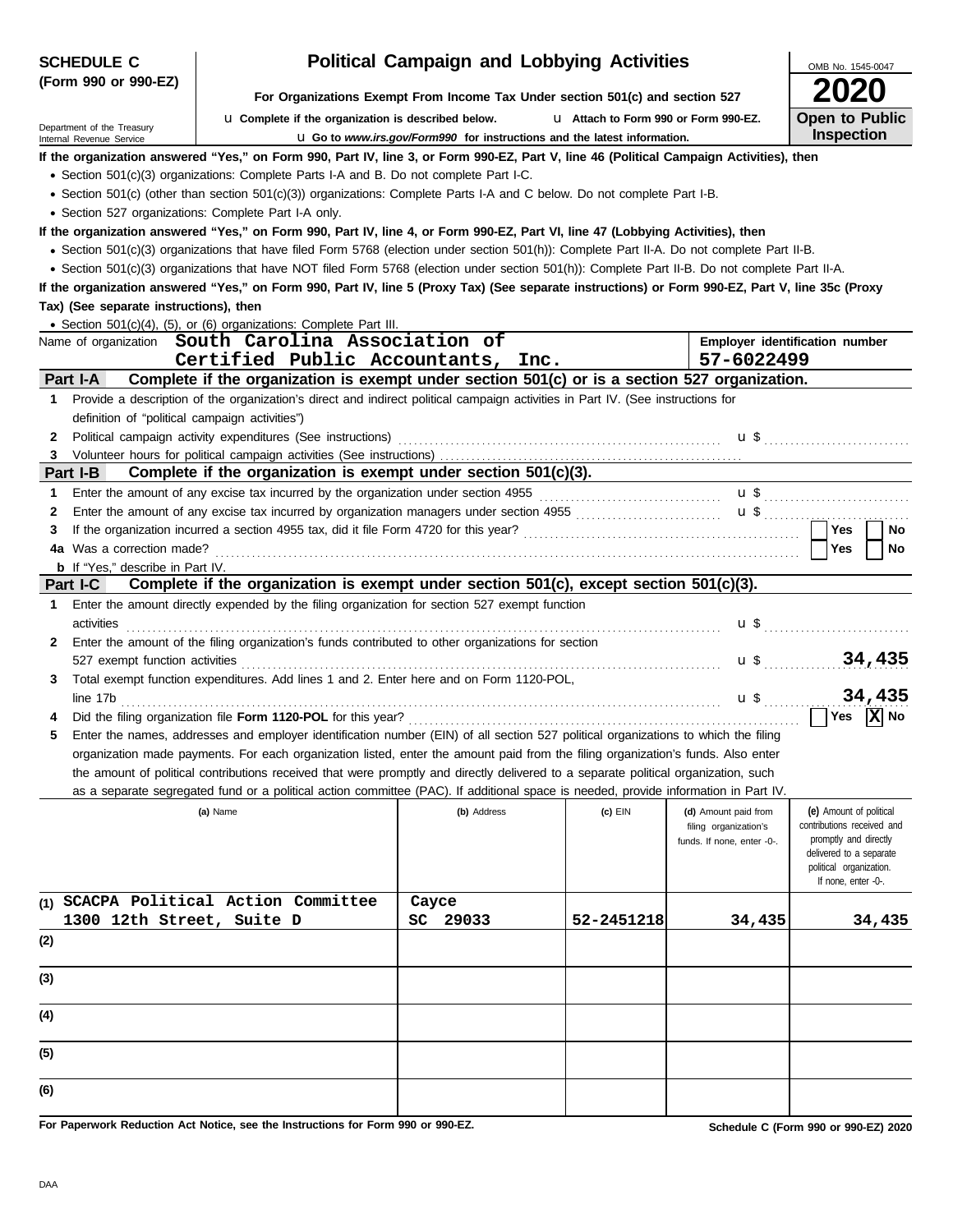Over \$1,000,000 but not over \$1,500,000 Over \$1,500,000 but not over \$17,000,000

Over \$17,000,000 \$1,000,000.

**h** Subtract line 1g from line 1a. If zero or less, enter -0 **i** Subtract line 1f from line 1c. If zero or less, enter -0-

**g** Grassroots nontaxable amount (enter 25% of line 1f) . . . . . . . . . . . . . . . . . . . . . . . . . . . . . . . . . . . . . . . . . . . . . . .

**j** If there is an amount other than zero on either line 1h or line 1i, did the organization file Form 4720

reporting section 4911 tax for this year? . . . . . . . . . . . . . . . . . . . . . . . . . . . . . . . . . . . . . . . . . . . . . . . . . . . . . . . . . . . . . . . . . . . . . . . . . . . . . . . . . . . . . . . . . . . . . . . . **Yes No**

\$175,000 plus 10% of the excess over \$1,000,000. \$225,000 plus 5% of the excess over \$1,500,000.

**4-Year Averaging Period Under Section 501(h)**

 . . . . . . . . . . . . . . . . . . . . . . . . . . . . . . . . . . . . . . . . . . . . . . . . . . . . . . . . . . . . . . . . . . . . . . . . . . . . . . . . . . . . . . . . . . . . .

### **(Some organizations that made a section 501(h) election do not have to complete all of the five columns below. See the separate instructions for lines 2a through 2f.)**

|                                                                                        | Lobbying Expenditures During 4-Year Averaging Period |          |            |            |           |
|----------------------------------------------------------------------------------------|------------------------------------------------------|----------|------------|------------|-----------|
| Calendar year (or fiscal year<br>beginning in)                                         | (a) $2017$                                           | (b) 2018 | $(c)$ 2019 | $(d)$ 2020 | (e) Total |
| 2a Lobbying nontaxable amount                                                          |                                                      |          |            |            |           |
| <b>b</b> Lobbying ceiling amount<br>$(150\% \text{ of line } 2a, \text{ column } (e))$ |                                                      |          |            |            |           |
| c Total lobbying expenditures                                                          |                                                      |          |            |            |           |
| <b>d</b> Grassroots nontaxable amount                                                  |                                                      |          |            |            |           |
| e Grassroots ceiling amount<br>$(150\% \text{ of line } 2d, \text{ column } (e))$      |                                                      |          |            |            |           |
| f Grassroots lobbying expenditures                                                     |                                                      |          |            |            |           |

| section $501(h)$ ).                                                              |                                                                                                                     |              |                |  |  |  |  |  |
|----------------------------------------------------------------------------------|---------------------------------------------------------------------------------------------------------------------|--------------|----------------|--|--|--|--|--|
| A Check $\mathbf u$                                                              | if the filing organization belongs to an affiliated group (and list in Part IV each affiliated group member's name, |              |                |  |  |  |  |  |
|                                                                                  | address, EIN, expenses, and share of excess lobbying expenditures).                                                 |              |                |  |  |  |  |  |
| <b>B</b> Check<br>$\mathbf{u}$                                                   | if the filing organization checked box A and "limited control" provisions apply.                                    |              |                |  |  |  |  |  |
|                                                                                  | <b>Limits on Lobbying Expenditures</b>                                                                              | (a) Filing   | (b) Affiliated |  |  |  |  |  |
| (The term "expenditures" means amounts paid or incurred.)                        | organization's totals                                                                                               | group totals |                |  |  |  |  |  |
| 1a Total lobbying expenditures to influence public opinion (grassroots lobbying) |                                                                                                                     |              |                |  |  |  |  |  |
|                                                                                  |                                                                                                                     |              |                |  |  |  |  |  |
|                                                                                  |                                                                                                                     |              |                |  |  |  |  |  |
| <b>d</b> Other exempt purpose expenditures                                       |                                                                                                                     |              |                |  |  |  |  |  |
| <b>e</b> Total exempt purpose expenditures (add lines 1c and 1d)                 |                                                                                                                     |              |                |  |  |  |  |  |
| f Lobbying nontaxable amount. Enter the amount from the following table in both  |                                                                                                                     |              |                |  |  |  |  |  |
| columns.                                                                         |                                                                                                                     |              |                |  |  |  |  |  |
| If the amount on line 1e, column (a) or (b) is:                                  | The lobbying nontaxable amount is:                                                                                  |              |                |  |  |  |  |  |
| Not over \$500,000                                                               | 20% of the amount on line 1e.                                                                                       |              |                |  |  |  |  |  |
| Over \$500,000 but not over \$1,000,000                                          | \$100,000 plus 15% of the excess over \$500,000.                                                                    |              |                |  |  |  |  |  |

**Part II-A Complete if the organization is exempt under section 501(c)(3) and filed Form 5768 (election under**

**Schedule C (Form 990 or 990-EZ) 2020**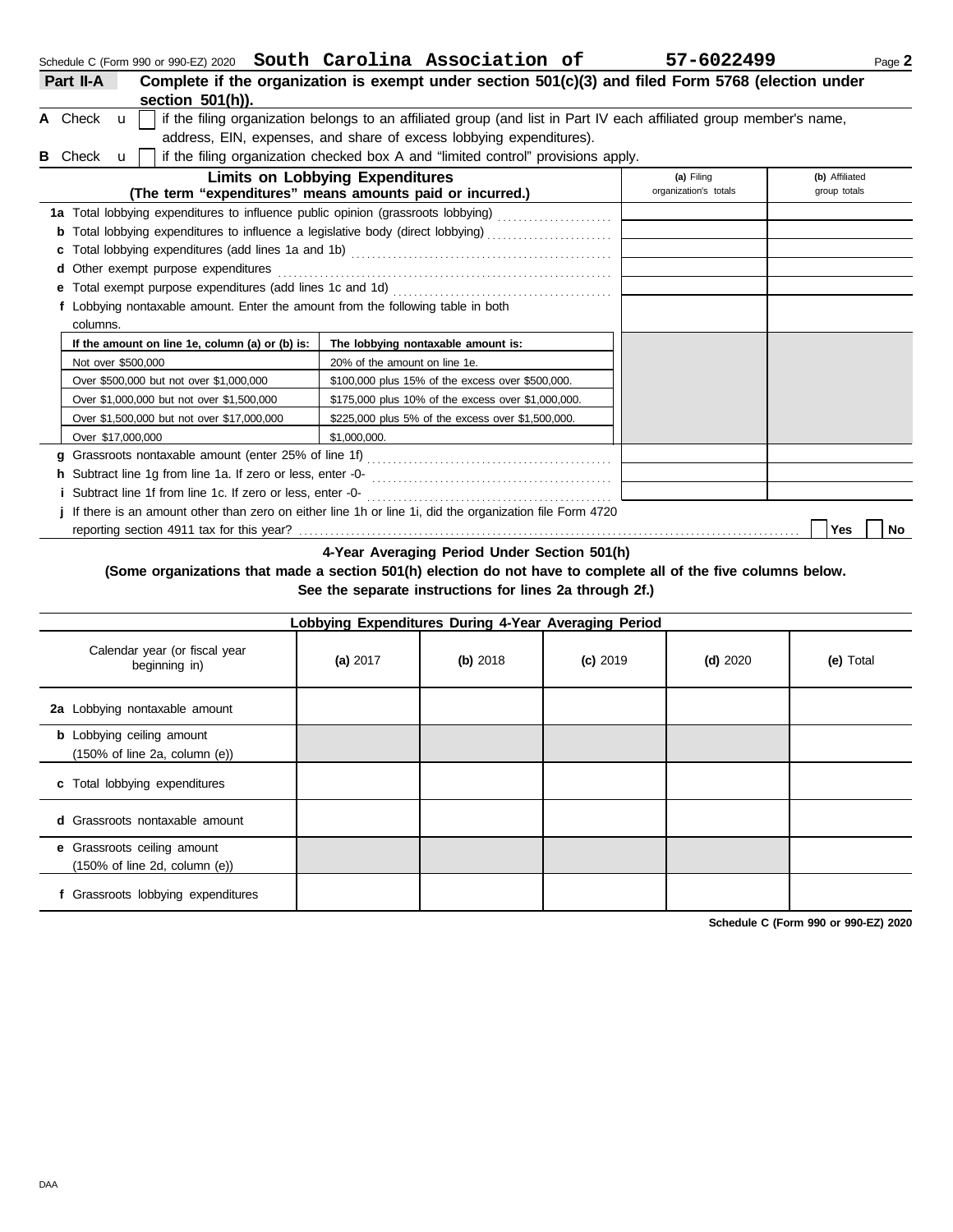|           |  | Schedule C (Form 990 or 990-EZ) 2020 South Carolina Association of | 57-6022499                                                                                 | Page 3 |
|-----------|--|--------------------------------------------------------------------|--------------------------------------------------------------------------------------------|--------|
| Part II-B |  |                                                                    | Complete if the organization is exempt under section 501(c)(3) and has NOT filed Form 5768 |        |

# **(election under section 501(h)).**

|              | 010011011 011001 00011011 001                                                                                                         | (a) |                | (b)            |               |             |             |
|--------------|---------------------------------------------------------------------------------------------------------------------------------------|-----|----------------|----------------|---------------|-------------|-------------|
|              | For each "Yes," response on lines 1a through 1i below, provide in Part IV a detailed<br>description of the lobbying activity.         | Yes | No             |                | <b>Amount</b> |             |             |
| 1.           | During the year, did the filing organization attempt to influence foreign, national, state, or local                                  |     |                |                |               |             |             |
|              | legislation, including any attempt to influence public opinion on a legislative matter or                                             |     |                |                |               |             |             |
|              | referendum, through the use of:                                                                                                       |     |                |                |               |             |             |
|              |                                                                                                                                       |     |                |                |               |             |             |
| b            | Paid staff or management (include compensation in expenses reported on lines 1c through 1i)?                                          |     |                |                |               |             |             |
| c            | Media advertisements?                                                                                                                 |     |                |                |               |             |             |
|              |                                                                                                                                       |     |                |                |               |             |             |
|              |                                                                                                                                       |     |                |                |               |             |             |
|              |                                                                                                                                       |     |                |                |               |             |             |
|              |                                                                                                                                       |     |                |                |               |             |             |
|              | <i>i</i> Other activities?                                                                                                            |     |                |                |               |             |             |
|              |                                                                                                                                       |     |                |                |               |             |             |
|              |                                                                                                                                       |     |                |                |               |             |             |
|              | <b>b</b> If "Yes," enter the amount of any tax incurred under section 4912                                                            |     |                |                |               |             |             |
|              | c If "Yes," enter the amount of any tax incurred by organization managers under section 4912<br><u> 1966 - Johann Stoff, martin a</u> |     |                |                |               |             |             |
|              |                                                                                                                                       |     |                |                |               |             |             |
|              | Complete if the organization is exempt under section 501(c)(4), section 501(c)(5), or section<br>Part III-A                           |     |                |                |               |             |             |
|              | $501(c)(6)$ .                                                                                                                         |     |                |                |               |             |             |
|              |                                                                                                                                       |     |                |                |               | Yes         | No          |
| 1.           | Were substantially all (90% or more) dues received nondeductible by members?                                                          |     |                | $\mathbf{1}$   |               |             | x           |
| 2            |                                                                                                                                       |     |                | $\overline{2}$ |               |             | $\mathbf x$ |
| 3            | Did the organization agree to carry over lobbying and political campaign activity expenditures from the prior year?                   |     |                | 3              |               | $\mathbf x$ |             |
|              | Complete if the organization is exempt under section 501(c)(4), section 501(c)(5), or section<br>Part III-B                           |     |                |                |               |             |             |
|              | 501(c)(6) and if either (a) BOTH Part III-A, lines 1 and 2, are answered "No" OR (b) Part III-A, line 3, is                           |     |                |                |               |             |             |
|              | answered "Yes."                                                                                                                       |     |                |                |               |             |             |
| 1            |                                                                                                                                       |     | 1              |                |               | 1,157,288   |             |
| $\mathbf{2}$ | Section 162(e) nondeductible lobbying and political expenditures (do not include amounts of                                           |     |                |                |               |             |             |
|              | political expenses for which the section 527(f) tax was paid).                                                                        |     |                |                |               |             |             |
| a            |                                                                                                                                       |     | 2a             |                |               | 89,121      |             |
| b            |                                                                                                                                       |     | 2 <sub>b</sub> |                |               | 35,018      |             |
| С            | Total                                                                                                                                 |     | 2c             |                |               | 124,139     |             |
| 3            |                                                                                                                                       |     | 3              |                |               | 92,583      |             |
| 4            | If notices were sent and the amount on line 2c exceeds the amount on line 3, what portion of the                                      |     |                |                |               |             |             |
|              | excess does the organization agree to carryover to the reasonable estimate of nondeductible lobbying                                  |     |                |                |               |             |             |
|              | and political expenditure next year?                                                                                                  |     | 4              |                |               | 31,556      |             |
|              |                                                                                                                                       |     | 5              |                |               |             |             |
|              | Part IV<br>Supplemental Information                                                                                                   |     |                |                |               |             |             |

Provide the descriptions required for Part I-A, line 1; Part I-B, line 4; Part I-C, line 5; Part II-A (affiliated group list); Part II-A, lines 1 and 2 (See instructions); and Part II-B, line 1. Also, complete this part for any additional information.

| Schedule C, Part IV, Additional Information                                 |
|-----------------------------------------------------------------------------|
| The South Carolina Association of CPAs Political Action Committee (CPA-PAC) |
| is non-partisan and dedicated to protecting and promoting the CPA           |
| profession in South Carolina. Activities include assisting SC State         |
| legislators to better understand the CPA profession, tax policy decisions,  |
| and client needs. All efforts of, and contributions from, the CPA-PAC are   |

| 7-6022499 |  |  |  |  |
|-----------|--|--|--|--|
|           |  |  |  |  |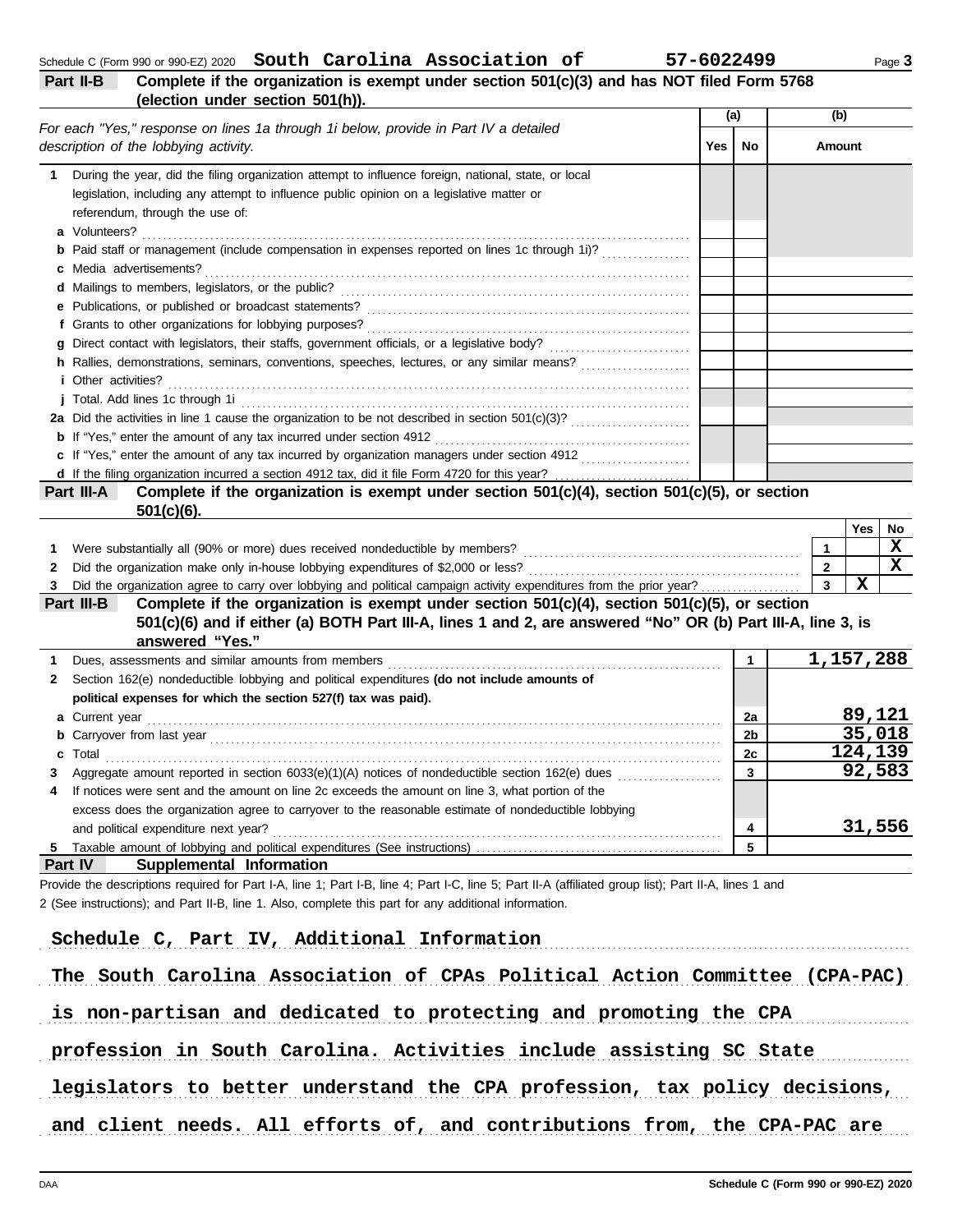|                |                                             |  | Schedule C (Form 990 or 990-EZ) 2020 South Carolina Association of |  |
|----------------|---------------------------------------------|--|--------------------------------------------------------------------|--|
| <b>Part IV</b> | <b>Supplemental Information (continued)</b> |  |                                                                    |  |

Page  $4$ 

| governed by an independent group of Trustees comprised of three or more |  |
|-------------------------------------------------------------------------|--|
| SCACPA members.                                                         |  |
|                                                                         |  |
|                                                                         |  |
|                                                                         |  |
|                                                                         |  |
|                                                                         |  |
|                                                                         |  |
|                                                                         |  |
|                                                                         |  |
|                                                                         |  |
|                                                                         |  |
|                                                                         |  |
|                                                                         |  |
|                                                                         |  |
|                                                                         |  |
|                                                                         |  |
|                                                                         |  |
|                                                                         |  |
|                                                                         |  |
|                                                                         |  |
|                                                                         |  |
|                                                                         |  |
|                                                                         |  |
|                                                                         |  |
|                                                                         |  |
|                                                                         |  |
|                                                                         |  |
|                                                                         |  |
|                                                                         |  |
|                                                                         |  |
|                                                                         |  |
|                                                                         |  |
|                                                                         |  |
|                                                                         |  |
|                                                                         |  |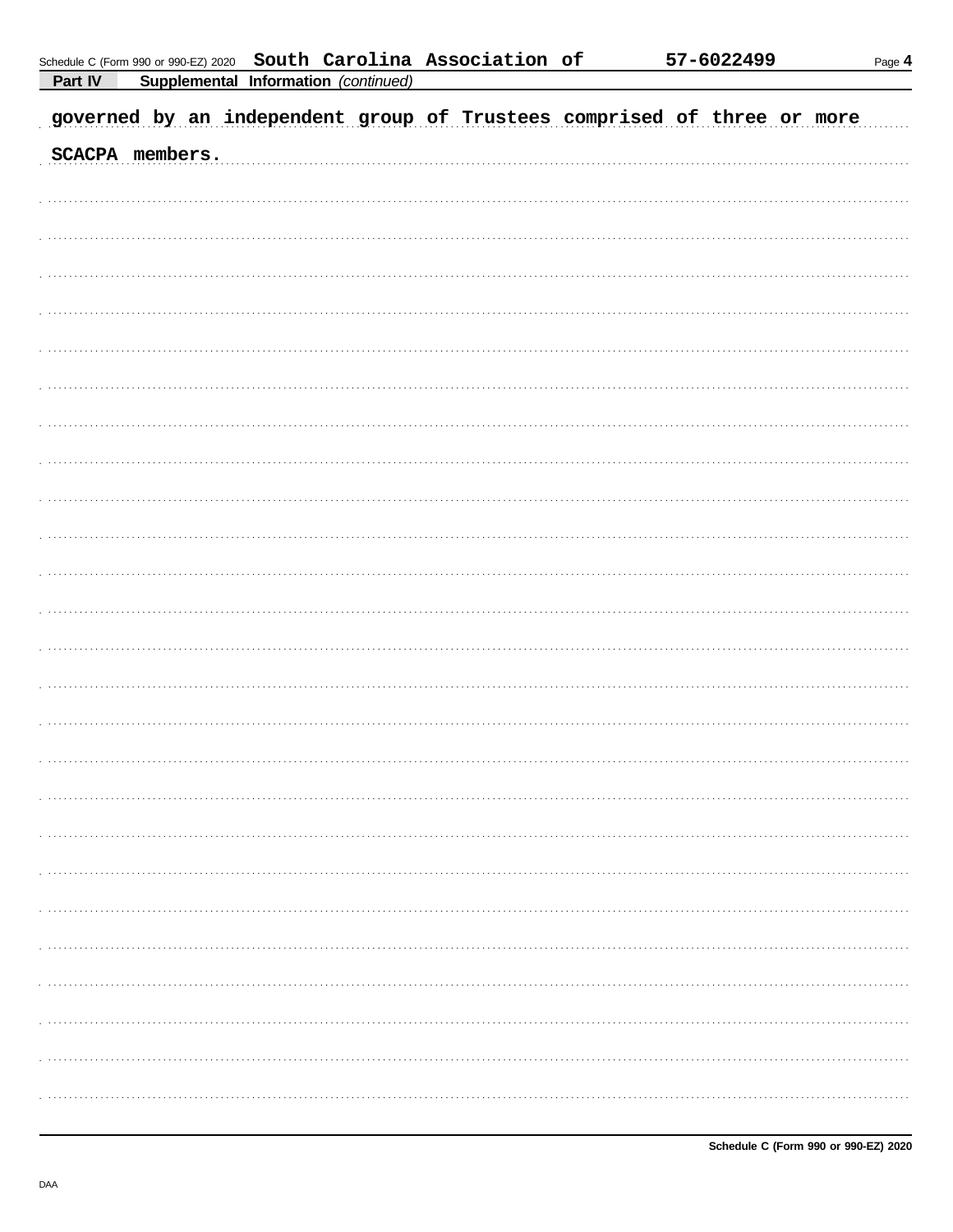|   | <b>SCHEDULE D</b><br>(Form 990)           |                                                                                                                                                                                                                                |                       | <b>Supplemental Financial Statements</b><br>u Complete if the organization answered "Yes" on Form 990, |                | OMB No. 1545-0047               |
|---|-------------------------------------------|--------------------------------------------------------------------------------------------------------------------------------------------------------------------------------------------------------------------------------|-----------------------|--------------------------------------------------------------------------------------------------------|----------------|---------------------------------|
|   | Department of the Treasury                |                                                                                                                                                                                                                                |                       | Part IV, line 6, 7, 8, 9, 10, 11a, 11b, 11c, 11d, 11e, 11f, 12a, or 12b.                               |                | Open to Public                  |
|   | Internal Revenue Service                  |                                                                                                                                                                                                                                | u Attach to Form 990. | <b>u</b> Go to www.irs.gov/Form990 for instructions and the latest information.                        |                | <b>Inspection</b>               |
|   | Name of the organization                  |                                                                                                                                                                                                                                |                       |                                                                                                        |                | Employer identification number  |
|   |                                           | South Carolina Association of                                                                                                                                                                                                  |                       |                                                                                                        |                |                                 |
|   |                                           | Certified Public Accountants, Inc.                                                                                                                                                                                             |                       |                                                                                                        |                | 57-6022499                      |
|   | Part I                                    | Organizations Maintaining Donor Advised Funds or Other Similar Funds or Accounts.<br>Complete if the organization answered "Yes" on Form 990, Part IV, line 6.                                                                 |                       |                                                                                                        |                |                                 |
|   |                                           |                                                                                                                                                                                                                                |                       | (a) Donor advised funds                                                                                |                | (b) Funds and other accounts    |
| 1 |                                           |                                                                                                                                                                                                                                |                       |                                                                                                        |                |                                 |
| 2 |                                           |                                                                                                                                                                                                                                |                       |                                                                                                        |                |                                 |
| 3 |                                           |                                                                                                                                                                                                                                |                       | the contract of the contract of the contract of the contract of the contract of                        |                |                                 |
| 4 |                                           |                                                                                                                                                                                                                                |                       |                                                                                                        |                |                                 |
| 5 |                                           | Did the organization inform all donors and donor advisors in writing that the assets held in donor advised                                                                                                                     |                       |                                                                                                        |                |                                 |
|   |                                           |                                                                                                                                                                                                                                |                       |                                                                                                        |                | Yes<br>No                       |
| 6 |                                           | Did the organization inform all grantees, donors, and donor advisors in writing that grant funds can be used                                                                                                                   |                       |                                                                                                        |                |                                 |
|   |                                           | only for charitable purposes and not for the benefit of the donor or donor advisor, or for any other purpose                                                                                                                   |                       |                                                                                                        |                |                                 |
|   | conferring impermissible private benefit? | <b>Conservation Easements.</b>                                                                                                                                                                                                 |                       |                                                                                                        |                | Yes<br>No                       |
|   | Part II                                   | Complete if the organization answered "Yes" on Form 990, Part IV, line 7.                                                                                                                                                      |                       |                                                                                                        |                |                                 |
| 1 |                                           | Purpose(s) of conservation easements held by the organization (check all that apply).                                                                                                                                          |                       |                                                                                                        |                |                                 |
|   |                                           | Preservation of land for public use (for example, recreation or education)                                                                                                                                                     |                       | Preservation of a historically important land area                                                     |                |                                 |
|   | Protection of natural habitat             |                                                                                                                                                                                                                                |                       | Preservation of a certified historic structure                                                         |                |                                 |
|   | Preservation of open space                |                                                                                                                                                                                                                                |                       |                                                                                                        |                |                                 |
| 2 |                                           | Complete lines 2a through 2d if the organization held a qualified conservation contribution in the form of a conservation                                                                                                      |                       |                                                                                                        |                |                                 |
|   | easement on the last day of the tax year. |                                                                                                                                                                                                                                |                       |                                                                                                        |                | Held at the End of the Tax Year |
| a |                                           |                                                                                                                                                                                                                                |                       |                                                                                                        | 2a             |                                 |
| b |                                           |                                                                                                                                                                                                                                |                       |                                                                                                        | 2 <sub>b</sub> |                                 |
|   |                                           | Number of conservation easements on a certified historic structure included in (a) [11] Number of conservation easements on a certified historic structure included in (a)                                                     |                       |                                                                                                        | 2c             |                                 |
|   |                                           | d Number of conservation easements included in (c) acquired after 7/25/06, and not on a                                                                                                                                        |                       |                                                                                                        |                |                                 |
|   |                                           | historic structure listed in the National Register [11, 12] And The Mathematical Analysis of the National Register [11, 12] Analysis and Mathematical Analysis and Mathematical Analysis and Mathematical Analysis and Mathema |                       |                                                                                                        | 2d             |                                 |
| 3 |                                           | Number of conservation easements modified, transferred, released, extinguished, or terminated by the organization during the                                                                                                   |                       |                                                                                                        |                |                                 |
|   | tax year $\mathbf u$                      |                                                                                                                                                                                                                                |                       |                                                                                                        |                |                                 |
| 5 |                                           | Number of states where property subject to conservation easement is located <b>u</b><br>Does the organization have a written policy regarding the periodic monitoring, inspection, handling of                                 |                       |                                                                                                        |                |                                 |
|   |                                           |                                                                                                                                                                                                                                |                       |                                                                                                        |                | Yes<br>No                       |
| 6 |                                           | Staff and volunteer hours devoted to monitoring, inspecting, handling of violations, and enforcing conservation easements during the year                                                                                      |                       |                                                                                                        |                |                                 |
|   | u <sub></sub>                             |                                                                                                                                                                                                                                |                       |                                                                                                        |                |                                 |
| 7 |                                           | Amount of expenses incurred in monitoring, inspecting, handling of violations, and enforcing conservation easements during the year                                                                                            |                       |                                                                                                        |                |                                 |
|   | u\$                                       |                                                                                                                                                                                                                                |                       |                                                                                                        |                |                                 |
| 8 |                                           | Does each conservation easement reported on line $2(d)$ above satisfy the requirements of section $170(h)(4)(B)(i)$                                                                                                            |                       |                                                                                                        |                |                                 |
|   |                                           |                                                                                                                                                                                                                                |                       |                                                                                                        |                | Yes<br>No                       |
| 9 |                                           | In Part XIII, describe how the organization reports conservation easements in its revenue and expense statement and                                                                                                            |                       |                                                                                                        |                |                                 |
|   |                                           | balance sheet, and include, if applicable, the text of the footnote to the organization's financial statements that describes the                                                                                              |                       |                                                                                                        |                |                                 |
|   |                                           | organization's accounting for conservation easements.<br>Organizations Maintaining Collections of Art, Historical Treasures, or Other Similar Assets.                                                                          |                       |                                                                                                        |                |                                 |
|   | Part III                                  | Complete if the organization answered "Yes" on Form 990, Part IV, line 8.                                                                                                                                                      |                       |                                                                                                        |                |                                 |
|   |                                           | 1a If the organization elected, as permitted under FASB ASC 958, not to report in its revenue statement and balance sheet works                                                                                                |                       |                                                                                                        |                |                                 |
|   |                                           | of art, historical treasures, or other similar assets held for public exhibition, education, or research in furtherance of public                                                                                              |                       |                                                                                                        |                |                                 |
|   |                                           | service, provide in Part XIII the text of the footnote to its financial statements that describes these items.                                                                                                                 |                       |                                                                                                        |                |                                 |
|   |                                           | <b>b</b> If the organization elected, as permitted under FASB ASC 958, to report in its revenue statement and balance sheet works of                                                                                           |                       |                                                                                                        |                |                                 |
|   |                                           | art, historical treasures, or other similar assets held for public exhibition, education, or research in furtherance of public service,                                                                                        |                       |                                                                                                        |                |                                 |
|   |                                           | provide the following amounts relating to these items:                                                                                                                                                                         |                       |                                                                                                        |                |                                 |
|   |                                           |                                                                                                                                                                                                                                |                       |                                                                                                        |                |                                 |
| 2 |                                           | If the organization received or held works of art, historical treasures, or other similar assets for financial gain, provide the                                                                                               |                       |                                                                                                        |                | $\mathbf{u}$ \$                 |
|   |                                           | following amounts required to be reported under FASB ASC 958 relating to these items:                                                                                                                                          |                       |                                                                                                        |                |                                 |
|   |                                           |                                                                                                                                                                                                                                |                       |                                                                                                        |                |                                 |
|   |                                           |                                                                                                                                                                                                                                |                       |                                                                                                        |                | $\frac{u \text{ } s}{24}$       |
|   |                                           |                                                                                                                                                                                                                                |                       |                                                                                                        |                |                                 |

| For Paperwork Reduction Act Notice, see the Instructions for Form 990. |  |  |  |
|------------------------------------------------------------------------|--|--|--|
| DAA                                                                    |  |  |  |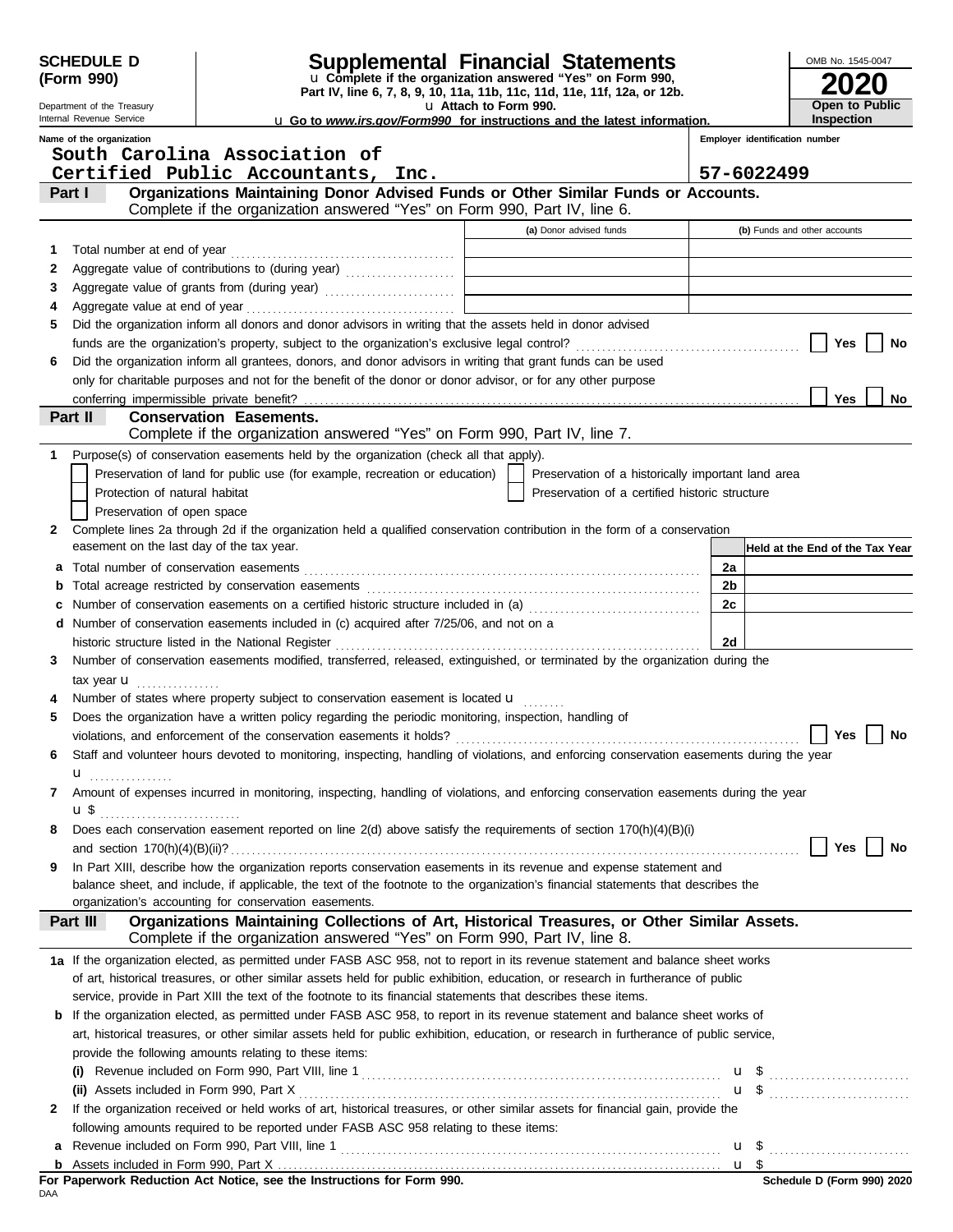| Organizations Maintaining Collections of Art, Historical Treasures, or Other Similar Assets (continued)<br>Part III<br>Using the organization's acquisition, accession, and other records, check any of the following that make significant use of its<br>3<br>collection items (check all that apply):<br>Public exhibition<br>Loan or exchange program<br>a<br>d<br>Scholarly research<br>b<br>Other<br>е<br>Preservation for future generations<br>c<br>Provide a description of the organization's collections and explain how they further the organization's exempt purpose in Part<br>4<br>XIII.<br>During the year, did the organization solicit or receive donations of art, historical treasures, or other similar<br>5.<br><b>Yes</b><br>No<br>Part IV<br><b>Escrow and Custodial Arrangements.</b><br>Complete if the organization answered "Yes" on Form 990, Part IV, line 9, or reported an amount on Form<br>990, Part X, line 21.<br>1a Is the organization an agent, trustee, custodian or other intermediary for contributions or other assets not<br>Yes<br>No<br><b>b</b> If "Yes," explain the arrangement in Part XIII and complete the following table:<br>Amount<br>c Beginning balance <b>contract to the contract of the set of the contract of the contract of the contract of the contract of the contract of the contract of the contract of the contract of the contract of the contract of th</b><br>1c<br>1d<br>1е<br>1f<br>f<br>2a Did the organization include an amount on Form 990, Part X, line 21, for escrow or custodial account liability?<br><b>Yes</b><br>No<br><b>Endowment Funds.</b><br>Part V<br>Complete if the organization answered "Yes" on Form 990, Part IV, line 10.<br>(e) Four years back<br>(a) Current year<br>(c) Two years back<br>(d) Three years back<br>(b) Prior year<br>911,888<br>782,004<br>886,153<br>832,217<br>739,621<br>1a Beginning of year balance<br>21,820<br>41,212<br>50,374<br>53,169<br>32,970<br><b>b</b> Contributions <b>contributions</b><br>c Net investment earnings, gains, and<br>174,521<br>42,857<br>31,067<br>46,052<br>28,523<br>55,000<br>44,000<br>38,000<br>36,639<br>33,500<br>d Grants or scholarships<br>e Other expenditures for facilities and<br>300<br>1,296<br>523<br>f Administrative expenses<br>1,052,928<br>911,888<br>886,152<br>832,217<br>782,004<br>Provide the estimated percentage of the current year end balance (line 1g, column (a)) held as:<br>2<br>a Board designated or quasi-endowment $\mathbf{u}$ 64.78 %<br>Permanent endowment <b>u</b> 10.01 %<br>b<br>c Term endowment $\mathbf{u}$ 25.21 %<br>The percentages on lines 2a, 2b, and 2c should equal 100%.<br>3a Are there endowment funds not in the possession of the organization that are held and administered for the<br>Yes<br>No<br>organization by:<br>x<br>3a(i)<br>х<br>3a(ii)<br>x<br>3b<br>Describe in Part XIII the intended uses of the organization's endowment funds.<br>Land, Buildings, and Equipment.<br>Part VI<br>Complete if the organization answered "Yes" on Form 990, Part IV, line 11a. See Form 990, Part X, line 10.<br>Description of property<br>(b) Cost or other basis<br>(a) Cost or other basis<br>(c) Accumulated<br>(d) Book value<br>depreciation<br>(investment)<br>(other)<br>c Leasehold improvements<br>22,167<br>22,167<br>e Other<br>Total. Add lines 1a through 1e. (Column (d) must equal Form 990, Part X, column (B), line 10c.) | Schedule D (Form 990) 2020 South Carolina Association of |  | 57-6022499 |             |  | Page 2 |
|-------------------------------------------------------------------------------------------------------------------------------------------------------------------------------------------------------------------------------------------------------------------------------------------------------------------------------------------------------------------------------------------------------------------------------------------------------------------------------------------------------------------------------------------------------------------------------------------------------------------------------------------------------------------------------------------------------------------------------------------------------------------------------------------------------------------------------------------------------------------------------------------------------------------------------------------------------------------------------------------------------------------------------------------------------------------------------------------------------------------------------------------------------------------------------------------------------------------------------------------------------------------------------------------------------------------------------------------------------------------------------------------------------------------------------------------------------------------------------------------------------------------------------------------------------------------------------------------------------------------------------------------------------------------------------------------------------------------------------------------------------------------------------------------------------------------------------------------------------------------------------------------------------------------------------------------------------------------------------------------------------------------------------------------------------------------------------------------------------------------------------------------------------------------------------------------------------------------------------------------------------------------------------------------------------------------------------------------------------------------------------------------------------------------------------------------------------------------------------------------------------------------------------------------------------------------------------------------------------------------------------------------------------------------------------------------------------------------------------------------------------------------------------------------------------------------------------------------------------------------------------------------------------------------------------------------------------------------------------------------------------------------------------------------------------------------------------------------------------------------------------------------------------------------------------------------------------------------------------------------------------------------------------------------------------------------------------------------------------------------------------------------------------------------------------------------------------------------|----------------------------------------------------------|--|------------|-------------|--|--------|
|                                                                                                                                                                                                                                                                                                                                                                                                                                                                                                                                                                                                                                                                                                                                                                                                                                                                                                                                                                                                                                                                                                                                                                                                                                                                                                                                                                                                                                                                                                                                                                                                                                                                                                                                                                                                                                                                                                                                                                                                                                                                                                                                                                                                                                                                                                                                                                                                                                                                                                                                                                                                                                                                                                                                                                                                                                                                                                                                                                                                                                                                                                                                                                                                                                                                                                                                                                                                                                                                   |                                                          |  |            |             |  |        |
|                                                                                                                                                                                                                                                                                                                                                                                                                                                                                                                                                                                                                                                                                                                                                                                                                                                                                                                                                                                                                                                                                                                                                                                                                                                                                                                                                                                                                                                                                                                                                                                                                                                                                                                                                                                                                                                                                                                                                                                                                                                                                                                                                                                                                                                                                                                                                                                                                                                                                                                                                                                                                                                                                                                                                                                                                                                                                                                                                                                                                                                                                                                                                                                                                                                                                                                                                                                                                                                                   |                                                          |  |            |             |  |        |
|                                                                                                                                                                                                                                                                                                                                                                                                                                                                                                                                                                                                                                                                                                                                                                                                                                                                                                                                                                                                                                                                                                                                                                                                                                                                                                                                                                                                                                                                                                                                                                                                                                                                                                                                                                                                                                                                                                                                                                                                                                                                                                                                                                                                                                                                                                                                                                                                                                                                                                                                                                                                                                                                                                                                                                                                                                                                                                                                                                                                                                                                                                                                                                                                                                                                                                                                                                                                                                                                   |                                                          |  |            |             |  |        |
|                                                                                                                                                                                                                                                                                                                                                                                                                                                                                                                                                                                                                                                                                                                                                                                                                                                                                                                                                                                                                                                                                                                                                                                                                                                                                                                                                                                                                                                                                                                                                                                                                                                                                                                                                                                                                                                                                                                                                                                                                                                                                                                                                                                                                                                                                                                                                                                                                                                                                                                                                                                                                                                                                                                                                                                                                                                                                                                                                                                                                                                                                                                                                                                                                                                                                                                                                                                                                                                                   |                                                          |  |            |             |  |        |
|                                                                                                                                                                                                                                                                                                                                                                                                                                                                                                                                                                                                                                                                                                                                                                                                                                                                                                                                                                                                                                                                                                                                                                                                                                                                                                                                                                                                                                                                                                                                                                                                                                                                                                                                                                                                                                                                                                                                                                                                                                                                                                                                                                                                                                                                                                                                                                                                                                                                                                                                                                                                                                                                                                                                                                                                                                                                                                                                                                                                                                                                                                                                                                                                                                                                                                                                                                                                                                                                   |                                                          |  |            |             |  |        |
|                                                                                                                                                                                                                                                                                                                                                                                                                                                                                                                                                                                                                                                                                                                                                                                                                                                                                                                                                                                                                                                                                                                                                                                                                                                                                                                                                                                                                                                                                                                                                                                                                                                                                                                                                                                                                                                                                                                                                                                                                                                                                                                                                                                                                                                                                                                                                                                                                                                                                                                                                                                                                                                                                                                                                                                                                                                                                                                                                                                                                                                                                                                                                                                                                                                                                                                                                                                                                                                                   |                                                          |  |            |             |  |        |
|                                                                                                                                                                                                                                                                                                                                                                                                                                                                                                                                                                                                                                                                                                                                                                                                                                                                                                                                                                                                                                                                                                                                                                                                                                                                                                                                                                                                                                                                                                                                                                                                                                                                                                                                                                                                                                                                                                                                                                                                                                                                                                                                                                                                                                                                                                                                                                                                                                                                                                                                                                                                                                                                                                                                                                                                                                                                                                                                                                                                                                                                                                                                                                                                                                                                                                                                                                                                                                                                   |                                                          |  |            |             |  |        |
|                                                                                                                                                                                                                                                                                                                                                                                                                                                                                                                                                                                                                                                                                                                                                                                                                                                                                                                                                                                                                                                                                                                                                                                                                                                                                                                                                                                                                                                                                                                                                                                                                                                                                                                                                                                                                                                                                                                                                                                                                                                                                                                                                                                                                                                                                                                                                                                                                                                                                                                                                                                                                                                                                                                                                                                                                                                                                                                                                                                                                                                                                                                                                                                                                                                                                                                                                                                                                                                                   |                                                          |  |            |             |  |        |
|                                                                                                                                                                                                                                                                                                                                                                                                                                                                                                                                                                                                                                                                                                                                                                                                                                                                                                                                                                                                                                                                                                                                                                                                                                                                                                                                                                                                                                                                                                                                                                                                                                                                                                                                                                                                                                                                                                                                                                                                                                                                                                                                                                                                                                                                                                                                                                                                                                                                                                                                                                                                                                                                                                                                                                                                                                                                                                                                                                                                                                                                                                                                                                                                                                                                                                                                                                                                                                                                   |                                                          |  |            |             |  |        |
|                                                                                                                                                                                                                                                                                                                                                                                                                                                                                                                                                                                                                                                                                                                                                                                                                                                                                                                                                                                                                                                                                                                                                                                                                                                                                                                                                                                                                                                                                                                                                                                                                                                                                                                                                                                                                                                                                                                                                                                                                                                                                                                                                                                                                                                                                                                                                                                                                                                                                                                                                                                                                                                                                                                                                                                                                                                                                                                                                                                                                                                                                                                                                                                                                                                                                                                                                                                                                                                                   |                                                          |  |            |             |  |        |
|                                                                                                                                                                                                                                                                                                                                                                                                                                                                                                                                                                                                                                                                                                                                                                                                                                                                                                                                                                                                                                                                                                                                                                                                                                                                                                                                                                                                                                                                                                                                                                                                                                                                                                                                                                                                                                                                                                                                                                                                                                                                                                                                                                                                                                                                                                                                                                                                                                                                                                                                                                                                                                                                                                                                                                                                                                                                                                                                                                                                                                                                                                                                                                                                                                                                                                                                                                                                                                                                   |                                                          |  |            |             |  |        |
|                                                                                                                                                                                                                                                                                                                                                                                                                                                                                                                                                                                                                                                                                                                                                                                                                                                                                                                                                                                                                                                                                                                                                                                                                                                                                                                                                                                                                                                                                                                                                                                                                                                                                                                                                                                                                                                                                                                                                                                                                                                                                                                                                                                                                                                                                                                                                                                                                                                                                                                                                                                                                                                                                                                                                                                                                                                                                                                                                                                                                                                                                                                                                                                                                                                                                                                                                                                                                                                                   |                                                          |  |            |             |  |        |
|                                                                                                                                                                                                                                                                                                                                                                                                                                                                                                                                                                                                                                                                                                                                                                                                                                                                                                                                                                                                                                                                                                                                                                                                                                                                                                                                                                                                                                                                                                                                                                                                                                                                                                                                                                                                                                                                                                                                                                                                                                                                                                                                                                                                                                                                                                                                                                                                                                                                                                                                                                                                                                                                                                                                                                                                                                                                                                                                                                                                                                                                                                                                                                                                                                                                                                                                                                                                                                                                   |                                                          |  |            |             |  |        |
|                                                                                                                                                                                                                                                                                                                                                                                                                                                                                                                                                                                                                                                                                                                                                                                                                                                                                                                                                                                                                                                                                                                                                                                                                                                                                                                                                                                                                                                                                                                                                                                                                                                                                                                                                                                                                                                                                                                                                                                                                                                                                                                                                                                                                                                                                                                                                                                                                                                                                                                                                                                                                                                                                                                                                                                                                                                                                                                                                                                                                                                                                                                                                                                                                                                                                                                                                                                                                                                                   |                                                          |  |            |             |  |        |
|                                                                                                                                                                                                                                                                                                                                                                                                                                                                                                                                                                                                                                                                                                                                                                                                                                                                                                                                                                                                                                                                                                                                                                                                                                                                                                                                                                                                                                                                                                                                                                                                                                                                                                                                                                                                                                                                                                                                                                                                                                                                                                                                                                                                                                                                                                                                                                                                                                                                                                                                                                                                                                                                                                                                                                                                                                                                                                                                                                                                                                                                                                                                                                                                                                                                                                                                                                                                                                                                   |                                                          |  |            |             |  |        |
|                                                                                                                                                                                                                                                                                                                                                                                                                                                                                                                                                                                                                                                                                                                                                                                                                                                                                                                                                                                                                                                                                                                                                                                                                                                                                                                                                                                                                                                                                                                                                                                                                                                                                                                                                                                                                                                                                                                                                                                                                                                                                                                                                                                                                                                                                                                                                                                                                                                                                                                                                                                                                                                                                                                                                                                                                                                                                                                                                                                                                                                                                                                                                                                                                                                                                                                                                                                                                                                                   |                                                          |  |            |             |  |        |
|                                                                                                                                                                                                                                                                                                                                                                                                                                                                                                                                                                                                                                                                                                                                                                                                                                                                                                                                                                                                                                                                                                                                                                                                                                                                                                                                                                                                                                                                                                                                                                                                                                                                                                                                                                                                                                                                                                                                                                                                                                                                                                                                                                                                                                                                                                                                                                                                                                                                                                                                                                                                                                                                                                                                                                                                                                                                                                                                                                                                                                                                                                                                                                                                                                                                                                                                                                                                                                                                   |                                                          |  |            |             |  |        |
|                                                                                                                                                                                                                                                                                                                                                                                                                                                                                                                                                                                                                                                                                                                                                                                                                                                                                                                                                                                                                                                                                                                                                                                                                                                                                                                                                                                                                                                                                                                                                                                                                                                                                                                                                                                                                                                                                                                                                                                                                                                                                                                                                                                                                                                                                                                                                                                                                                                                                                                                                                                                                                                                                                                                                                                                                                                                                                                                                                                                                                                                                                                                                                                                                                                                                                                                                                                                                                                                   |                                                          |  |            |             |  |        |
|                                                                                                                                                                                                                                                                                                                                                                                                                                                                                                                                                                                                                                                                                                                                                                                                                                                                                                                                                                                                                                                                                                                                                                                                                                                                                                                                                                                                                                                                                                                                                                                                                                                                                                                                                                                                                                                                                                                                                                                                                                                                                                                                                                                                                                                                                                                                                                                                                                                                                                                                                                                                                                                                                                                                                                                                                                                                                                                                                                                                                                                                                                                                                                                                                                                                                                                                                                                                                                                                   |                                                          |  |            |             |  |        |
|                                                                                                                                                                                                                                                                                                                                                                                                                                                                                                                                                                                                                                                                                                                                                                                                                                                                                                                                                                                                                                                                                                                                                                                                                                                                                                                                                                                                                                                                                                                                                                                                                                                                                                                                                                                                                                                                                                                                                                                                                                                                                                                                                                                                                                                                                                                                                                                                                                                                                                                                                                                                                                                                                                                                                                                                                                                                                                                                                                                                                                                                                                                                                                                                                                                                                                                                                                                                                                                                   |                                                          |  |            |             |  |        |
|                                                                                                                                                                                                                                                                                                                                                                                                                                                                                                                                                                                                                                                                                                                                                                                                                                                                                                                                                                                                                                                                                                                                                                                                                                                                                                                                                                                                                                                                                                                                                                                                                                                                                                                                                                                                                                                                                                                                                                                                                                                                                                                                                                                                                                                                                                                                                                                                                                                                                                                                                                                                                                                                                                                                                                                                                                                                                                                                                                                                                                                                                                                                                                                                                                                                                                                                                                                                                                                                   |                                                          |  |            |             |  |        |
|                                                                                                                                                                                                                                                                                                                                                                                                                                                                                                                                                                                                                                                                                                                                                                                                                                                                                                                                                                                                                                                                                                                                                                                                                                                                                                                                                                                                                                                                                                                                                                                                                                                                                                                                                                                                                                                                                                                                                                                                                                                                                                                                                                                                                                                                                                                                                                                                                                                                                                                                                                                                                                                                                                                                                                                                                                                                                                                                                                                                                                                                                                                                                                                                                                                                                                                                                                                                                                                                   |                                                          |  |            |             |  |        |
|                                                                                                                                                                                                                                                                                                                                                                                                                                                                                                                                                                                                                                                                                                                                                                                                                                                                                                                                                                                                                                                                                                                                                                                                                                                                                                                                                                                                                                                                                                                                                                                                                                                                                                                                                                                                                                                                                                                                                                                                                                                                                                                                                                                                                                                                                                                                                                                                                                                                                                                                                                                                                                                                                                                                                                                                                                                                                                                                                                                                                                                                                                                                                                                                                                                                                                                                                                                                                                                                   |                                                          |  |            |             |  |        |
|                                                                                                                                                                                                                                                                                                                                                                                                                                                                                                                                                                                                                                                                                                                                                                                                                                                                                                                                                                                                                                                                                                                                                                                                                                                                                                                                                                                                                                                                                                                                                                                                                                                                                                                                                                                                                                                                                                                                                                                                                                                                                                                                                                                                                                                                                                                                                                                                                                                                                                                                                                                                                                                                                                                                                                                                                                                                                                                                                                                                                                                                                                                                                                                                                                                                                                                                                                                                                                                                   |                                                          |  |            |             |  |        |
|                                                                                                                                                                                                                                                                                                                                                                                                                                                                                                                                                                                                                                                                                                                                                                                                                                                                                                                                                                                                                                                                                                                                                                                                                                                                                                                                                                                                                                                                                                                                                                                                                                                                                                                                                                                                                                                                                                                                                                                                                                                                                                                                                                                                                                                                                                                                                                                                                                                                                                                                                                                                                                                                                                                                                                                                                                                                                                                                                                                                                                                                                                                                                                                                                                                                                                                                                                                                                                                                   |                                                          |  |            |             |  |        |
|                                                                                                                                                                                                                                                                                                                                                                                                                                                                                                                                                                                                                                                                                                                                                                                                                                                                                                                                                                                                                                                                                                                                                                                                                                                                                                                                                                                                                                                                                                                                                                                                                                                                                                                                                                                                                                                                                                                                                                                                                                                                                                                                                                                                                                                                                                                                                                                                                                                                                                                                                                                                                                                                                                                                                                                                                                                                                                                                                                                                                                                                                                                                                                                                                                                                                                                                                                                                                                                                   |                                                          |  |            |             |  |        |
|                                                                                                                                                                                                                                                                                                                                                                                                                                                                                                                                                                                                                                                                                                                                                                                                                                                                                                                                                                                                                                                                                                                                                                                                                                                                                                                                                                                                                                                                                                                                                                                                                                                                                                                                                                                                                                                                                                                                                                                                                                                                                                                                                                                                                                                                                                                                                                                                                                                                                                                                                                                                                                                                                                                                                                                                                                                                                                                                                                                                                                                                                                                                                                                                                                                                                                                                                                                                                                                                   |                                                          |  |            |             |  |        |
|                                                                                                                                                                                                                                                                                                                                                                                                                                                                                                                                                                                                                                                                                                                                                                                                                                                                                                                                                                                                                                                                                                                                                                                                                                                                                                                                                                                                                                                                                                                                                                                                                                                                                                                                                                                                                                                                                                                                                                                                                                                                                                                                                                                                                                                                                                                                                                                                                                                                                                                                                                                                                                                                                                                                                                                                                                                                                                                                                                                                                                                                                                                                                                                                                                                                                                                                                                                                                                                                   |                                                          |  |            |             |  |        |
|                                                                                                                                                                                                                                                                                                                                                                                                                                                                                                                                                                                                                                                                                                                                                                                                                                                                                                                                                                                                                                                                                                                                                                                                                                                                                                                                                                                                                                                                                                                                                                                                                                                                                                                                                                                                                                                                                                                                                                                                                                                                                                                                                                                                                                                                                                                                                                                                                                                                                                                                                                                                                                                                                                                                                                                                                                                                                                                                                                                                                                                                                                                                                                                                                                                                                                                                                                                                                                                                   |                                                          |  |            |             |  |        |
|                                                                                                                                                                                                                                                                                                                                                                                                                                                                                                                                                                                                                                                                                                                                                                                                                                                                                                                                                                                                                                                                                                                                                                                                                                                                                                                                                                                                                                                                                                                                                                                                                                                                                                                                                                                                                                                                                                                                                                                                                                                                                                                                                                                                                                                                                                                                                                                                                                                                                                                                                                                                                                                                                                                                                                                                                                                                                                                                                                                                                                                                                                                                                                                                                                                                                                                                                                                                                                                                   |                                                          |  |            |             |  |        |
|                                                                                                                                                                                                                                                                                                                                                                                                                                                                                                                                                                                                                                                                                                                                                                                                                                                                                                                                                                                                                                                                                                                                                                                                                                                                                                                                                                                                                                                                                                                                                                                                                                                                                                                                                                                                                                                                                                                                                                                                                                                                                                                                                                                                                                                                                                                                                                                                                                                                                                                                                                                                                                                                                                                                                                                                                                                                                                                                                                                                                                                                                                                                                                                                                                                                                                                                                                                                                                                                   |                                                          |  |            |             |  |        |
|                                                                                                                                                                                                                                                                                                                                                                                                                                                                                                                                                                                                                                                                                                                                                                                                                                                                                                                                                                                                                                                                                                                                                                                                                                                                                                                                                                                                                                                                                                                                                                                                                                                                                                                                                                                                                                                                                                                                                                                                                                                                                                                                                                                                                                                                                                                                                                                                                                                                                                                                                                                                                                                                                                                                                                                                                                                                                                                                                                                                                                                                                                                                                                                                                                                                                                                                                                                                                                                                   |                                                          |  |            |             |  |        |
|                                                                                                                                                                                                                                                                                                                                                                                                                                                                                                                                                                                                                                                                                                                                                                                                                                                                                                                                                                                                                                                                                                                                                                                                                                                                                                                                                                                                                                                                                                                                                                                                                                                                                                                                                                                                                                                                                                                                                                                                                                                                                                                                                                                                                                                                                                                                                                                                                                                                                                                                                                                                                                                                                                                                                                                                                                                                                                                                                                                                                                                                                                                                                                                                                                                                                                                                                                                                                                                                   |                                                          |  |            |             |  |        |
|                                                                                                                                                                                                                                                                                                                                                                                                                                                                                                                                                                                                                                                                                                                                                                                                                                                                                                                                                                                                                                                                                                                                                                                                                                                                                                                                                                                                                                                                                                                                                                                                                                                                                                                                                                                                                                                                                                                                                                                                                                                                                                                                                                                                                                                                                                                                                                                                                                                                                                                                                                                                                                                                                                                                                                                                                                                                                                                                                                                                                                                                                                                                                                                                                                                                                                                                                                                                                                                                   |                                                          |  |            |             |  |        |
|                                                                                                                                                                                                                                                                                                                                                                                                                                                                                                                                                                                                                                                                                                                                                                                                                                                                                                                                                                                                                                                                                                                                                                                                                                                                                                                                                                                                                                                                                                                                                                                                                                                                                                                                                                                                                                                                                                                                                                                                                                                                                                                                                                                                                                                                                                                                                                                                                                                                                                                                                                                                                                                                                                                                                                                                                                                                                                                                                                                                                                                                                                                                                                                                                                                                                                                                                                                                                                                                   |                                                          |  |            |             |  |        |
|                                                                                                                                                                                                                                                                                                                                                                                                                                                                                                                                                                                                                                                                                                                                                                                                                                                                                                                                                                                                                                                                                                                                                                                                                                                                                                                                                                                                                                                                                                                                                                                                                                                                                                                                                                                                                                                                                                                                                                                                                                                                                                                                                                                                                                                                                                                                                                                                                                                                                                                                                                                                                                                                                                                                                                                                                                                                                                                                                                                                                                                                                                                                                                                                                                                                                                                                                                                                                                                                   |                                                          |  |            |             |  |        |
|                                                                                                                                                                                                                                                                                                                                                                                                                                                                                                                                                                                                                                                                                                                                                                                                                                                                                                                                                                                                                                                                                                                                                                                                                                                                                                                                                                                                                                                                                                                                                                                                                                                                                                                                                                                                                                                                                                                                                                                                                                                                                                                                                                                                                                                                                                                                                                                                                                                                                                                                                                                                                                                                                                                                                                                                                                                                                                                                                                                                                                                                                                                                                                                                                                                                                                                                                                                                                                                                   |                                                          |  |            |             |  |        |
|                                                                                                                                                                                                                                                                                                                                                                                                                                                                                                                                                                                                                                                                                                                                                                                                                                                                                                                                                                                                                                                                                                                                                                                                                                                                                                                                                                                                                                                                                                                                                                                                                                                                                                                                                                                                                                                                                                                                                                                                                                                                                                                                                                                                                                                                                                                                                                                                                                                                                                                                                                                                                                                                                                                                                                                                                                                                                                                                                                                                                                                                                                                                                                                                                                                                                                                                                                                                                                                                   |                                                          |  |            |             |  |        |
|                                                                                                                                                                                                                                                                                                                                                                                                                                                                                                                                                                                                                                                                                                                                                                                                                                                                                                                                                                                                                                                                                                                                                                                                                                                                                                                                                                                                                                                                                                                                                                                                                                                                                                                                                                                                                                                                                                                                                                                                                                                                                                                                                                                                                                                                                                                                                                                                                                                                                                                                                                                                                                                                                                                                                                                                                                                                                                                                                                                                                                                                                                                                                                                                                                                                                                                                                                                                                                                                   |                                                          |  |            |             |  |        |
|                                                                                                                                                                                                                                                                                                                                                                                                                                                                                                                                                                                                                                                                                                                                                                                                                                                                                                                                                                                                                                                                                                                                                                                                                                                                                                                                                                                                                                                                                                                                                                                                                                                                                                                                                                                                                                                                                                                                                                                                                                                                                                                                                                                                                                                                                                                                                                                                                                                                                                                                                                                                                                                                                                                                                                                                                                                                                                                                                                                                                                                                                                                                                                                                                                                                                                                                                                                                                                                                   |                                                          |  |            |             |  |        |
|                                                                                                                                                                                                                                                                                                                                                                                                                                                                                                                                                                                                                                                                                                                                                                                                                                                                                                                                                                                                                                                                                                                                                                                                                                                                                                                                                                                                                                                                                                                                                                                                                                                                                                                                                                                                                                                                                                                                                                                                                                                                                                                                                                                                                                                                                                                                                                                                                                                                                                                                                                                                                                                                                                                                                                                                                                                                                                                                                                                                                                                                                                                                                                                                                                                                                                                                                                                                                                                                   |                                                          |  |            |             |  |        |
|                                                                                                                                                                                                                                                                                                                                                                                                                                                                                                                                                                                                                                                                                                                                                                                                                                                                                                                                                                                                                                                                                                                                                                                                                                                                                                                                                                                                                                                                                                                                                                                                                                                                                                                                                                                                                                                                                                                                                                                                                                                                                                                                                                                                                                                                                                                                                                                                                                                                                                                                                                                                                                                                                                                                                                                                                                                                                                                                                                                                                                                                                                                                                                                                                                                                                                                                                                                                                                                                   |                                                          |  |            |             |  |        |
|                                                                                                                                                                                                                                                                                                                                                                                                                                                                                                                                                                                                                                                                                                                                                                                                                                                                                                                                                                                                                                                                                                                                                                                                                                                                                                                                                                                                                                                                                                                                                                                                                                                                                                                                                                                                                                                                                                                                                                                                                                                                                                                                                                                                                                                                                                                                                                                                                                                                                                                                                                                                                                                                                                                                                                                                                                                                                                                                                                                                                                                                                                                                                                                                                                                                                                                                                                                                                                                                   |                                                          |  |            |             |  |        |
|                                                                                                                                                                                                                                                                                                                                                                                                                                                                                                                                                                                                                                                                                                                                                                                                                                                                                                                                                                                                                                                                                                                                                                                                                                                                                                                                                                                                                                                                                                                                                                                                                                                                                                                                                                                                                                                                                                                                                                                                                                                                                                                                                                                                                                                                                                                                                                                                                                                                                                                                                                                                                                                                                                                                                                                                                                                                                                                                                                                                                                                                                                                                                                                                                                                                                                                                                                                                                                                                   |                                                          |  |            |             |  |        |
|                                                                                                                                                                                                                                                                                                                                                                                                                                                                                                                                                                                                                                                                                                                                                                                                                                                                                                                                                                                                                                                                                                                                                                                                                                                                                                                                                                                                                                                                                                                                                                                                                                                                                                                                                                                                                                                                                                                                                                                                                                                                                                                                                                                                                                                                                                                                                                                                                                                                                                                                                                                                                                                                                                                                                                                                                                                                                                                                                                                                                                                                                                                                                                                                                                                                                                                                                                                                                                                                   |                                                          |  |            |             |  |        |
|                                                                                                                                                                                                                                                                                                                                                                                                                                                                                                                                                                                                                                                                                                                                                                                                                                                                                                                                                                                                                                                                                                                                                                                                                                                                                                                                                                                                                                                                                                                                                                                                                                                                                                                                                                                                                                                                                                                                                                                                                                                                                                                                                                                                                                                                                                                                                                                                                                                                                                                                                                                                                                                                                                                                                                                                                                                                                                                                                                                                                                                                                                                                                                                                                                                                                                                                                                                                                                                                   |                                                          |  |            |             |  |        |
|                                                                                                                                                                                                                                                                                                                                                                                                                                                                                                                                                                                                                                                                                                                                                                                                                                                                                                                                                                                                                                                                                                                                                                                                                                                                                                                                                                                                                                                                                                                                                                                                                                                                                                                                                                                                                                                                                                                                                                                                                                                                                                                                                                                                                                                                                                                                                                                                                                                                                                                                                                                                                                                                                                                                                                                                                                                                                                                                                                                                                                                                                                                                                                                                                                                                                                                                                                                                                                                                   |                                                          |  |            |             |  |        |
|                                                                                                                                                                                                                                                                                                                                                                                                                                                                                                                                                                                                                                                                                                                                                                                                                                                                                                                                                                                                                                                                                                                                                                                                                                                                                                                                                                                                                                                                                                                                                                                                                                                                                                                                                                                                                                                                                                                                                                                                                                                                                                                                                                                                                                                                                                                                                                                                                                                                                                                                                                                                                                                                                                                                                                                                                                                                                                                                                                                                                                                                                                                                                                                                                                                                                                                                                                                                                                                                   |                                                          |  |            |             |  |        |
|                                                                                                                                                                                                                                                                                                                                                                                                                                                                                                                                                                                                                                                                                                                                                                                                                                                                                                                                                                                                                                                                                                                                                                                                                                                                                                                                                                                                                                                                                                                                                                                                                                                                                                                                                                                                                                                                                                                                                                                                                                                                                                                                                                                                                                                                                                                                                                                                                                                                                                                                                                                                                                                                                                                                                                                                                                                                                                                                                                                                                                                                                                                                                                                                                                                                                                                                                                                                                                                                   |                                                          |  |            |             |  |        |
|                                                                                                                                                                                                                                                                                                                                                                                                                                                                                                                                                                                                                                                                                                                                                                                                                                                                                                                                                                                                                                                                                                                                                                                                                                                                                                                                                                                                                                                                                                                                                                                                                                                                                                                                                                                                                                                                                                                                                                                                                                                                                                                                                                                                                                                                                                                                                                                                                                                                                                                                                                                                                                                                                                                                                                                                                                                                                                                                                                                                                                                                                                                                                                                                                                                                                                                                                                                                                                                                   |                                                          |  |            |             |  |        |
|                                                                                                                                                                                                                                                                                                                                                                                                                                                                                                                                                                                                                                                                                                                                                                                                                                                                                                                                                                                                                                                                                                                                                                                                                                                                                                                                                                                                                                                                                                                                                                                                                                                                                                                                                                                                                                                                                                                                                                                                                                                                                                                                                                                                                                                                                                                                                                                                                                                                                                                                                                                                                                                                                                                                                                                                                                                                                                                                                                                                                                                                                                                                                                                                                                                                                                                                                                                                                                                                   |                                                          |  |            |             |  |        |
|                                                                                                                                                                                                                                                                                                                                                                                                                                                                                                                                                                                                                                                                                                                                                                                                                                                                                                                                                                                                                                                                                                                                                                                                                                                                                                                                                                                                                                                                                                                                                                                                                                                                                                                                                                                                                                                                                                                                                                                                                                                                                                                                                                                                                                                                                                                                                                                                                                                                                                                                                                                                                                                                                                                                                                                                                                                                                                                                                                                                                                                                                                                                                                                                                                                                                                                                                                                                                                                                   |                                                          |  |            |             |  |        |
|                                                                                                                                                                                                                                                                                                                                                                                                                                                                                                                                                                                                                                                                                                                                                                                                                                                                                                                                                                                                                                                                                                                                                                                                                                                                                                                                                                                                                                                                                                                                                                                                                                                                                                                                                                                                                                                                                                                                                                                                                                                                                                                                                                                                                                                                                                                                                                                                                                                                                                                                                                                                                                                                                                                                                                                                                                                                                                                                                                                                                                                                                                                                                                                                                                                                                                                                                                                                                                                                   |                                                          |  |            |             |  |        |
|                                                                                                                                                                                                                                                                                                                                                                                                                                                                                                                                                                                                                                                                                                                                                                                                                                                                                                                                                                                                                                                                                                                                                                                                                                                                                                                                                                                                                                                                                                                                                                                                                                                                                                                                                                                                                                                                                                                                                                                                                                                                                                                                                                                                                                                                                                                                                                                                                                                                                                                                                                                                                                                                                                                                                                                                                                                                                                                                                                                                                                                                                                                                                                                                                                                                                                                                                                                                                                                                   |                                                          |  |            |             |  |        |
|                                                                                                                                                                                                                                                                                                                                                                                                                                                                                                                                                                                                                                                                                                                                                                                                                                                                                                                                                                                                                                                                                                                                                                                                                                                                                                                                                                                                                                                                                                                                                                                                                                                                                                                                                                                                                                                                                                                                                                                                                                                                                                                                                                                                                                                                                                                                                                                                                                                                                                                                                                                                                                                                                                                                                                                                                                                                                                                                                                                                                                                                                                                                                                                                                                                                                                                                                                                                                                                                   |                                                          |  |            | $\mathbf u$ |  |        |

**Schedule D (Form 990) 2020**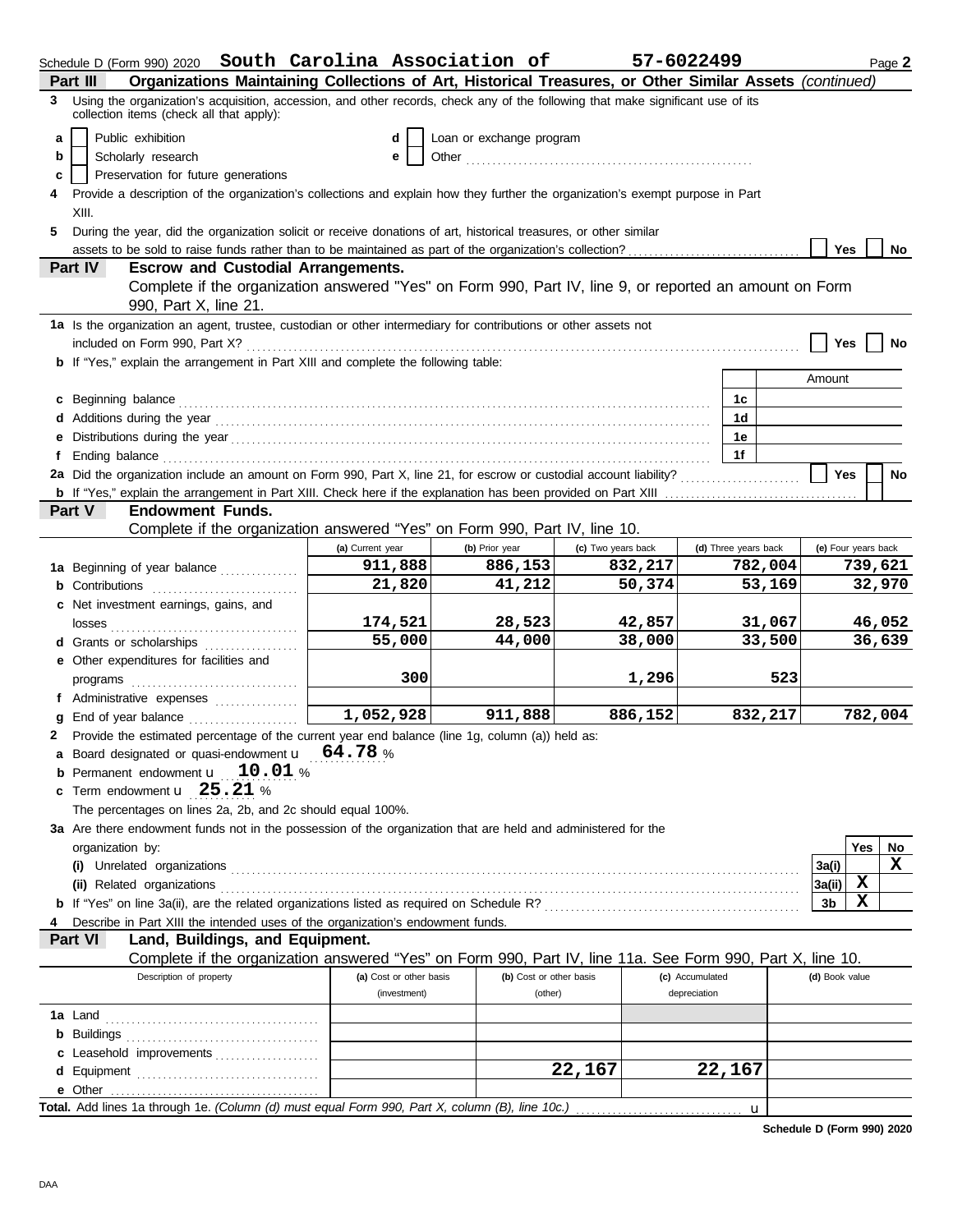| Schedule D (Form 990) 2020 | South Carolina Association of                                                                                                                        |                | 57-6022499                                                   | Page 3         |
|----------------------------|------------------------------------------------------------------------------------------------------------------------------------------------------|----------------|--------------------------------------------------------------|----------------|
| <b>Part VII</b>            | <b>Investments - Other Securities.</b>                                                                                                               |                |                                                              |                |
|                            | Complete if the organization answered "Yes" on Form 990, Part IV, line 11b. See Form 990, Part X, line 12.                                           |                |                                                              |                |
|                            | (a) Description of security or category                                                                                                              | (b) Book value | (c) Method of valuation:                                     |                |
|                            | (including name of security)                                                                                                                         |                | Cost or end-of-year market value                             |                |
| (1) Financial derivatives  |                                                                                                                                                      |                |                                                              |                |
|                            |                                                                                                                                                      |                |                                                              |                |
| $(3)$ Other                |                                                                                                                                                      |                |                                                              |                |
| (A)                        |                                                                                                                                                      |                |                                                              |                |
| (B)                        |                                                                                                                                                      |                |                                                              |                |
| (C)                        |                                                                                                                                                      |                |                                                              |                |
| (D)                        |                                                                                                                                                      |                |                                                              |                |
| (E)                        |                                                                                                                                                      |                |                                                              |                |
| (F)                        |                                                                                                                                                      |                |                                                              |                |
| (G)                        |                                                                                                                                                      |                |                                                              |                |
| (H)                        |                                                                                                                                                      |                |                                                              |                |
|                            | Total. (Column (b) must equal Form 990, Part X, col. (B) line 12.)<br>u                                                                              |                |                                                              |                |
| Part VIII                  | Investments - Program Related.                                                                                                                       |                |                                                              |                |
|                            | Complete if the organization answered "Yes" on Form 990, Part IV, line 11c. See Form 990, Part X, line 13.                                           |                |                                                              |                |
|                            | (a) Description of investment                                                                                                                        | (b) Book value | (c) Method of valuation:<br>Cost or end-of-year market value |                |
|                            |                                                                                                                                                      |                |                                                              |                |
| (1)                        |                                                                                                                                                      |                |                                                              |                |
| (2)                        |                                                                                                                                                      |                |                                                              |                |
| (3)                        |                                                                                                                                                      |                |                                                              |                |
| (4)                        |                                                                                                                                                      |                |                                                              |                |
| (5)                        |                                                                                                                                                      |                |                                                              |                |
| (6)                        |                                                                                                                                                      |                |                                                              |                |
| (7)                        |                                                                                                                                                      |                |                                                              |                |
| (8)                        |                                                                                                                                                      |                |                                                              |                |
| (9)                        |                                                                                                                                                      |                |                                                              |                |
| Part IX                    | Total. (Column (b) must equal Form 990, Part X, col. (B) line 13.)<br>. <b>. u</b><br><b>Other Assets.</b>                                           |                |                                                              |                |
|                            | Complete if the organization answered "Yes" on Form 990, Part IV, line 11d. See Form 990, Part X, line 15.                                           |                |                                                              |                |
|                            | (a) Description                                                                                                                                      |                |                                                              | (b) Book value |
| (1)                        |                                                                                                                                                      |                |                                                              |                |
| (2)                        |                                                                                                                                                      |                |                                                              |                |
| (3)                        |                                                                                                                                                      |                |                                                              |                |
| (4)                        |                                                                                                                                                      |                |                                                              |                |
| (5)                        |                                                                                                                                                      |                |                                                              |                |
| (6)                        |                                                                                                                                                      |                |                                                              |                |
| (7)                        |                                                                                                                                                      |                |                                                              |                |
| (8)                        |                                                                                                                                                      |                |                                                              |                |
| (9)                        |                                                                                                                                                      |                |                                                              |                |
|                            | Total. (Column (b) must equal Form 990, Part X, col. (B) line 15.)                                                                                   |                | u                                                            |                |
| Part X                     | Other Liabilities.                                                                                                                                   |                |                                                              |                |
|                            | Complete if the organization answered "Yes" on Form 990, Part IV, line 11e or 11f. See Form 990, Part X,                                             |                |                                                              |                |
|                            | line $25$ .                                                                                                                                          |                |                                                              |                |
| 1.                         | (a) Description of liability                                                                                                                         |                |                                                              | (b) Book value |
| (1)                        | Federal income taxes                                                                                                                                 |                |                                                              |                |
| (2)                        | PPP Loan Proceeds                                                                                                                                    |                |                                                              | 35,897         |
| (3)                        | Due to Educational Fund                                                                                                                              |                |                                                              | 10,991         |
| Due to PAC<br>(4)          |                                                                                                                                                      |                |                                                              | 10,545         |
| (5)                        |                                                                                                                                                      |                |                                                              |                |
| (6)                        |                                                                                                                                                      |                |                                                              |                |
| (7)                        |                                                                                                                                                      |                |                                                              |                |
| (8)                        |                                                                                                                                                      |                |                                                              |                |
| (9)                        |                                                                                                                                                      |                |                                                              |                |
|                            | Total. (Column (b) must equal Form 990, Part X, col. (B) line 25.)                                                                                   |                | u                                                            | 57,433         |
|                            | 2. Liability for uncertain tax positions. In Part XIII, provide the text of the footnote to the organization's financial statements that reports the |                |                                                              |                |
|                            | organization's liability for uncertain tax positions under FASB ASC 740. Check here if the text of the footnote has been provided in Part XIII       |                |                                                              | 区              |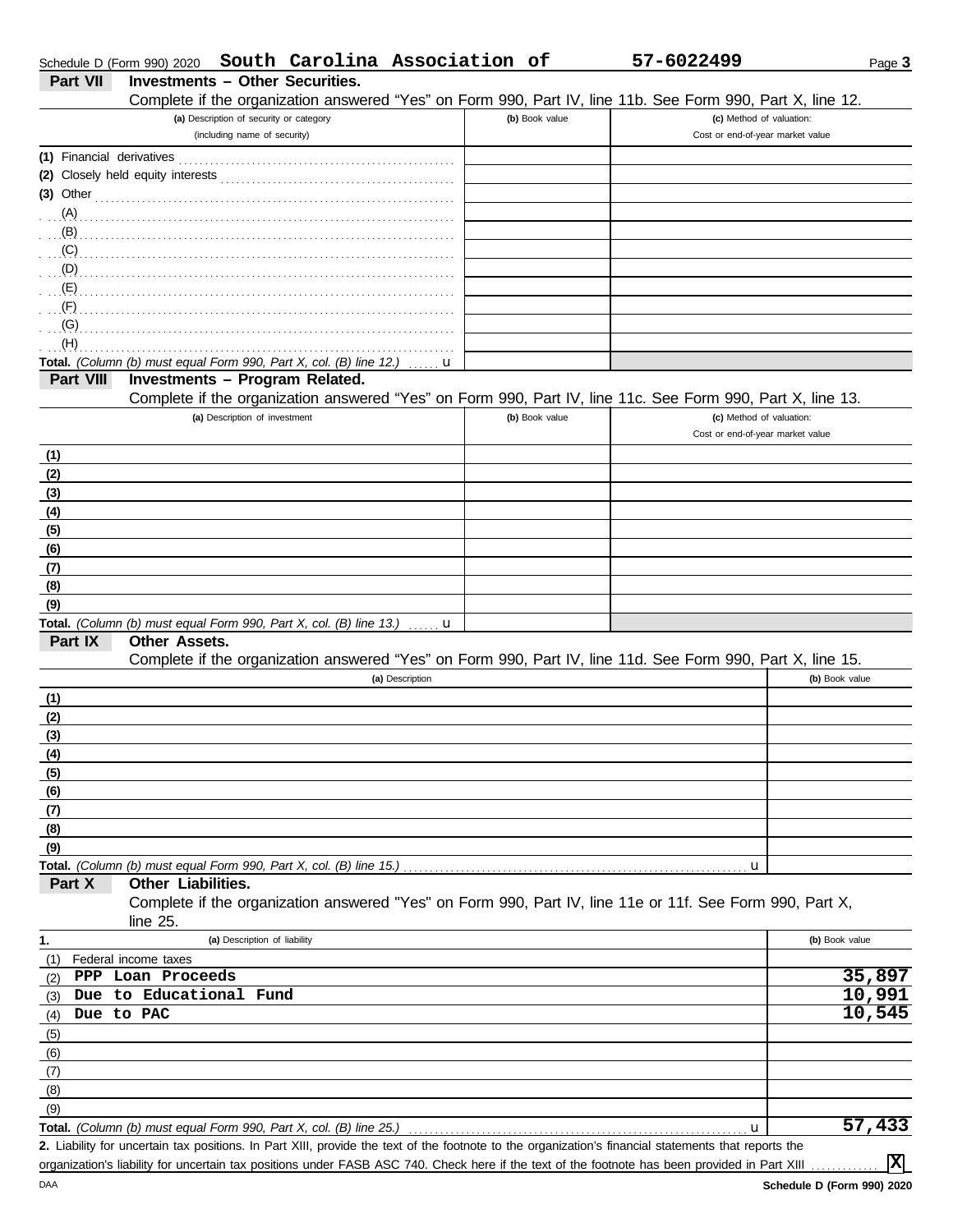| Schedule D (Form 990) 2020 South Carolina Association of                                                                                                                                                                            |                | 57-6022499 |              | Page 4                 |
|-------------------------------------------------------------------------------------------------------------------------------------------------------------------------------------------------------------------------------------|----------------|------------|--------------|------------------------|
| Part XI<br>Reconciliation of Revenue per Audited Financial Statements With Revenue per Return.                                                                                                                                      |                |            |              |                        |
| Complete if the organization answered "Yes" on Form 990, Part IV, line 12a.                                                                                                                                                         |                |            |              | $\overline{2,181,470}$ |
| 1<br>Amounts included on line 1 but not on Form 990, Part VIII, line 12:                                                                                                                                                            |                |            | $\mathbf{1}$ |                        |
| 2                                                                                                                                                                                                                                   | 2a             | 153,329    |              |                        |
|                                                                                                                                                                                                                                     | 2 <sub>b</sub> |            |              |                        |
| b                                                                                                                                                                                                                                   | 2c             |            |              |                        |
| c                                                                                                                                                                                                                                   | 2d             |            |              |                        |
|                                                                                                                                                                                                                                     |                |            |              | 153,329                |
| Add lines 2a through 2d [11] March 2014 [12] March 2014 [12] March 2014 [12] March 2014 [12] March 2014 [12] March 2014 [12] March 2014 [12] March 2014 [12] March 2014 [12] March 2014 [12] March 2014 [12] March 2014 [12] M<br>е |                |            | 2e<br>3      | 2,028,141              |
| 3<br>Amounts included on Form 990, Part VIII, line 12, but not on line 1:<br>4                                                                                                                                                      |                |            |              |                        |
| a Investment expenses not included on Form 990, Part VIII, line 7b                                                                                                                                                                  | 4a             |            |              |                        |
|                                                                                                                                                                                                                                     | 4 <sub>b</sub> |            |              |                        |
| c Add lines 4a and 4b                                                                                                                                                                                                               |                |            |              |                        |
| 5.                                                                                                                                                                                                                                  |                |            | 4c<br>5      | 2,028,141              |
| Reconciliation of Expenses per Audited Financial Statements With Expenses per Return.<br>Part XII                                                                                                                                   |                |            |              |                        |
| Complete if the organization answered "Yes" on Form 990, Part IV, line 12a.                                                                                                                                                         |                |            |              |                        |
| Total expenses and losses per audited financial statements<br>1                                                                                                                                                                     |                |            | $\mathbf{1}$ | 1,795,158              |
| Amounts included on line 1 but not on Form 990, Part IX, line 25:<br>2                                                                                                                                                              |                |            |              |                        |
|                                                                                                                                                                                                                                     | 2a             |            |              |                        |
| b                                                                                                                                                                                                                                   | 2 <sub>b</sub> |            |              |                        |
|                                                                                                                                                                                                                                     | 2c             |            |              |                        |
|                                                                                                                                                                                                                                     | 2d             |            |              |                        |
|                                                                                                                                                                                                                                     |                |            | 2e           |                        |
| 3                                                                                                                                                                                                                                   |                |            | 3            | 1,795,158              |
| Amounts included on Form 990, Part IX, line 25, but not on line 1:<br>4                                                                                                                                                             |                |            |              |                        |
| a Investment expenses not included on Form 990, Part VIII, line 7b                                                                                                                                                                  | 4a             |            |              |                        |
|                                                                                                                                                                                                                                     | 4 <sub>b</sub> |            |              |                        |
| c Add lines 4a and 4b                                                                                                                                                                                                               |                |            | 4c           |                        |
|                                                                                                                                                                                                                                     |                |            | 5            | 1,795,158              |
| Part XIII Supplemental Information.                                                                                                                                                                                                 |                |            |              |                        |
| Provide the descriptions required for Part II, lines 3, 5, and 9; Part III, lines 1a and 4; Part IV, lines 1b and 2b; Part V, line 4; Part X, line                                                                                  |                |            |              |                        |
| 2; Part XI, lines 2d and 4b; and Part XII, lines 2d and 4b. Also complete this part to provide any additional information.                                                                                                          |                |            |              |                        |
| Part V, Line 4 - Intended Uses for Endowment Funds                                                                                                                                                                                  |                |            |              |                        |
|                                                                                                                                                                                                                                     |                |            |              |                        |
| The intended use of the endowment funds are to provide scholarships to                                                                                                                                                              |                |            |              |                        |
|                                                                                                                                                                                                                                     |                |            |              |                        |
| accounting students.                                                                                                                                                                                                                |                |            |              |                        |
|                                                                                                                                                                                                                                     |                |            |              |                        |
|                                                                                                                                                                                                                                     |                |            |              |                        |
|                                                                                                                                                                                                                                     |                |            |              |                        |
| Part X - FIN 48 Footnote                                                                                                                                                                                                            |                |            |              |                        |
|                                                                                                                                                                                                                                     |                |            |              |                        |
| The Association and local chapters are tax-exempt under Section $501(c)(6)$                                                                                                                                                         |                |            |              |                        |
|                                                                                                                                                                                                                                     |                |            |              |                        |
| of the Internal Revenue Code, ("IRC"), the Educational Fund and PAC are                                                                                                                                                             |                |            |              |                        |
|                                                                                                                                                                                                                                     |                |            |              |                        |
| tax-exempt under Sections $501(c)(3)$ and Section 527, respectively, of the                                                                                                                                                         |                |            |              |                        |
| IRC. The Association is also exempt from South Carolina state income taxes.                                                                                                                                                         |                |            |              |                        |
|                                                                                                                                                                                                                                     |                |            |              |                        |
| In addition, the Educational Fund has been determined by the Internal                                                                                                                                                               |                |            |              |                        |
| Revenue Service not to be a "private foundation" within the meaning of                                                                                                                                                              |                |            |              |                        |
| Section 509(a) of the IRC.                                                                                                                                                                                                          |                |            |              |                        |
|                                                                                                                                                                                                                                     |                |            |              |                        |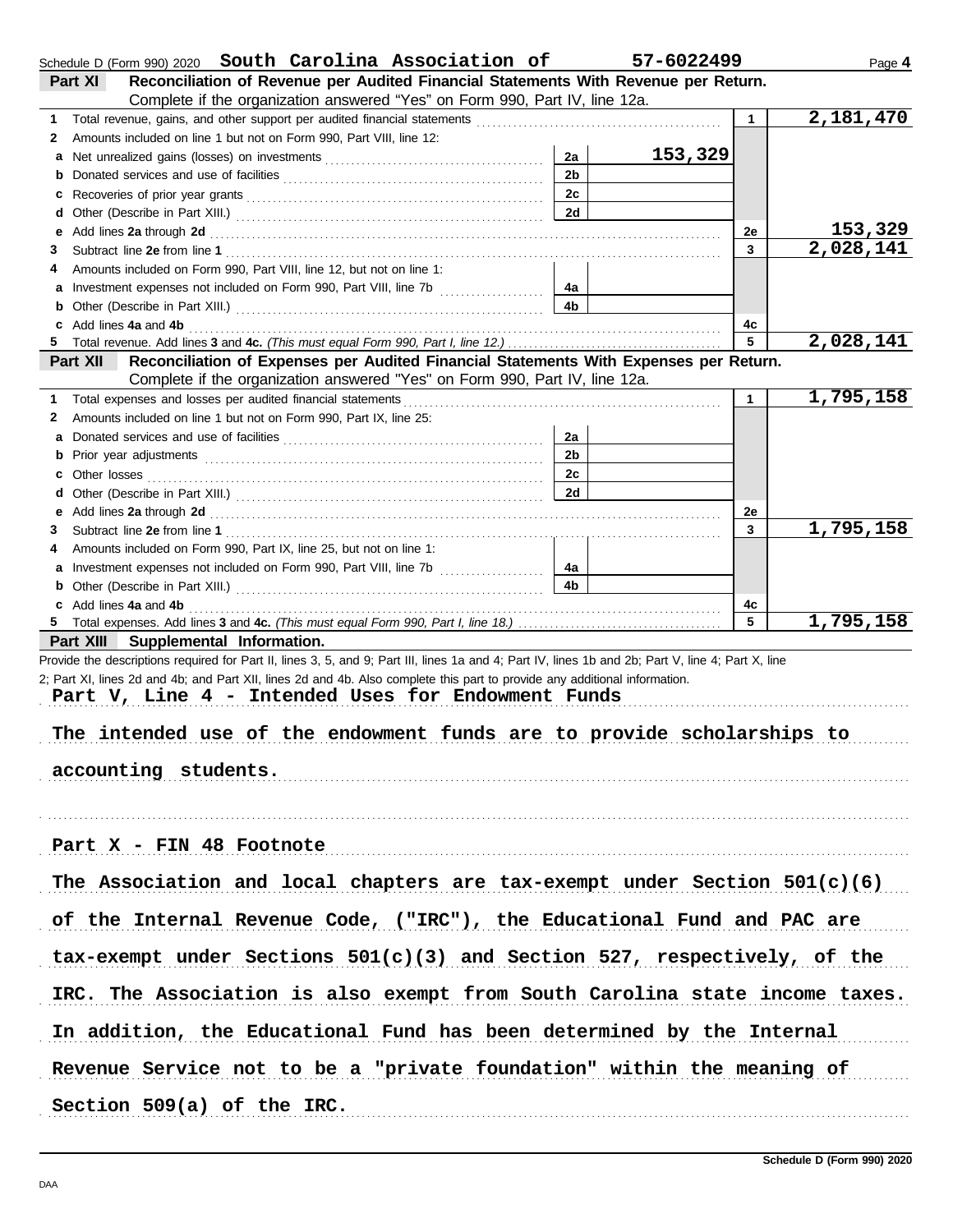US GAAP requires management to evaluate income tax positions taken by the Association and recognize an income tax liability (or asset) if the Association has taken an uncertain position that more likely than not would be substantiated upon examination by the Internal Revenue Service ("IRS").

The Association has identified its income tax status as a tax-exempt entity as its only significant income tax position; however, the Association has determined that such income tax position does not result in an uncertainty requiring recognition in the combined financial statements. The Association is not currently under examination by any taxing jurisdiction. SCACPA, PAC and the Educational Fund file IRS Form 990 annually with the IRS. The Association's federal returns have determined that such income tax position does not result in an uncertainty requiring recognition in the consolidated financial statements. Management believes it is no longer subject to tax examinations for fiscal years prior to 2018.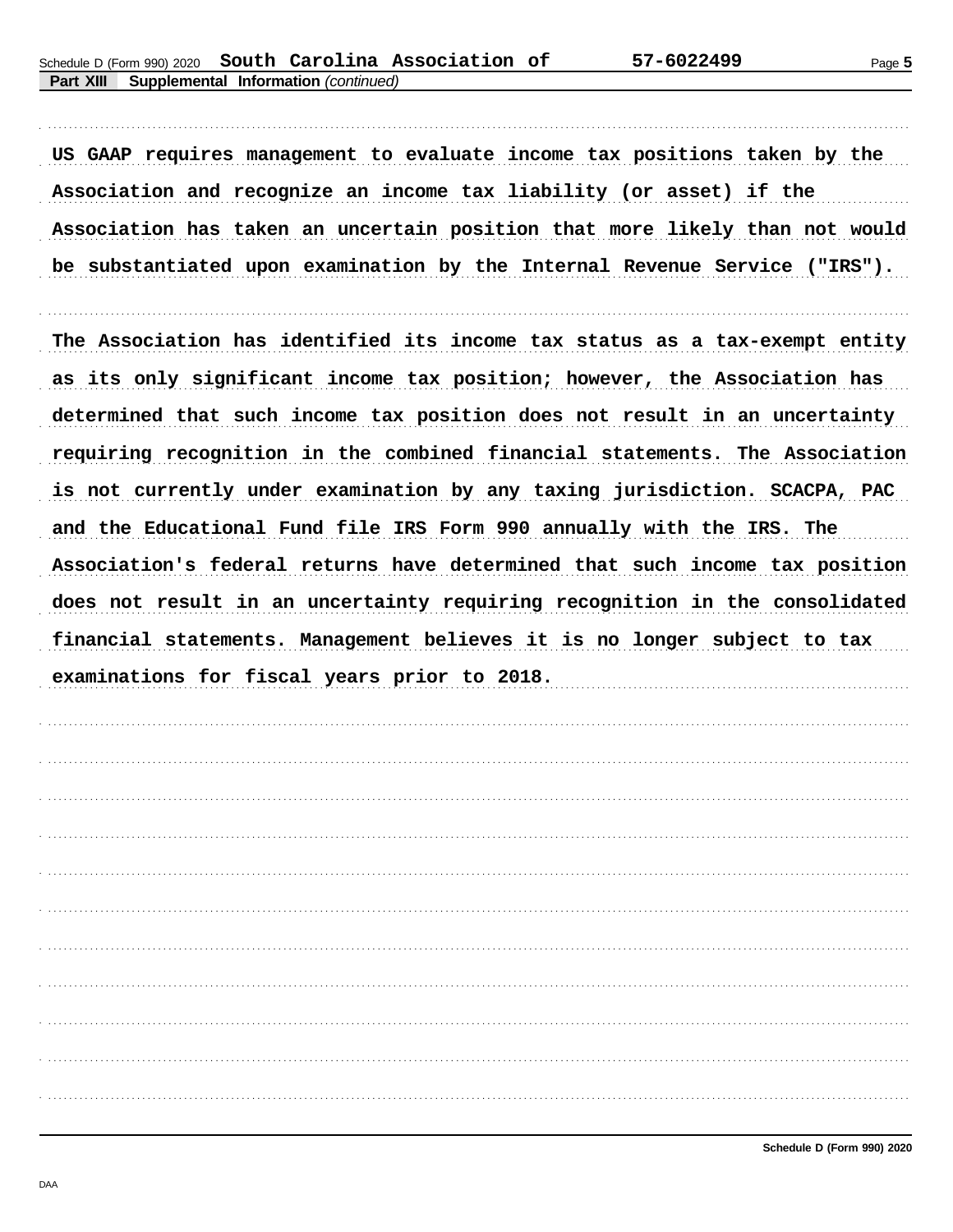| <b>SCHEDULE J</b>                                    | <b>Compensation Information</b>                                                                                                                                                                                       | OMB No. 1545-0047          |            |             |  |  |
|------------------------------------------------------|-----------------------------------------------------------------------------------------------------------------------------------------------------------------------------------------------------------------------|----------------------------|------------|-------------|--|--|
| (Form 990)                                           | For certain Officers, Directors, Trustees, Key Employees, and Highest                                                                                                                                                 | <b>2020</b>                |            |             |  |  |
|                                                      | <b>Compensated Employees</b><br>u Complete if the organization answered "Yes" on Form 990, Part IV, line 23.                                                                                                          |                            |            |             |  |  |
| Department of the Treasury                           | u Attach to Form 990.                                                                                                                                                                                                 | Open to Public             | Inspection |             |  |  |
| Internal Revenue Service<br>Name of the organization | <b>uGo to www.irs.gov/Form990 for instructions and the latest information.</b><br>South Carolina Association of<br>Employer identification number                                                                     |                            |            |             |  |  |
|                                                      | Certified Public Accountants, Inc.<br>57-6022499                                                                                                                                                                      |                            |            |             |  |  |
| Part I                                               | <b>Questions Regarding Compensation</b>                                                                                                                                                                               |                            |            |             |  |  |
|                                                      |                                                                                                                                                                                                                       |                            | Yes        | No          |  |  |
|                                                      | 1a Check the appropriate box(es) if the organization provided any of the following to or for a person listed on Form                                                                                                  |                            |            |             |  |  |
|                                                      | 990, Part VII, Section A, line 1a. Complete Part III to provide any relevant information regarding these items.                                                                                                       |                            |            |             |  |  |
| First-class or charter travel                        | Housing allowance or residence for personal use                                                                                                                                                                       |                            |            |             |  |  |
| Travel for companions                                | Payments for business use of personal residence                                                                                                                                                                       |                            |            |             |  |  |
| Discretionary spending account                       | Tax indemnification and gross-up payments<br>Health or social club dues or initiation fees<br>Personal services (such as maid, chauffeur, chef)                                                                       |                            |            |             |  |  |
|                                                      |                                                                                                                                                                                                                       |                            |            |             |  |  |
|                                                      | <b>b</b> If any of the boxes on line 1a are checked, did the organization follow a written policy regarding payment                                                                                                   |                            |            |             |  |  |
|                                                      | or reimbursement or provision of all of the expenses described above? If "No," complete Part III to                                                                                                                   |                            |            |             |  |  |
|                                                      |                                                                                                                                                                                                                       | 1b                         |            |             |  |  |
|                                                      |                                                                                                                                                                                                                       |                            |            |             |  |  |
| 2                                                    | Did the organization require substantiation prior to reimbursing or allowing expenses incurred by all<br>directors, trustees, and officers, including the CEO/Executive Director, regarding the items checked on line |                            |            |             |  |  |
| 1a?                                                  |                                                                                                                                                                                                                       | 2                          |            |             |  |  |
|                                                      |                                                                                                                                                                                                                       |                            |            |             |  |  |
| 3                                                    | Indicate which, if any, of the following the organization used to establish the compensation of the                                                                                                                   |                            |            |             |  |  |
|                                                      | organization's CEO/Executive Director. Check all that apply. Do not check any boxes for methods used by a                                                                                                             |                            |            |             |  |  |
|                                                      | related organization to establish compensation of the CEO/Executive Director, but explain in Part III.                                                                                                                |                            |            |             |  |  |
| Compensation committee                               | Written employment contract                                                                                                                                                                                           |                            |            |             |  |  |
|                                                      | Independent compensation consultant<br>Compensation survey or study                                                                                                                                                   |                            |            |             |  |  |
| Form 990 of other organizations                      | X <br>Approval by the board or compensation committee                                                                                                                                                                 |                            |            |             |  |  |
|                                                      |                                                                                                                                                                                                                       |                            |            |             |  |  |
| 4<br>organization or a related organization:         | During the year, did any person listed on Form 990, Part VII, Section A, line 1a, with respect to the filing                                                                                                          |                            |            |             |  |  |
|                                                      |                                                                                                                                                                                                                       | 4a                         |            | X           |  |  |
|                                                      |                                                                                                                                                                                                                       | 4b                         |            | $\mathbf x$ |  |  |
|                                                      |                                                                                                                                                                                                                       | 4c                         |            | $\mathbf x$ |  |  |
|                                                      | If "Yes" to any of lines 4a-c, list the persons and provide the applicable amounts for each item in Part III.                                                                                                         |                            |            |             |  |  |
|                                                      |                                                                                                                                                                                                                       |                            |            |             |  |  |
|                                                      | Only section $501(c)(3)$ , $501(c)(4)$ , and $501(c)(29)$ organizations must complete lines $5-9$ .                                                                                                                   |                            |            |             |  |  |
| 5                                                    | For persons listed on Form 990, Part VII, Section A, line 1a, did the organization pay or accrue any                                                                                                                  |                            |            |             |  |  |
|                                                      | compensation contingent on the revenues of:                                                                                                                                                                           | 5a                         |            |             |  |  |
|                                                      |                                                                                                                                                                                                                       | 5b                         |            |             |  |  |
|                                                      | If "Yes" on line 5a or 5b, describe in Part III.                                                                                                                                                                      |                            |            |             |  |  |
|                                                      |                                                                                                                                                                                                                       |                            |            |             |  |  |
| 6                                                    | For persons listed on Form 990, Part VII, Section A, line 1a, did the organization pay or accrue any                                                                                                                  |                            |            |             |  |  |
|                                                      | compensation contingent on the net earnings of:                                                                                                                                                                       |                            |            |             |  |  |
|                                                      |                                                                                                                                                                                                                       | 6a                         |            |             |  |  |
|                                                      |                                                                                                                                                                                                                       | 6b                         |            |             |  |  |
|                                                      | If "Yes" on line 6a or 6b, describe in Part III.                                                                                                                                                                      |                            |            |             |  |  |
| 7                                                    | For persons listed on Form 990, Part VII, Section A, line 1a, did the organization provide any nonfixed                                                                                                               |                            |            |             |  |  |
|                                                      |                                                                                                                                                                                                                       | 7                          |            |             |  |  |
| 8                                                    | Were any amounts reported on Form 990, Part VII, paid or accrued pursuant to a contract that was subject                                                                                                              |                            |            |             |  |  |
|                                                      | to the initial contract exception described in Regulations section 53.4958-4(a)(3)? If "Yes," describe                                                                                                                |                            |            |             |  |  |
|                                                      | $\ $ n Part III $\ $                                                                                                                                                                                                  | 8                          |            |             |  |  |
|                                                      |                                                                                                                                                                                                                       |                            |            |             |  |  |
| 9                                                    | If "Yes" on line 8, did the organization also follow the rebuttable presumption procedure described in                                                                                                                |                            |            |             |  |  |
| Regulations section 53.4958-6(c)?                    |                                                                                                                                                                                                                       | 9                          |            |             |  |  |
|                                                      | For Paperwork Reduction Act Notice, see the Instructions for Form 990.                                                                                                                                                | Schedule J (Form 990) 2020 |            |             |  |  |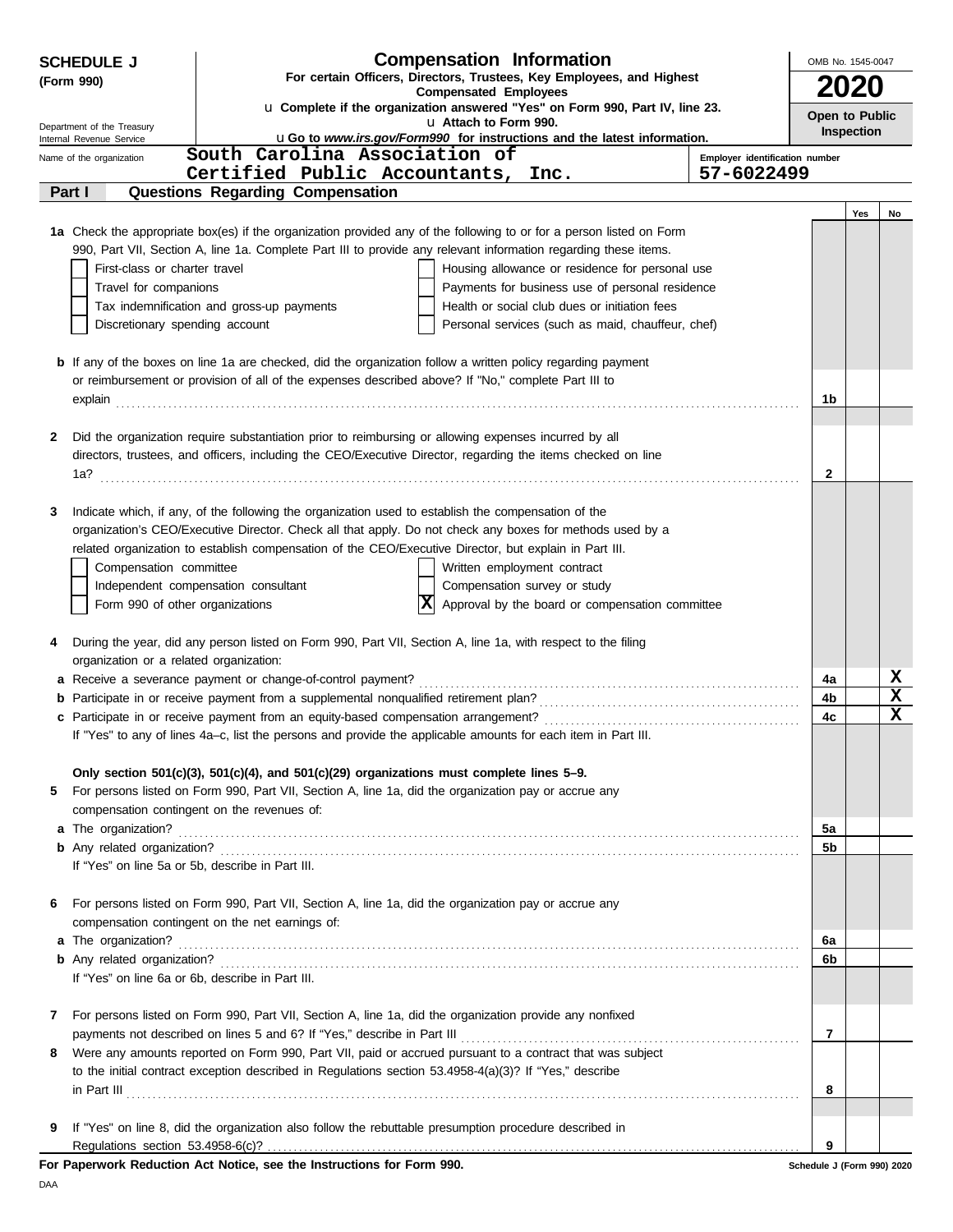#### South Carolina Association of Schedule J (Form 990) 2020

Part II Officers, Directors, Trustees, Key Employees, and Highest Compensated Employees. Use duplicate copies if additional space is needed.

For each individual whose compensation must be reported on Schedule J, report compensation from the organization on row (i) and from related organizations, described in the instructions, on row (ii). Do not list any individuals that aren't listed on Form 990, Part VII.

Note: The sum of columns (B)(i)-(iii) for each listed individual must equal the total amount of Form 990, Part VII, Section A, line 1a, applicable column (D) and (E) amounts for that individual.

| $\cdots$                    |     |                          |                                                                                              |                                           | . .                                                  |                            |                                          |                                                                                |
|-----------------------------|-----|--------------------------|----------------------------------------------------------------------------------------------|-------------------------------------------|------------------------------------------------------|----------------------------|------------------------------------------|--------------------------------------------------------------------------------|
| (A) Name and Title          |     | (i) Base<br>compensation | (B) Breakdown of W-2 and/or 1099-MISC compensation<br>(ii) Bonus & incentive<br>compensation | (iii) Other<br>reportable<br>compensation | (C) Retirement and<br>other deferred<br>compensation | (D) Nontaxable<br>benefits | (E) Total of columns<br>$(B)(i)$ - $(D)$ | (F) Compensation<br>in column (B) reported<br>as deferred on prior<br>Form 990 |
| Christopher D. Jenkins, CAE | (i) | 190,000                  |                                                                                              |                                           | 7,600                                                | 21,537                     | 219,137                                  |                                                                                |
| $1$ CEO                     |     | 0                        |                                                                                              |                                           | o                                                    | 0                          |                                          |                                                                                |
| Jacquelyn M. Curtin, CPA    | (i) | 127,050                  | 10,541                                                                                       |                                           | 5,482                                                | 14,398                     | 157,471                                  |                                                                                |
| 2 COO/CFO                   |     | 0                        |                                                                                              |                                           | o                                                    | O                          |                                          | 0                                                                              |
|                             |     |                          |                                                                                              |                                           |                                                      |                            |                                          |                                                                                |
|                             |     |                          |                                                                                              |                                           |                                                      |                            |                                          |                                                                                |
|                             |     |                          |                                                                                              |                                           |                                                      |                            |                                          |                                                                                |
|                             |     |                          |                                                                                              |                                           |                                                      |                            |                                          |                                                                                |
|                             |     |                          |                                                                                              |                                           |                                                      |                            |                                          |                                                                                |
| 5                           |     |                          |                                                                                              |                                           |                                                      |                            |                                          |                                                                                |
|                             |     |                          |                                                                                              |                                           |                                                      |                            |                                          |                                                                                |
| 6                           |     |                          |                                                                                              |                                           |                                                      |                            |                                          |                                                                                |
|                             |     |                          |                                                                                              |                                           |                                                      |                            |                                          |                                                                                |
|                             |     |                          |                                                                                              |                                           |                                                      |                            |                                          |                                                                                |
|                             |     |                          |                                                                                              |                                           |                                                      |                            |                                          |                                                                                |
|                             |     |                          |                                                                                              |                                           |                                                      |                            |                                          |                                                                                |
|                             |     |                          |                                                                                              |                                           |                                                      |                            |                                          |                                                                                |
|                             |     |                          |                                                                                              |                                           |                                                      |                            |                                          |                                                                                |
|                             |     |                          |                                                                                              |                                           |                                                      |                            |                                          |                                                                                |
| 10                          |     |                          |                                                                                              |                                           |                                                      |                            |                                          |                                                                                |
|                             |     |                          |                                                                                              |                                           |                                                      |                            |                                          |                                                                                |
| 11                          |     |                          |                                                                                              |                                           |                                                      |                            |                                          |                                                                                |
|                             |     |                          |                                                                                              |                                           |                                                      |                            |                                          |                                                                                |
| 12 <sup>2</sup>             |     |                          |                                                                                              |                                           |                                                      |                            |                                          |                                                                                |
|                             |     |                          |                                                                                              |                                           |                                                      |                            |                                          |                                                                                |
| 13                          |     |                          |                                                                                              |                                           |                                                      |                            |                                          |                                                                                |
|                             |     |                          |                                                                                              |                                           |                                                      |                            |                                          |                                                                                |
| 14                          |     |                          |                                                                                              |                                           |                                                      |                            |                                          |                                                                                |
|                             |     |                          |                                                                                              |                                           |                                                      |                            |                                          |                                                                                |
| 15                          |     |                          |                                                                                              |                                           |                                                      |                            |                                          |                                                                                |
|                             |     |                          |                                                                                              |                                           |                                                      |                            |                                          |                                                                                |
| 16                          |     |                          |                                                                                              |                                           |                                                      |                            |                                          |                                                                                |
|                             |     |                          |                                                                                              |                                           |                                                      |                            |                                          |                                                                                |

Schedule J (Form 990) 2020

57-6022499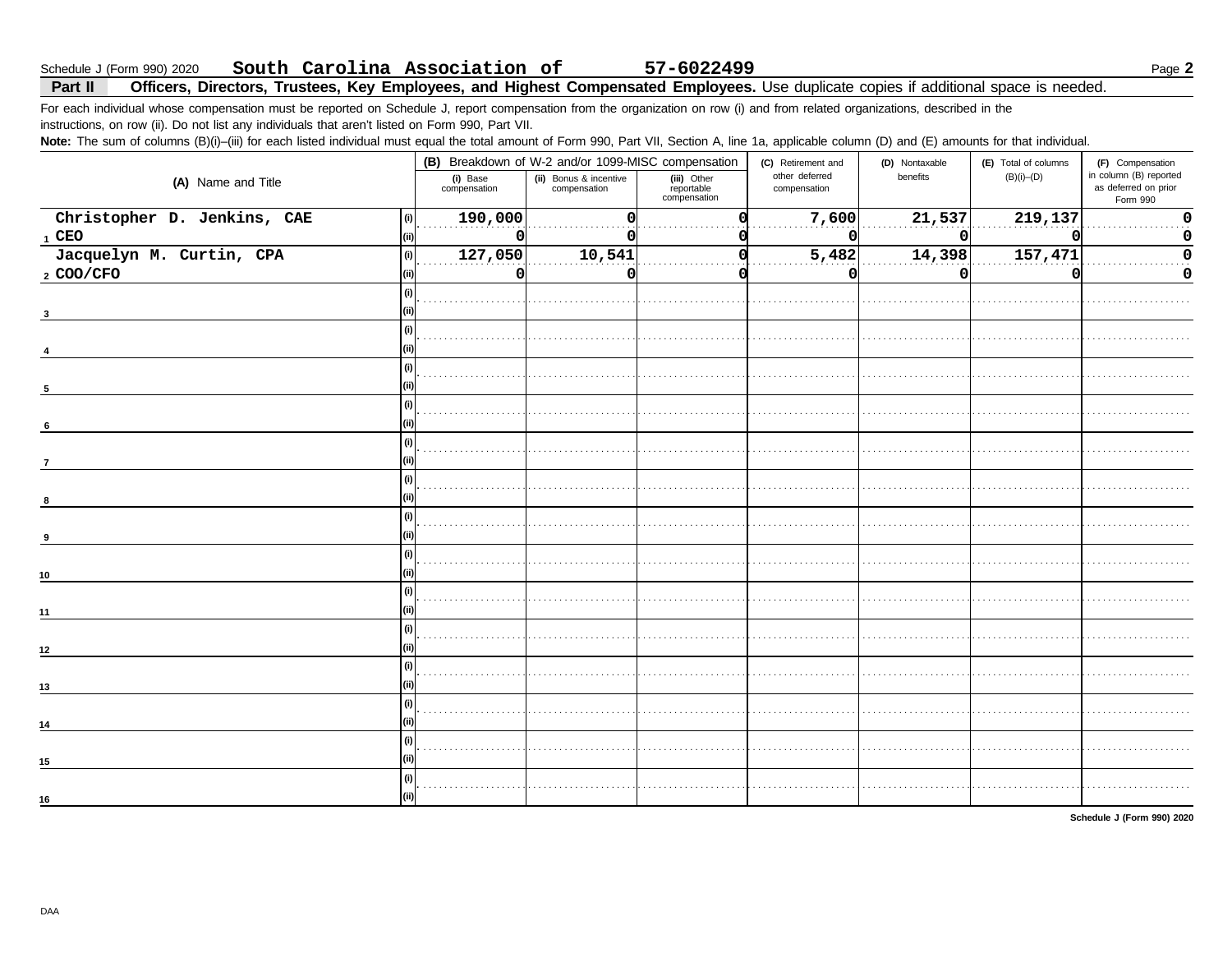| Provide the information, explanation, or descriptions required for Part I, lines 1a, 1b, 3, 4a, 4b, 4c, 5a, 5b, 6a, 6b, 7, and 8, and for Part II. Also complete this part<br>for any additional information. |
|---------------------------------------------------------------------------------------------------------------------------------------------------------------------------------------------------------------|
|                                                                                                                                                                                                               |
|                                                                                                                                                                                                               |
|                                                                                                                                                                                                               |
|                                                                                                                                                                                                               |
|                                                                                                                                                                                                               |
|                                                                                                                                                                                                               |
|                                                                                                                                                                                                               |
|                                                                                                                                                                                                               |
|                                                                                                                                                                                                               |
|                                                                                                                                                                                                               |
|                                                                                                                                                                                                               |
|                                                                                                                                                                                                               |
|                                                                                                                                                                                                               |
|                                                                                                                                                                                                               |
|                                                                                                                                                                                                               |
|                                                                                                                                                                                                               |
|                                                                                                                                                                                                               |
|                                                                                                                                                                                                               |
|                                                                                                                                                                                                               |

Schedule J (Form 990) 2020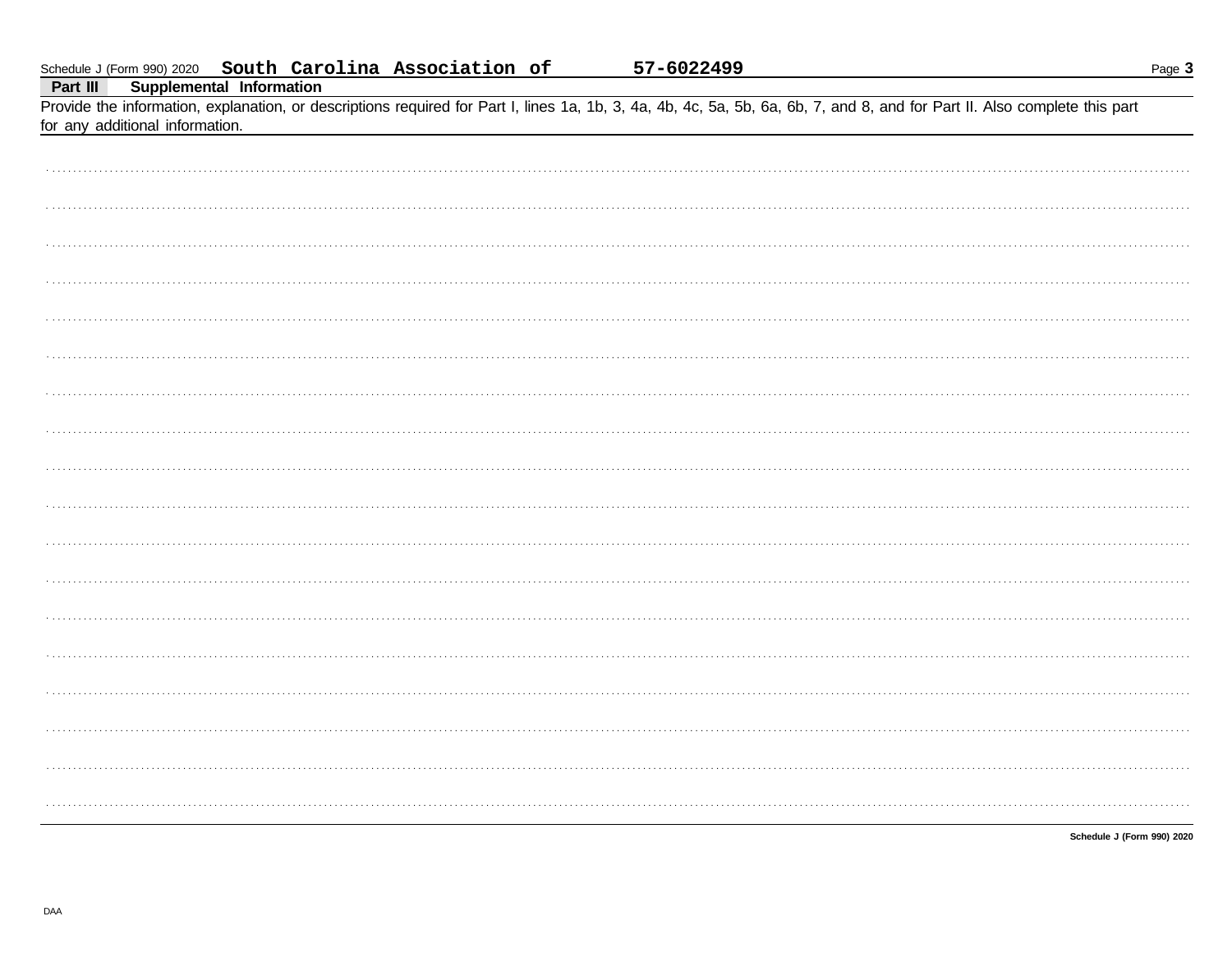| <b>SCHEDULE O</b>                                      | Supplemental Information to Form 990 or 990-EZ                                                                                         |                                | OMB No. 1545-0047 |
|--------------------------------------------------------|----------------------------------------------------------------------------------------------------------------------------------------|--------------------------------|-------------------|
| (Form 990 or 990-EZ)                                   | Complete to provide information for responses to specific questions on<br>Form 990 or 990-EZ or to provide any additional information. |                                | 2020              |
| Department of the Treasury<br>Internal Revenue Service | La Attach to Form 990 or 990-EZ.                                                                                                       |                                | Open to Public    |
| Name of the organization                               | u Go to www.irs.gov/Form990 for the latest information.<br>South Carolina Association of                                               | Employer identification number | <b>Inspection</b> |
|                                                        | Certified Public Accountants, Inc.                                                                                                     | 57-6022499                     |                   |
|                                                        | Form 990 - Organization's Mission                                                                                                      |                                |                   |
|                                                        | The South Carolina Association of Certified Public Accountants, Inc.                                                                   |                                |                   |
|                                                        | recognizes that CPAs exist in a constantly changing environment and                                                                    |                                |                   |
|                                                        | supports its members as they embace opportunities. We exist to empower our                                                             |                                |                   |
|                                                        | members in their profession.                                                                                                           |                                |                   |
|                                                        |                                                                                                                                        |                                |                   |
|                                                        | Form 990, Part VI, Line 6 - Classes of Members or Stockholders                                                                         |                                |                   |
|                                                        | The entity is a $501(c)(6)$ membership organization.                                                                                   |                                |                   |
|                                                        |                                                                                                                                        |                                |                   |
|                                                        | Form 990, Part VI, Line 7a - Election of Members and Their Rights                                                                      |                                |                   |
|                                                        |                                                                                                                                        |                                |                   |
|                                                        | The members of the organization elect the Board of Directors.                                                                          |                                |                   |
|                                                        |                                                                                                                                        |                                |                   |
|                                                        | Form 990, Part VI, Line 11b - Organization's Process to Review Form 990                                                                |                                |                   |
|                                                        | A preliminary draft of the 990 is provided to the Finance Committee for                                                                |                                |                   |
|                                                        | their review and comments. A final draft is then provided to the Board                                                                 |                                |                   |
|                                                        | Members for their review before filing the 990.                                                                                        |                                |                   |
|                                                        |                                                                                                                                        |                                |                   |
|                                                        | Form 990, Part VI, Line 12c - Enforcement of Conflicts Policy                                                                          |                                |                   |
|                                                        | The association requires its Board Members to sign annual conflict of                                                                  |                                |                   |
|                                                        | interest disclosure statements. These statements are reviewed by the                                                                   |                                |                   |
|                                                        | Executive Committee for potential conflicts.                                                                                           |                                |                   |
|                                                        |                                                                                                                                        |                                |                   |
|                                                        | Form 990, Part VI, Line 15a - Compensation Process for Top Official                                                                    |                                |                   |
|                                                        | The Executive Committee of the Board of Directors reviews the annual                                                                   |                                |                   |
|                                                        |                                                                                                                                        |                                |                   |
|                                                        | salary of the Chief Executive Officer. Performance standards are set on                                                                |                                |                   |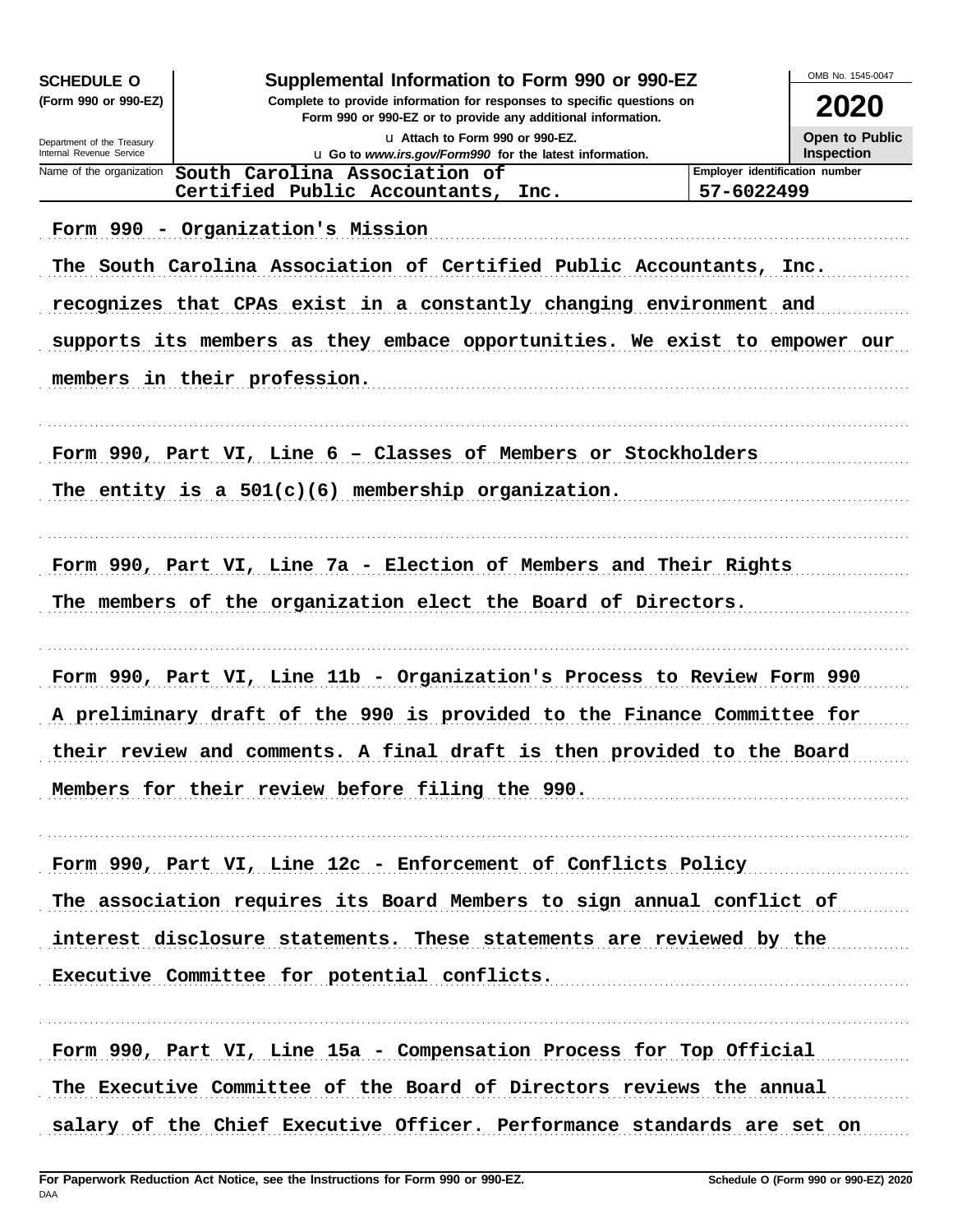| Schedule O (Form 990 or 990-EZ) 2020                                                                                                                                                                                                            |               |                                                     | Page 2      |
|-------------------------------------------------------------------------------------------------------------------------------------------------------------------------------------------------------------------------------------------------|---------------|-----------------------------------------------------|-------------|
| Name of the organization<br>South Carolina Association of                                                                                                                                                                                       |               | <b>Employer identification number</b><br>57-6022499 |             |
| comparable data, taking into consideration compensation levels of similar                                                                                                                                                                       |               |                                                     |             |
| organizations in other states.                                                                                                                                                                                                                  |               |                                                     |             |
| Form 990, Part VI, Line 19 - Governing Documents Disclosure Explanation<br>The organization makes its governing documents, conflicts of interest<br>policies, financial statements and reports available to the public upon<br>written request. |               |                                                     |             |
| Form 990, Part IX, Line 11g - Other Fees for Services                                                                                                                                                                                           |               |                                                     |             |
| Description                                                                                                                                                                                                                                     |               |                                                     |             |
| Tot/Prog Service                                                                                                                                                                                                                                | Mgt & General |                                                     | Fundraising |
| Professional Fees                                                                                                                                                                                                                               |               |                                                     |             |
| 179,182<br>\$                                                                                                                                                                                                                                   | \$27,872      | \$                                                  | $\mathbf 0$ |
|                                                                                                                                                                                                                                                 |               |                                                     |             |
|                                                                                                                                                                                                                                                 |               |                                                     |             |
|                                                                                                                                                                                                                                                 |               |                                                     |             |
|                                                                                                                                                                                                                                                 |               |                                                     |             |
|                                                                                                                                                                                                                                                 |               |                                                     |             |
|                                                                                                                                                                                                                                                 |               |                                                     |             |
|                                                                                                                                                                                                                                                 |               |                                                     |             |
|                                                                                                                                                                                                                                                 |               |                                                     |             |
|                                                                                                                                                                                                                                                 |               |                                                     |             |
|                                                                                                                                                                                                                                                 |               |                                                     |             |
|                                                                                                                                                                                                                                                 |               |                                                     |             |
|                                                                                                                                                                                                                                                 |               |                                                     |             |
|                                                                                                                                                                                                                                                 |               |                                                     |             |
|                                                                                                                                                                                                                                                 |               |                                                     |             |
|                                                                                                                                                                                                                                                 |               |                                                     |             |
|                                                                                                                                                                                                                                                 |               |                                                     |             |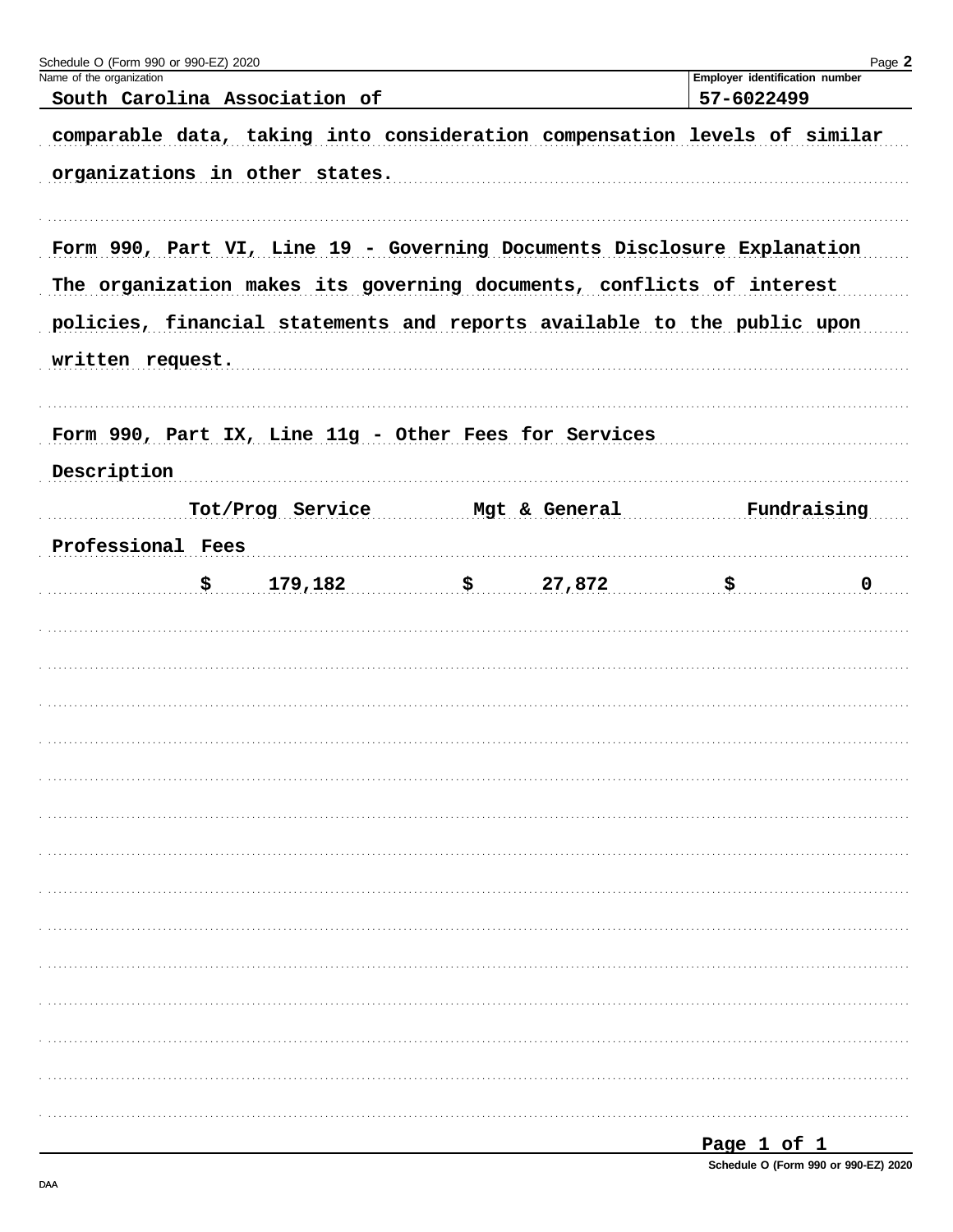| <b>SCHEDULE R</b>          |                                                                                                                                                                                                                    | <b>Related Organizations and Unrelated Partnerships</b>                                          |                                                     |                            |                                                           |                           |                                                     | OMB No. 1545-0047                   |                                                   |  |  |  |
|----------------------------|--------------------------------------------------------------------------------------------------------------------------------------------------------------------------------------------------------------------|--------------------------------------------------------------------------------------------------|-----------------------------------------------------|----------------------------|-----------------------------------------------------------|---------------------------|-----------------------------------------------------|-------------------------------------|---------------------------------------------------|--|--|--|
| (Form 990)                 |                                                                                                                                                                                                                    | u Complete if the organization answered "Yes" on Form 990, Part IV, line 33, 34, 35b, 36, or 37. |                                                     |                            |                                                           |                           |                                                     |                                     |                                                   |  |  |  |
| Department of the Treasury |                                                                                                                                                                                                                    |                                                                                                  | u Attach to Form 990.                               |                            | <b>Open to Public</b>                                     |                           |                                                     |                                     |                                                   |  |  |  |
| Internal Revenue Service   |                                                                                                                                                                                                                    | u Go to www.irs.gov/Form990 for instructions and the latest information.                         |                                                     |                            |                                                           |                           | <b>Inspection</b><br>Employer identification number |                                     |                                                   |  |  |  |
| Name of the organization   | South Carolina Association of<br>Certified Public Accountants, Inc.                                                                                                                                                |                                                                                                  |                                                     |                            |                                                           |                           | 57-6022499                                          |                                     |                                                   |  |  |  |
| Part I                     | Identification of Disregarded Entities. Complete if the organization answered "Yes" on Form 990, Part IV, line 33.                                                                                                 |                                                                                                  |                                                     |                            |                                                           |                           |                                                     |                                     |                                                   |  |  |  |
|                            |                                                                                                                                                                                                                    |                                                                                                  |                                                     |                            |                                                           |                           |                                                     |                                     |                                                   |  |  |  |
|                            | (a)<br>Name, address, and EIN (if applicable) of disregarded entity                                                                                                                                                | (b)<br>Primary activity                                                                          | (c)<br>Legal domicile (state<br>or foreign country) |                            | (d)<br>Total income                                       | (e)<br>End-of-year assets |                                                     | (f)<br>Direct controlling<br>entity |                                                   |  |  |  |
| (1)                        |                                                                                                                                                                                                                    |                                                                                                  |                                                     |                            |                                                           |                           |                                                     |                                     |                                                   |  |  |  |
|                            |                                                                                                                                                                                                                    |                                                                                                  |                                                     |                            |                                                           |                           |                                                     |                                     |                                                   |  |  |  |
| (2)                        |                                                                                                                                                                                                                    |                                                                                                  |                                                     |                            |                                                           |                           |                                                     |                                     |                                                   |  |  |  |
|                            |                                                                                                                                                                                                                    |                                                                                                  |                                                     |                            |                                                           |                           |                                                     |                                     |                                                   |  |  |  |
| (3)                        |                                                                                                                                                                                                                    |                                                                                                  |                                                     |                            |                                                           |                           |                                                     |                                     |                                                   |  |  |  |
|                            |                                                                                                                                                                                                                    |                                                                                                  |                                                     |                            |                                                           |                           |                                                     |                                     |                                                   |  |  |  |
| (4)                        |                                                                                                                                                                                                                    |                                                                                                  |                                                     |                            |                                                           |                           |                                                     |                                     |                                                   |  |  |  |
|                            |                                                                                                                                                                                                                    |                                                                                                  |                                                     |                            |                                                           |                           |                                                     |                                     |                                                   |  |  |  |
| (5)                        |                                                                                                                                                                                                                    |                                                                                                  |                                                     |                            |                                                           |                           |                                                     |                                     |                                                   |  |  |  |
|                            |                                                                                                                                                                                                                    |                                                                                                  |                                                     |                            |                                                           |                           |                                                     |                                     |                                                   |  |  |  |
| Part II                    | Identification of Related Tax-Exempt Organizations. Complete if the organization answered "Yes" on Form 990, Part IV, line 34, because it had<br>one or more related tax-exempt organizations during the tax year. |                                                                                                  |                                                     |                            |                                                           |                           |                                                     |                                     |                                                   |  |  |  |
|                            | (a)<br>Name, address, and EIN of related organization                                                                                                                                                              | (b)<br>Primary activity                                                                          | (c)<br>Legal domicile (state<br>or foreign country) | (d)<br>Exempt Code section | (e)<br>Public charity status<br>(if section $501(c)(3)$ ) |                           | (f)<br>Direct controlling<br>entity                 |                                     | $(g)$<br>Section 512(b)(13)<br>controlled entity? |  |  |  |
| (1)                        | SC CPA Political Action Committee                                                                                                                                                                                  |                                                                                                  |                                                     |                            |                                                           |                           |                                                     | Yes                                 | No                                                |  |  |  |
|                            | 1300 12th Street, Suite D<br>52-2451218                                                                                                                                                                            |                                                                                                  |                                                     |                            |                                                           |                           |                                                     |                                     |                                                   |  |  |  |
| Cayce                      | SC 29033                                                                                                                                                                                                           | Part VII                                                                                         | sc                                                  | 527                        |                                                           | N/A                       |                                                     |                                     | x                                                 |  |  |  |
| (2)                        | SC Assoc. of CPAs Education Fund<br>23-7037145<br>1300 12th Street, Suite D                                                                                                                                        |                                                                                                  |                                                     |                            |                                                           |                           |                                                     |                                     |                                                   |  |  |  |
| Cayce                      | SC 29033                                                                                                                                                                                                           | Part VII                                                                                         | sc                                                  | 501C3                      | 10                                                        | N/A                       |                                                     |                                     | x                                                 |  |  |  |
| (3)                        |                                                                                                                                                                                                                    |                                                                                                  |                                                     |                            |                                                           |                           |                                                     |                                     |                                                   |  |  |  |
|                            |                                                                                                                                                                                                                    |                                                                                                  |                                                     |                            |                                                           |                           |                                                     |                                     |                                                   |  |  |  |
| (4)                        |                                                                                                                                                                                                                    |                                                                                                  |                                                     |                            |                                                           |                           |                                                     |                                     |                                                   |  |  |  |
|                            |                                                                                                                                                                                                                    |                                                                                                  |                                                     |                            |                                                           |                           |                                                     |                                     |                                                   |  |  |  |
| (5)                        |                                                                                                                                                                                                                    |                                                                                                  |                                                     |                            |                                                           |                           |                                                     |                                     |                                                   |  |  |  |
|                            |                                                                                                                                                                                                                    |                                                                                                  |                                                     |                            |                                                           |                           |                                                     |                                     |                                                   |  |  |  |
|                            | For Paperwork Reduction Act Notice, see the Instructions for Form 990.                                                                                                                                             |                                                                                                  |                                                     |                            |                                                           |                           |                                                     | Schedule R (Form 990) 2020          |                                                   |  |  |  |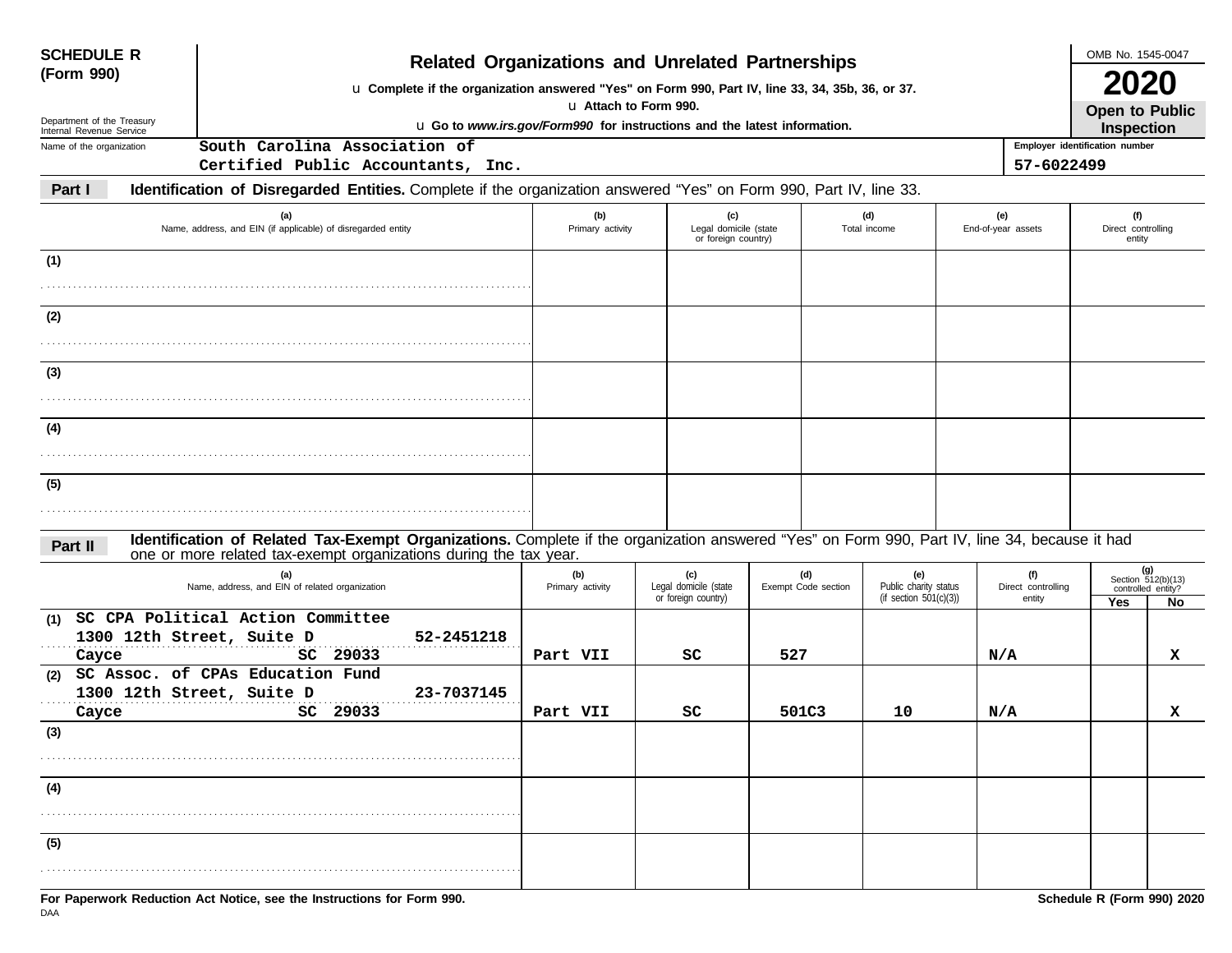| Identification of Related Organizations Taxable as a Partnership. Complete if the organization answered "Yes" on Form 990, Part IV, line 34,<br>Part III<br>because it had one or more related organizations treated as a partnership during the tax year.                  |                         |                                                              |                                                        |                                                                                                         |                                                        |                                        |                                                   |                                                                         |                                                       |                                                       |
|-----------------------------------------------------------------------------------------------------------------------------------------------------------------------------------------------------------------------------------------------------------------------------|-------------------------|--------------------------------------------------------------|--------------------------------------------------------|---------------------------------------------------------------------------------------------------------|--------------------------------------------------------|----------------------------------------|---------------------------------------------------|-------------------------------------------------------------------------|-------------------------------------------------------|-------------------------------------------------------|
| (a)<br>Name, address, and EIN of<br>related organization                                                                                                                                                                                                                    | (b)<br>Primary activity | (c)<br>Legal<br>domicile<br>(state or<br>foreign<br>country) | (d)<br>Direct controlling<br>entity                    | (e)<br>Predominant<br>income (related,<br>unrelated,<br>excluded from<br>tax under<br>sections 512-514) | (f)<br>Share of total<br>income                        | (g)<br>Share of end-of-<br>year assets | (h)<br>Dispro-<br>portionate<br>alloc.?<br>Yes No | (i)<br>Code V-UBI<br>amount in box 20<br>of Schedule K-1<br>(Form 1065) | (j)<br>General or<br>managing<br>partner?<br>$Yes$ No | (k)<br>Percentage<br>ownership                        |
| (1)                                                                                                                                                                                                                                                                         |                         |                                                              |                                                        |                                                                                                         |                                                        |                                        |                                                   |                                                                         |                                                       |                                                       |
|                                                                                                                                                                                                                                                                             |                         |                                                              |                                                        |                                                                                                         |                                                        |                                        |                                                   |                                                                         |                                                       |                                                       |
| (2)                                                                                                                                                                                                                                                                         |                         |                                                              |                                                        |                                                                                                         |                                                        |                                        |                                                   |                                                                         |                                                       |                                                       |
|                                                                                                                                                                                                                                                                             |                         |                                                              |                                                        |                                                                                                         |                                                        |                                        |                                                   |                                                                         |                                                       |                                                       |
| (3)                                                                                                                                                                                                                                                                         |                         |                                                              |                                                        |                                                                                                         |                                                        |                                        |                                                   |                                                                         |                                                       |                                                       |
|                                                                                                                                                                                                                                                                             |                         |                                                              |                                                        |                                                                                                         |                                                        |                                        |                                                   |                                                                         |                                                       |                                                       |
| (4)                                                                                                                                                                                                                                                                         |                         |                                                              |                                                        |                                                                                                         |                                                        |                                        |                                                   |                                                                         |                                                       |                                                       |
|                                                                                                                                                                                                                                                                             |                         |                                                              |                                                        |                                                                                                         |                                                        |                                        |                                                   |                                                                         |                                                       |                                                       |
| Identification of Related Organizations Taxable as a Corporation or Trust. Complete if the organization answered "Yes" on Form 990, Part IV,<br>Part IV<br>line 34, because it had one or more related organizations treated as a corporation or trust during the tax year. |                         |                                                              |                                                        |                                                                                                         |                                                        |                                        |                                                   |                                                                         |                                                       |                                                       |
| (a)<br>Name, address, and EIN of related organization                                                                                                                                                                                                                       | (b)<br>Primary activity |                                                              | (c)<br>Legal domicile<br>(state or<br>foreign country) | (d)<br>Direct controlling<br>entity                                                                     | (e)<br>Type of entity<br>(C corp, S corp,<br>or trust) | (f)<br>Share of total<br>income        | (g)<br>Share of<br>end-of-year assets             | (h)<br>Percentage<br>ownership                                          |                                                       | (i)<br>Section<br>512(b)(13)<br>controlled<br>entity? |
| (1)                                                                                                                                                                                                                                                                         |                         |                                                              |                                                        |                                                                                                         |                                                        |                                        |                                                   |                                                                         |                                                       | $Yes \mid No$                                         |
|                                                                                                                                                                                                                                                                             |                         |                                                              |                                                        |                                                                                                         |                                                        |                                        |                                                   |                                                                         |                                                       |                                                       |
| (2)                                                                                                                                                                                                                                                                         |                         |                                                              |                                                        |                                                                                                         |                                                        |                                        |                                                   |                                                                         |                                                       |                                                       |
|                                                                                                                                                                                                                                                                             |                         |                                                              |                                                        |                                                                                                         |                                                        |                                        |                                                   |                                                                         |                                                       |                                                       |
| (3)                                                                                                                                                                                                                                                                         |                         |                                                              |                                                        |                                                                                                         |                                                        |                                        |                                                   |                                                                         |                                                       |                                                       |
|                                                                                                                                                                                                                                                                             |                         |                                                              |                                                        |                                                                                                         |                                                        |                                        |                                                   |                                                                         |                                                       |                                                       |
| (4)                                                                                                                                                                                                                                                                         |                         |                                                              |                                                        |                                                                                                         |                                                        |                                        |                                                   |                                                                         |                                                       |                                                       |
|                                                                                                                                                                                                                                                                             |                         |                                                              |                                                        |                                                                                                         |                                                        |                                        |                                                   |                                                                         |                                                       |                                                       |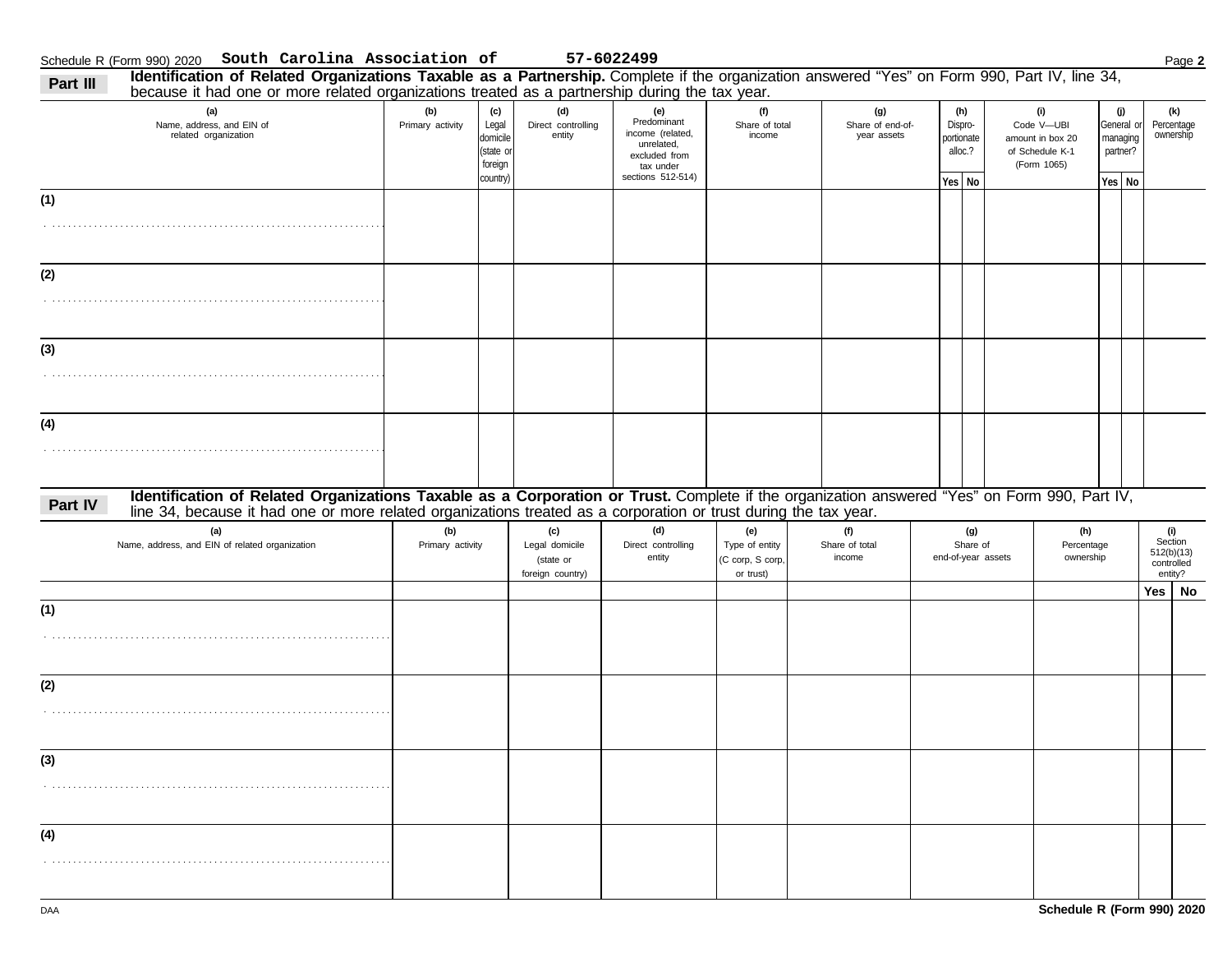#### **Note:** Complete line 1 if any entity is listed in Parts II, III, or IV of this schedule. **1** During the tax year, did the organization engage in any of the following transactions with one or more related organizations listed in Parts II–IV? **a** Receipt of **(i)** interest, **(ii)** annuities, **(iii)** royalties, or **(iv)** rent from a controlled entity . . . . . . . . . . . . . . . . . . . . . . . . . . . . . . . . . . . . . . . . . . . . . . . . . . . . . . . . . . . . . . . . . . . . . . . . . . . . . . . . . . . . . . . . . . . . . . . . . . . . . . . . . . **b** Gift, grant, or capital contribution to related organization(s)  $\textbf{c}$  Gift, grant, or capital contribution from related organization(s) with the contract contract control control of the contribution from related organization(s) with the control control control of control control of d Loans or loan guarantees to or for related organization(s) www.community.com/www.community.com/www.community.com/www.community.com/www.community.com/www.community.com/www.community.com/www.community.com/www.community.com  $\bullet$  Loans or loan guarantees by related organization(s) with an example construction and construction of the constraint of the constraint  $\bullet$ **f** Dividends from related organization(s) . . . . . . . . . . . . . . . . . . . . . . . . . . . . . . . . . . . . . . . . . . . . . . . . . . . . . . . . . . . . . . . . . . . . . . . . . . . . . . . . . . . . . . . . . . . . . . . . . . . . . . . . . . . . . . . . . . . . . . . . . . . . . . . . . . . . . . . . . . . . . . . . . . . . . . . . . . . . **g h** Purchase of assets from related organization(s) . . . . . . . . . . . . . . . . . . . . . . . . . . . . . . . . . . . . . . . . . . . . . . . . . . . . . . . . . . . . . . . . . . . . . . . . . . . . . . . . . . . . . . . . . . . . . . . . . . . . . . . . . . . . . . . . . . . . . . . . . . . . . . . . . . . . . . . . . . . . . . . . . **i** Exchange of assets with related organization(s) . . . . . . . . . . . . . . . . . . . . . . . . . . . . . . . . . . . . . . . . . . . . . . . . . . . . . . . . . . . . . . . . . . . . . . . . . . . . . . . . . . . . . . . . . . . . . . . . . . . . . . . . . . . . . . . . . . . . . . . . . . . . . . . . . . . . . . . . . . . . . . . . . **j** Lease of facilities, equipment, or other assets to related organization(s) . . . . . . . . . . . . . . . . . . . . . . . . . . . . . . . . . . . . . . . . . . . . . . . . . . . . . . . . . . . . . . . . . . . . . . . . . . . . . . . . . . . . . . . . . . . . . . . . . . . . . . . . . . . . . . . . . . . . . . . . **k** Lease of facilities, equipment, or other assets from related organization(s) . . . . . . . . . . . . . . . . . . . . . . . . . . . . . . . . . . . . . . . . . . . . . . . . . . . . . . . . . . . . . . . . . . . . . . . . . . . . . . . . . . . . . . . . . . . . . . . . . . . . . . . . . . . . . . . . . . . . . **l** Performance of services or membership or fundraising solicitations for related organization(s) . . . . . . . . . . . . . . . . . . . . . . . . . . . . . . . . . . . . . . . . . . . . . . . . . . . . . . . . . . . . . . . . . . . . . . . . . . . . . . . . . . . . . . . . . . . . . . . . **m** Performance of services or membership or fundraising solicitations by related organization(s) . . . . . . . . . . . . . . . . . . . . . . . . . . . . . . . . . . . . . . . . . . . . . . . . . . . . . . . . . . . . . . . . . . . . . . . . . . . . . . . . . . . . . . . . . . . . . . . . . **n** Sharing of facilities, equipment, mailing lists, or other assets with related organization(s) . . . . . . . . . . . . . . . . . . . . . . . . . . . . . . . . . . . . . . . . . . . . . . . . . . . . . . . . . . . . . . . . . . . . . . . . . . . . . . . . . . . . . . . . . . . . . . . . . . . . . . **o** Sharing of paid employees with related organization(s) . . . . . . . . . . . . . . . . . . . . . . . . . . . . . . . . . . . . . . . . . . . . . . . . . . . . . . . . . . . . . . . . . . . . . . . . . . . . . . . . . . . . . . . . . . . . . . . . . . . . . . . . . . . . . . . . . . . . . . . . . . . . . . . . . . . . . . . . .  $\, {\bf p} \,$  Reimbursement paid to related organization(s) for expenses  $\, \, \ldots \, \, \ldots \, \, \ldots \, \, \ldots \, \, \ldots \, \, \ldots \, \, \ldots \, \, \ldots \, \, \ldots \, \, \ldots \, \, \ldots \, \, \ldots \, \, \ldots \, \, \ldots \, \, \ldots \, \, \ldots \, \, \ldots \, \, \ldots \, \, \ldots \, \, \ldots \, \, \ldots \, \$ **q** Reimbursement paid by related organization(s) for expenses . . . . . . . . . . . . . . . . . . . . . . . . . . . . . . . . . . . . . . . . . . . . . . . . . . . . . . . . . . . . . . . . . . . . . . . . . . . . . . . . . . . . . . . . . . . . . . . . . . . . . . . . . . . . . . . . . . . . . . . . . . . . . . . . . . . **s** Other transfer of cash or property from related organization(s) . . . . . . . . . . . . . . . . . . . . . . . . . . . . . . . . . . . . . . . . . . . . . . . . . . . . . . . . . . . . . . . . . . . . . . . . . . . . . . . . . . . . . . . . . . . . . . . . . . . . . . . . . . . . . . . . . . . . . . . . . . . . . . . . . . . . . . . . . . . . . . . . . . . . . . . . . . . . . . . . . . . . . . . . . . . . . . . . . . . . . . . . . . . . . . . . . . . . . . . . . . . . . . . . . . . . . . . . . . . . . . . . . . . . . . . . . . . . . . . . . . . . . . . . . . . . . . . . . . . . . . . Sale of assets to related organization(s) . . . . . . . . . . . . . . . . . . . . . . . . . . . . . . . . . . . . . . . . . . . . . . . . . . . . . . . . . . . . . . . . . . . . . . . . . . . . . . . . . . . . . . . . . . . . . . . . . . . . . . . . . . . . . . . . . . . . . . . . . . . . . . . . . . . . . . . . . . . . . . . . . . . . . . . . . r Other transfer of cash or property to related organization(s) with the content of the content of the content of the content of the content of the content of the content of the content of the content of the content of the **1a 1b 1c 1d 1e 1f 1g 1h 1i 1j 1k 1l 1m 1n 1o 1p 1q 1s Yes No 2** If the answer to any of the above is "Yes," see the instructions for information on who must complete this line, including covered relationships and transaction thresholds. Name of related organization **Transaction** Transaction **Transaction** Transaction type (a–s) Amount involved **(a) (b) (c) (1) (d)** Method of determining amount involved **X X X X X X X X X X X X X X X X X X X**

#### **Part V Transactions With Related Organizations.** Complete if the organization answered "Yes" on Form 990, Part IV, line 34, 35b, or 36.

| (a)<br>Name of related organization | (b)<br>Transaction<br>type (a-s) | (c)<br>Amount involved | (d)<br>Method of determining amount involved |
|-------------------------------------|----------------------------------|------------------------|----------------------------------------------|
| (1)                                 |                                  |                        |                                              |
| (2)                                 |                                  |                        |                                              |
| (3)                                 |                                  |                        |                                              |
| (4)                                 |                                  |                        |                                              |
| (5)                                 |                                  |                        |                                              |
| (6)                                 |                                  |                        |                                              |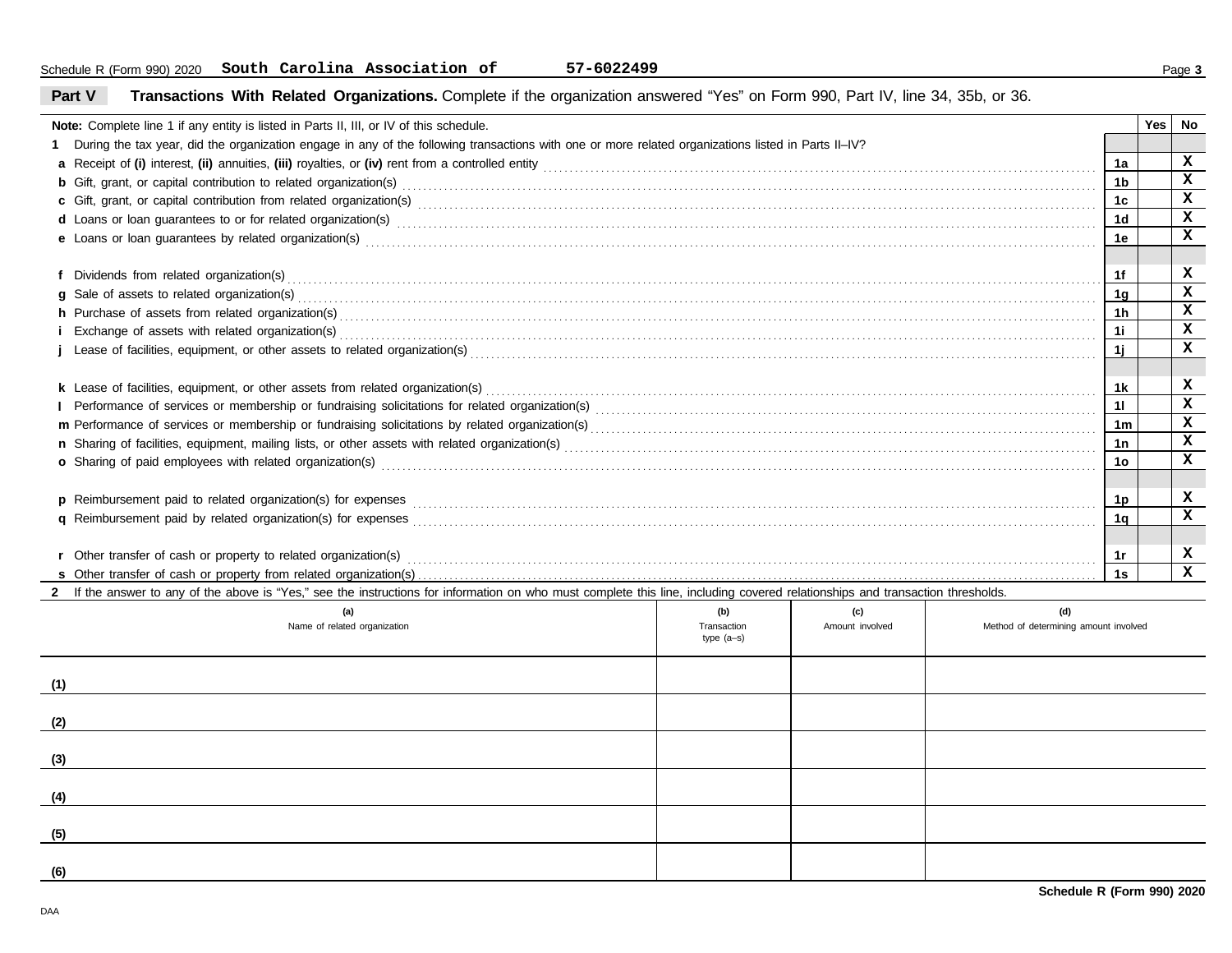### Part VI Unrelated Organizations Taxable as a Partnership. Complete if the organization answered "Yes" on Form 990, Part IV, line 37.

Provide the following information for each entity taxed as a partnership through which the organization conducted more than five percent of its activities (measured by total assets or gross revenue) that was not a related organization. See instructions regarding exclusion for certain investment partnerships.

| $9.000$ . $0.000$ . $0.000$ . $0.000$ . $0.000$<br>(a)<br>Name, address, and EIN of entity | (b)<br>Primary activity | <br>(c)<br>Legal<br>domicile<br>(state or<br>foreign | (d)<br>Predominant<br>income (related,<br>unrelated, excluded<br>from tax under | section<br>501(c)(3)<br>organizations? | (e)<br>Are all partners | (f)<br>Share of<br>total income | (g)<br>Share of<br>end-of-year<br>assets |     | (h)<br>Disproportionate<br>allocations? | (i)<br>Code V-UBI<br>amount in box 20<br>of Schedule K-1<br>(Form 1065) | (j)<br>managing<br>partner? | General or | (k)<br>Percentage<br>ownership |
|--------------------------------------------------------------------------------------------|-------------------------|------------------------------------------------------|---------------------------------------------------------------------------------|----------------------------------------|-------------------------|---------------------------------|------------------------------------------|-----|-----------------------------------------|-------------------------------------------------------------------------|-----------------------------|------------|--------------------------------|
|                                                                                            |                         | country)                                             | sections 512-514)                                                               | Yes   No                               |                         |                                 |                                          | Yes | No                                      |                                                                         | Yes                         | No         |                                |
| (1)                                                                                        |                         |                                                      |                                                                                 |                                        |                         |                                 |                                          |     |                                         |                                                                         |                             |            |                                |
| (2)<br>.                                                                                   |                         |                                                      |                                                                                 |                                        |                         |                                 |                                          |     |                                         |                                                                         |                             |            |                                |
| (3)<br>.                                                                                   |                         |                                                      |                                                                                 |                                        |                         |                                 |                                          |     |                                         |                                                                         |                             |            |                                |
| (4)                                                                                        |                         |                                                      |                                                                                 |                                        |                         |                                 |                                          |     |                                         |                                                                         |                             |            |                                |
| (5)                                                                                        |                         |                                                      |                                                                                 |                                        |                         |                                 |                                          |     |                                         |                                                                         |                             |            |                                |
| (6)                                                                                        |                         |                                                      |                                                                                 |                                        |                         |                                 |                                          |     |                                         |                                                                         |                             |            |                                |
| (7)                                                                                        |                         |                                                      |                                                                                 |                                        |                         |                                 |                                          |     |                                         |                                                                         |                             |            |                                |
| (8)                                                                                        |                         |                                                      |                                                                                 |                                        |                         |                                 |                                          |     |                                         |                                                                         |                             |            |                                |
| (9)                                                                                        |                         |                                                      |                                                                                 |                                        |                         |                                 |                                          |     |                                         |                                                                         |                             |            |                                |
| (10)                                                                                       |                         |                                                      |                                                                                 |                                        |                         |                                 |                                          |     |                                         |                                                                         |                             |            |                                |
| (11)                                                                                       |                         |                                                      |                                                                                 |                                        |                         |                                 |                                          |     |                                         |                                                                         |                             |            |                                |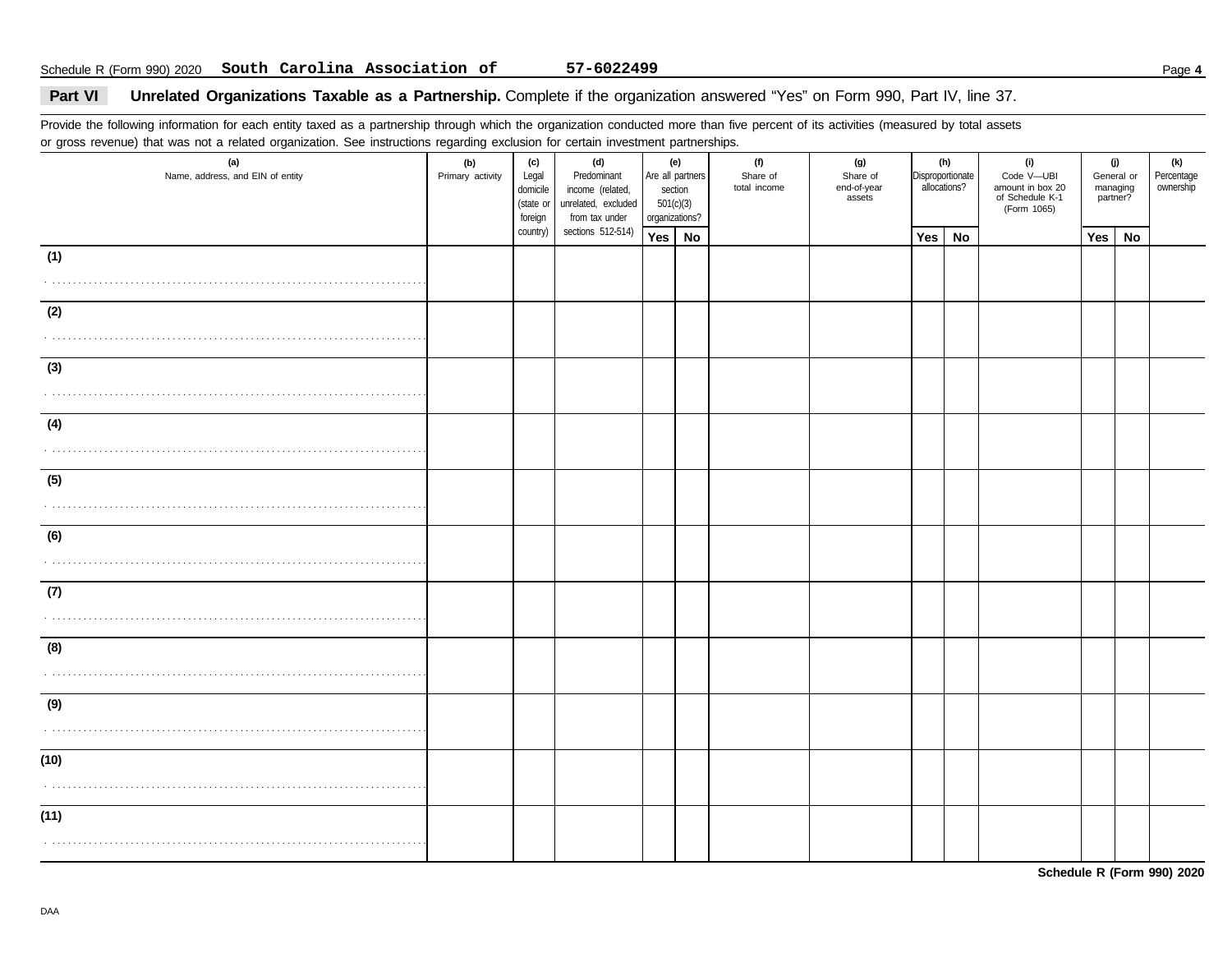|          | Schedule R (Form 990) 2020          | South Carolina Association of                                                              | 57-6022499                                                                  | Page 5 |
|----------|-------------------------------------|--------------------------------------------------------------------------------------------|-----------------------------------------------------------------------------|--------|
| Part VII | Supplemental Information.           | Provide additional information for responses to questions on Schedule R. See instructions. |                                                                             |        |
|          | Schedule R - Additional Information |                                                                                            |                                                                             |        |
|          |                                     |                                                                                            | The South Carolina Association of CPAs Political Action Committee (CPA-PAC) |        |
|          |                                     |                                                                                            | is non-partisan and dedicated to protecting and promoting the CPA           |        |
|          |                                     |                                                                                            | profession in South Carolina. Activities include assisting SC State         |        |
|          |                                     |                                                                                            | legislators to better understand the CPA profession, tax policy decisions,  |        |
|          |                                     |                                                                                            | and client needs. All efforts of, and contributions from, the CPA-PAC are   |        |
|          |                                     |                                                                                            | governed by an independent group of Trustees comprised of three or more     |        |
|          | <b>SCACPA members.</b>              |                                                                                            |                                                                             |        |
|          |                                     |                                                                                            |                                                                             |        |
|          |                                     |                                                                                            | The mission of the South Carolina Association of Certified Public           |        |
|          |                                     |                                                                                            | Accountants Educational Fund, Inc., is to inspire students to pursue        |        |
|          |                                     |                                                                                            | careers in accounting and to provide opportunities for aspiring accounting  |        |
|          |                                     |                                                                                            | students attending South Carolina colleges and universities to attain the   |        |
|          | CPA credential.                     |                                                                                            |                                                                             |        |
|          |                                     |                                                                                            |                                                                             |        |
|          |                                     |                                                                                            |                                                                             |        |
|          |                                     |                                                                                            |                                                                             |        |
|          |                                     |                                                                                            |                                                                             |        |
|          |                                     |                                                                                            |                                                                             |        |
|          |                                     |                                                                                            |                                                                             |        |
|          |                                     |                                                                                            |                                                                             |        |
|          |                                     |                                                                                            |                                                                             |        |
|          |                                     |                                                                                            |                                                                             |        |
|          |                                     |                                                                                            |                                                                             |        |
|          |                                     |                                                                                            |                                                                             |        |
|          |                                     |                                                                                            |                                                                             |        |
|          |                                     |                                                                                            |                                                                             |        |